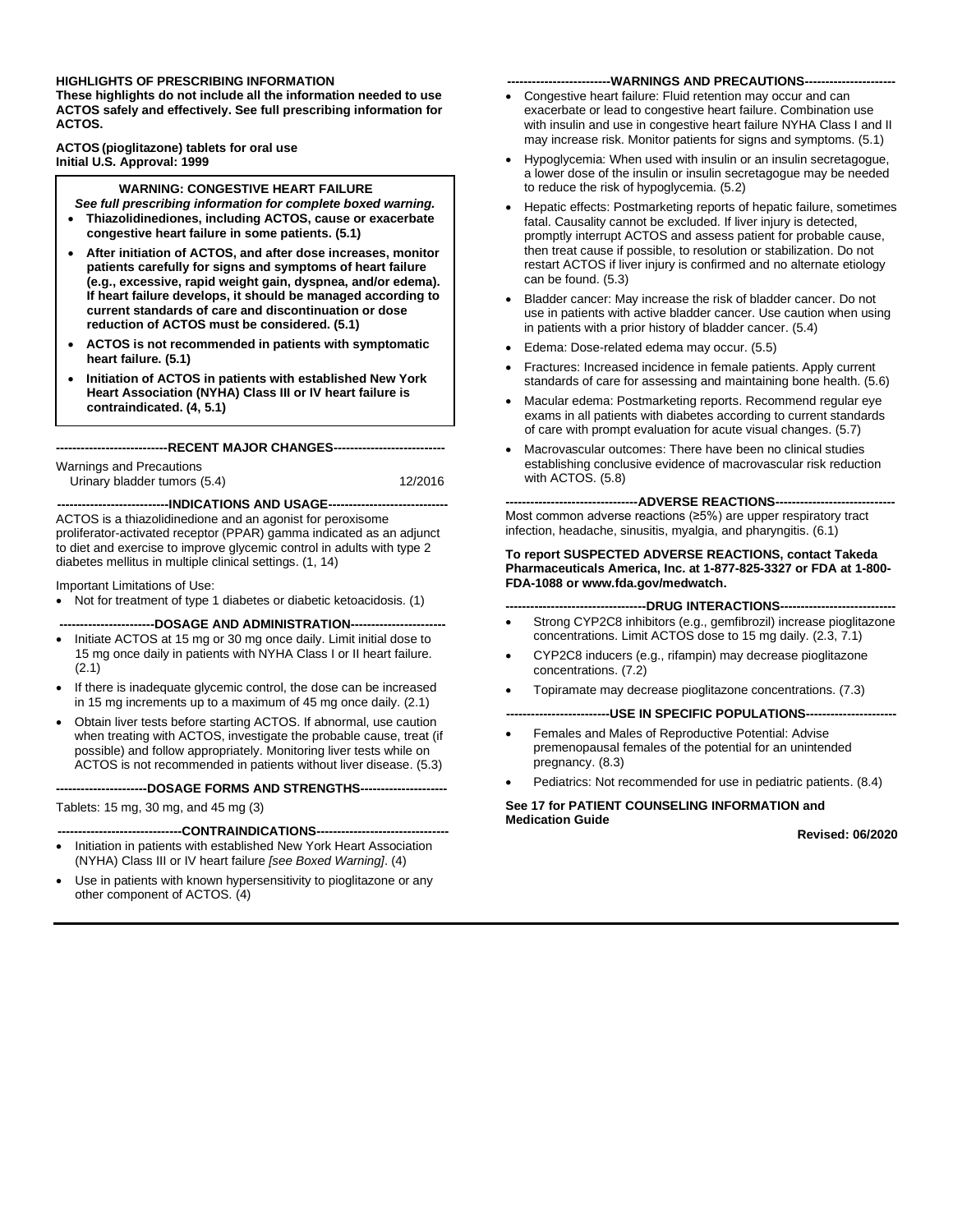#### **FULL PRESCRIBING INFORMATION: CONTENTS\* WARNING: CONGESTIVE HEART FAILURE**

#### **1 INDICATIONS AND USAGE**

- **2 DOSAGE AND ADMINISTRATION**
	- 2.1 Recommendations for All Patients
	- 2.2 Concomitant Use with an Insulin Secretagogue or Insulin
	- 2.3 Concomitant Use with Strong CYP2C8 Inhibitors
- **3 DOSAGE FORMS AND STRENGTHS**

#### **4 CONTRAINDICATIONS**

- **5 WARNINGS AND PRECAUTIONS**
	- 5.1 Congestive Heart Failure
	- 5.2 Hypoglycemia
	- 5.3 Hepatic Effects
	- 5.4 Urinary Bladder Tumors
	- 5.5 Edema
	- 5.6 Fractures
	- 5.7 Macular Edema
	- 5.8 Macrovascular Outcomes

#### **6 ADVERSE REACTIONS**

- 6.1 Clinical Trials Experience
- 6.2 Postmarketing Experience

#### **7 DRUG INTERACTIONS**

- 7.1 Strong CYP2C8 Inhibitors
- 7.2 CYP2C8 Inducers
- 7.3 Topiramate

#### **8 USE IN SPECIFIC POPULATIONS**

- 8.1 Pregnancy
- 8.2 Lactation
- 8.3 Females and Males of Reproductive Potential
- 8.4 Pediatric Use
- 8.5 Geriatric Use
- **10 OVERDOSAGE**

#### **11 DESCRIPTION**

#### **12 CLINICAL PHARMACOLOGY**

- 12.1 Mechanism of Action
- 12.2 Pharmacodynamics
- 12.3 Pharmacokinetics

#### **13 NONCLINICAL TOXICOLOGY**

13.1 Carcinogenesis, Mutagenesis, Impairment of Fertility 13.2 Animal Toxicology and/or Pharmacology

#### **14 CLINICAL STUDIES**

- 14.1 Monotherapy
	- 14.2 Combination Therapy
- **16 HOW SUPPLIED/ STORAGE AND HANDLING**

#### **17 PATIENT COUNSELING INFORMATION**

\* Sections or subsections omitted from the full prescribing information are not listed.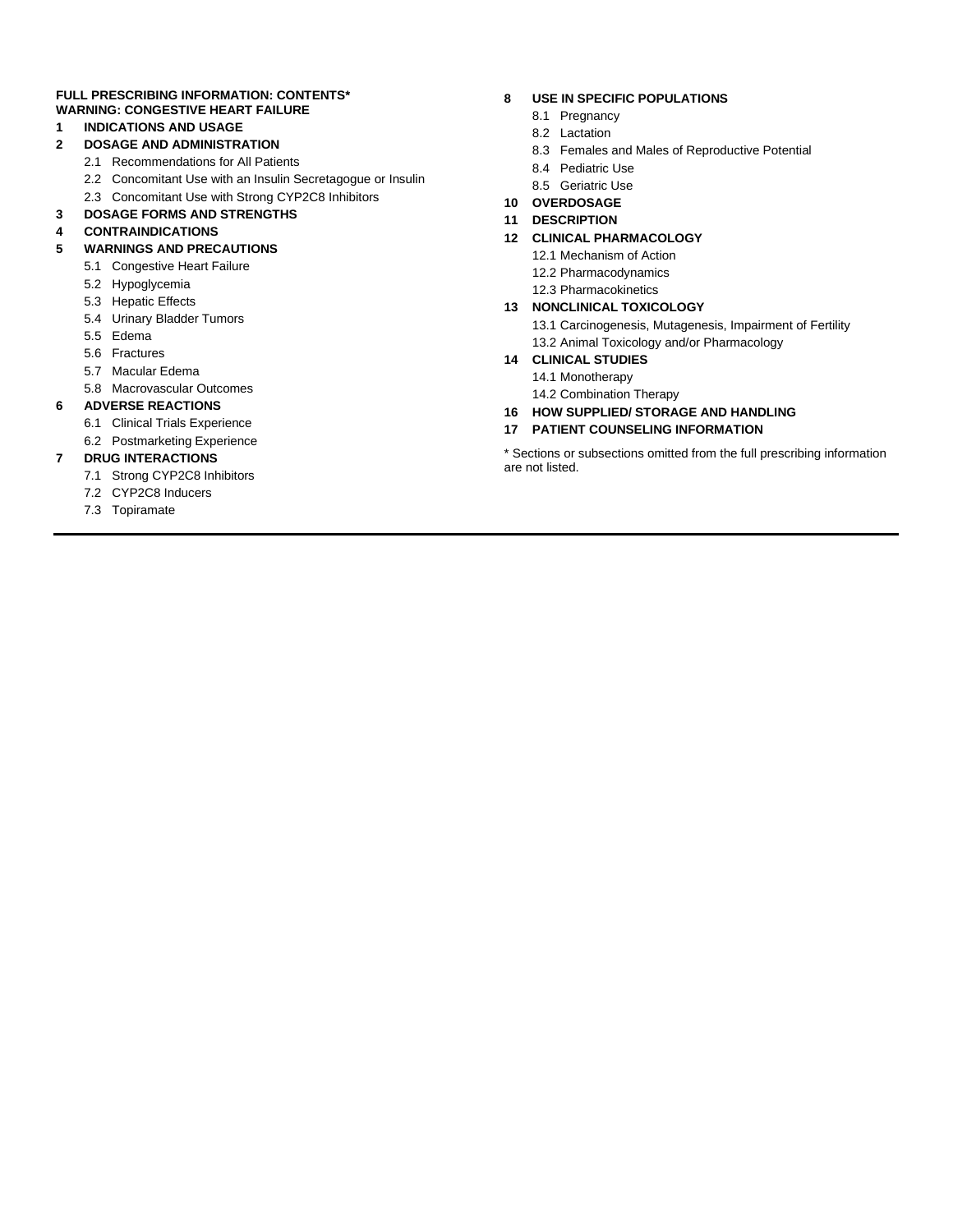#### **FULL PRESCRIBING INFORMATION**

### **WARNING: CONGESTIVE HEART FAILURE**

- **Thiazolidinediones, including ACTOS, cause or exacerbate congestive heart failure in some patients** *[see Warnings and Precautions (5.1)]***.**
- **After initiation of ACTOS, and after dose increases, monitor patients carefully for signs and symptoms of heart failure (e.g., excessive, rapid weight gain, dyspnea, and/or edema). If heart failure develops, it should be managed according to current standards of care and discontinuation or dose reduction of ACTOS must be considered.**
- **ACTOS is not recommended in patients with symptomatic heart failure.**
- **Initiation of ACTOS in patients with established New York Heart Association (NYHA) Class III or IV heart failure is contraindicated** *[see Contraindications (4) and Warnings and Precautions (5.1)]***.**

### **1 INDICATIONS AND USAGE**

### **Monotherapy and Combination Therapy**

ACTOS is indicated as an adjunct to diet and exercise to improve glycemic control in adults with type 2 diabetes mellitus in multiple clinical settings *[see Clinical Studies (14)]*.

### **Important Limitations of Use**

ACTOS exerts its antihyperglycemic effect only in the presence of endogenous insulin. ACTOS should not be used to treat type 1 diabetes or diabetic ketoacidosis, as it would not be effective in these settings.

Use caution in patients with liver disease *[see Warnings and Precautions (5.3)]*.

# **2 DOSAGE AND ADMINISTRATION**

### **2.1 Recommendations for All Patients**

ACTOS should be taken once daily and can be taken without regard to meals.

The recommended starting dose for patients without congestive heart failure is 15 mg or 30 mg once daily.

The recommended starting dose for patients with congestive heart failure (NYHA Class I or II) is 15 mg once daily.

The dose can be titrated in increments of 15 mg up to a maximum of 45 mg once daily based on glycemic response as determined by HbA1c.

After initiation of ACTOS or with dose increase, monitor patients carefully for adverse reactions related to fluid retention such as weight gain, edema, and signs and symptoms of congestive heart failure *[see Boxed Warning and Warnings and Precautions (5.5)]*.

Liver tests (serum alanine and aspartate aminotransferases, alkaline phosphatase, and total bilirubin) should be obtained prior to initiating ACTOS. Routine periodic monitoring of liver tests during treatment with ACTOS is not recommended in patients without liver disease. Patients who have liver test abnormalities prior to initiation of ACTOS or who are found to have abnormal liver tests while taking ACTOS should be managed as described under Warnings and Precautions *[see Warnings and Precautions (5.3) and Clinical Pharmacology (12.3)]*.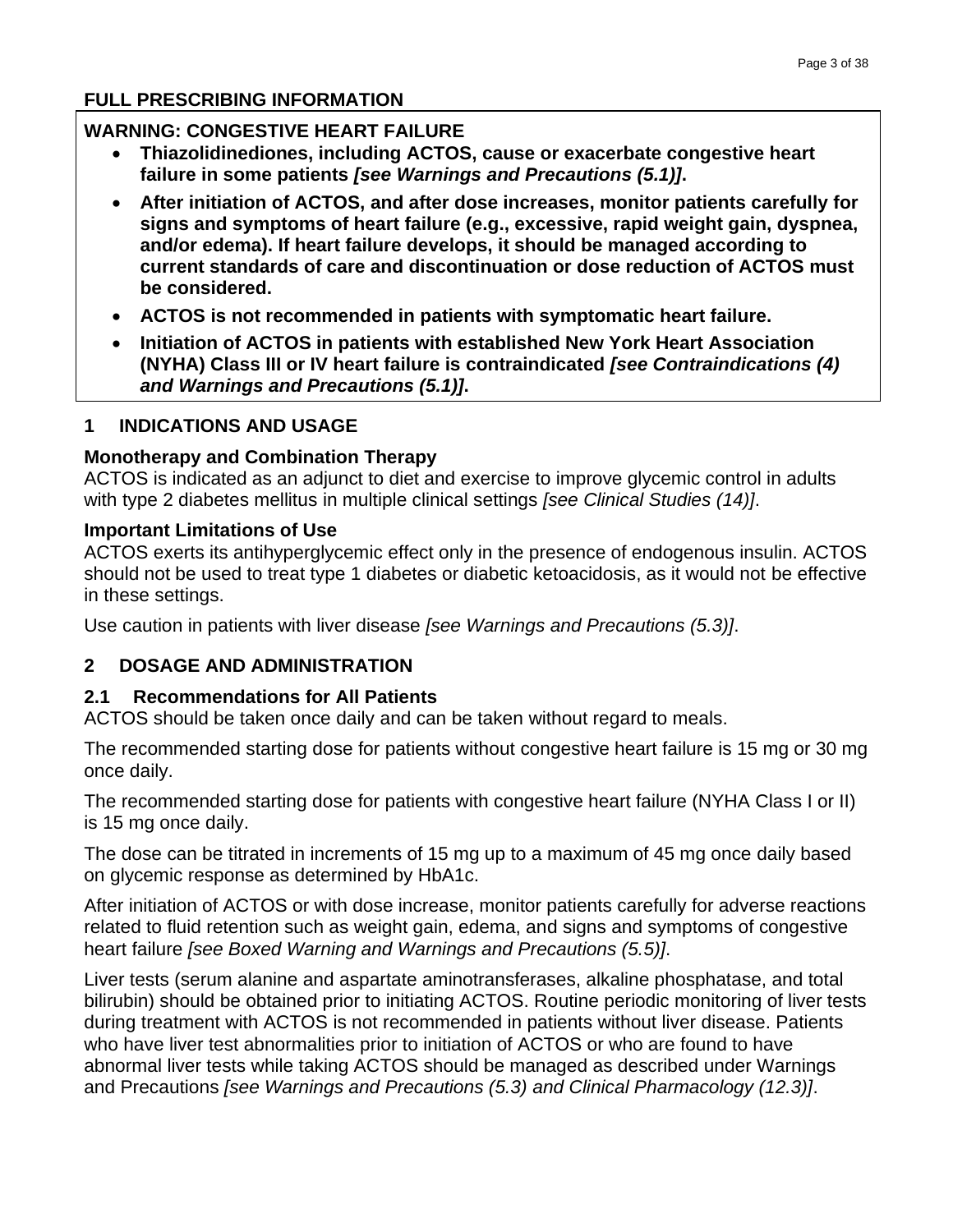# **2.2 Concomitant Use with an Insulin Secretagogue or Insulin**

If hypoglycemia occurs in a patient co-administered ACTOS and an insulin secretagogue (e.g., sulfonylurea), the dose of the insulin secretagogue should be reduced.

If hypoglycemia occurs in a patient co-administered ACTOS and insulin, the dose of insulin should be decreased by 10% to 25%. Further adjustments to the insulin dose should be individualized based on glycemic response.

# **2.3 Concomitant Use with Strong CYP2C8 Inhibitors**

Coadministration of ACTOS and gemfibrozil, a strong CYP2C8 inhibitor, increases pioglitazone exposure approximately 3-fold. Therefore, the maximum recommended dose of ACTOS is 15 mg daily when used in combination with gemfibrozil or other strong CYP2C8 inhibitors *[see Drug Interactions (7.1) and Clinical Pharmacology (12.3)].*

# **3 DOSAGE FORMS AND STRENGTHS**

Round tablet contains pioglitazone as follows:

- 15 mg: White to off-white, debossed with "ACTOS" on one side and "15" on the other
- 30 mg: White to off-white, debossed with "ACTOS" on one side and "30" on the other
- 45 mg: White to off-white, debossed with "ACTOS" on one side and "45" on the other

# **4 CONTRAINDICATIONS**

- Initiation in patients with established NYHA Class III or IV heart failure *[see Boxed Warning]*.
- Use in patients with known hypersensitivity to pioglitazone or any other component of ACTOS.

# **5 WARNINGS AND PRECAUTIONS**

# **5.1 Congestive Heart Failure**

ACTOS, like other thiazolidinediones, can cause dose-related fluid retention when used alone or in combination with other antidiabetic medications and is most common when ACTOS is used in combination with insulin. Fluid retention may lead to or exacerbate congestive heart failure. Patients should be observed for signs and symptoms of congestive heart failure. If congestive heart failure develops, it should be managed according to current standards of care and discontinuation or dose reduction of ACTOS must be considered *[see Boxed Warning, Contraindications (4)*, *and Adverse Reactions (6.1)]*.

# **5.2 Hypoglycemia**

Patients receiving ACTOS in combination with insulin or other antidiabetic medications (particularly insulin secretagogues such as sulfonylureas) may be at risk for hypoglycemia. A reduction in the dose of the concomitant antidiabetic medication may be necessary to reduce the risk of hypoglycemia *[see Dosage and Administration (2.2)]*.

# **5.3 Hepatic Effects**

There have been postmarketing reports of fatal and non-fatal hepatic failure in patients taking ACTOS, although the reports contain insufficient information necessary to establish the probable cause. There has been no evidence of drug-induced hepatotoxicity in the ACTOS controlled clinical trial database to date *[see Adverse Reactions (6.1)]*.

Patients with type 2 diabetes may have fatty liver disease or cardiac disease with episodic congestive heart failure, both of which may cause liver test abnormalities, and they may also have other forms of liver disease, many of which can be treated or managed. Therefore,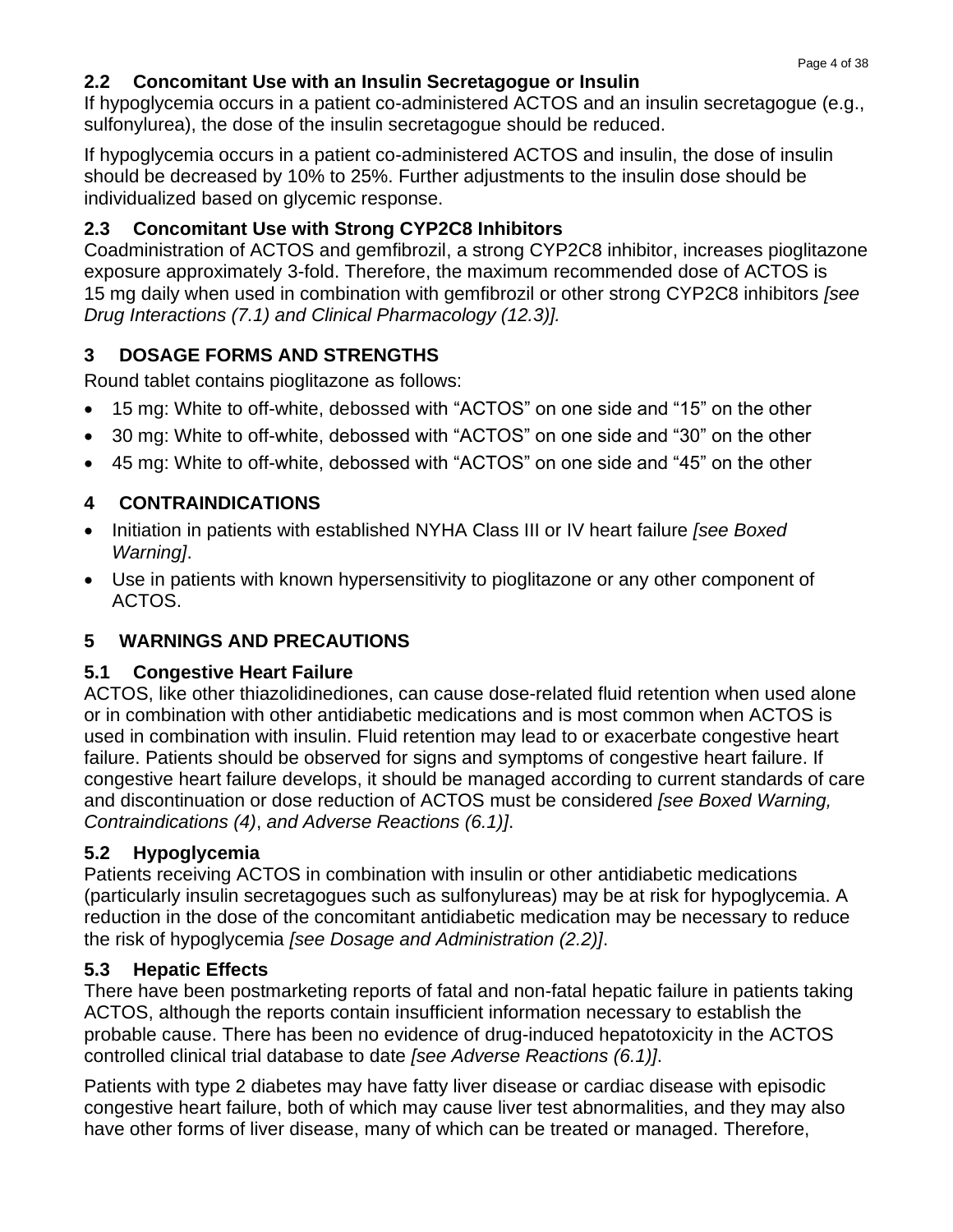Page 5 of 38 obtaining a liver test panel (serum alanine aminotransferase [ALT], aspartate aminotransferase [AST], alkaline phosphatase, and total bilirubin) and assessing the patient is recommended before initiating ACTOS therapy. In patients with abnormal liver tests, ACTOS should be initiated with caution.

Measure liver tests promptly in patients who report symptoms that may indicate liver injury, including fatigue, anorexia, right upper abdominal discomfort, dark urine or jaundice. In this clinical context, if the patient is found to have abnormal liver tests (ALT greater than 3 times the upper limit of the reference range), ACTOS treatment should be interrupted and investigation done to establish the probable cause. ACTOS should not be restarted in these patients without another explanation for the liver test abnormalities.

Patients who have serum ALT greater than three times the reference range with serum total bilirubin greater than two times the reference range without alternative etiologies are at risk for severe drug-induced liver injury, and should not be restarted on ACTOS. For patients with lesser elevations of serum ALT or bilirubin and with an alternate probable cause, treatment with ACTOS can be used with caution.

# **5.4 Urinary Bladder Tumors**

Tumors were observed in the urinary bladder of male rats in the two-year carcinogenicity study *[see Nonclinical Toxicology (13.1)]*. In addition, during the three year PROactive clinical trial, 14 patients out of 2605 (0.54%) randomized to ACTOS and 5 out of 2633 (0.19%) randomized to placebo were diagnosed with bladder cancer. After excluding patients in whom exposure to study drug was less than one year at the time of diagnosis of bladder cancer, there were 6 (0.23%) cases on ACTOS and two (0.08%) cases on placebo. After completion of the trial, a large subset of patients was observed for up to 10 additional years, with little additional exposure to ACTOS. During the 13 years of both PROactive and observational follow-up, the occurrence of bladder cancer did not differ between patients randomized to ACTOS or placebo (HR =1.00; [95% CI: 0.59−1.72]).

Findings regarding the risk of bladder cancer in patients exposed to ACTOS vary among observational studies; some did not find an increased risk of bladder cancer associated with ACTOS, while others did.

A large prospective10-year observational cohort study conducted in the United States found no statistically significant increase in the risk of bladder cancer in diabetic patients ever exposed to ACTOS, compared to those never exposed to ACTOS (HR =1.06 [95% CI 0.89−1.26]).

A retrospective cohort study conducted with data from the United Kingdom found a statistically significant association between ever exposure to ACTOS and bladder cancer (HR: 1.63; [95% CI: 1.22−2.19]).

Associations between cumulative dose or cumulative duration of exposure to ACTOS and bladder cancer were not detected in some studies including the 10-year observational study in the U.S., but were in others. Inconsistent findings and limitations inherent in these and other studies preclude conclusive interpretations of the observational data.

ACTOS may be associated with an increase in the risk of urinary bladder tumors. There are insufficient data to determine whether pioglitazone is a tumor promoter for urinary bladder tumors.

Consequently, ACTOS should not be used in patients with active bladder cancer and the benefits of glycemic control versus unknown risks for cancer recurrence with ACTOS should be considered in patients with a prior history of bladder cancer.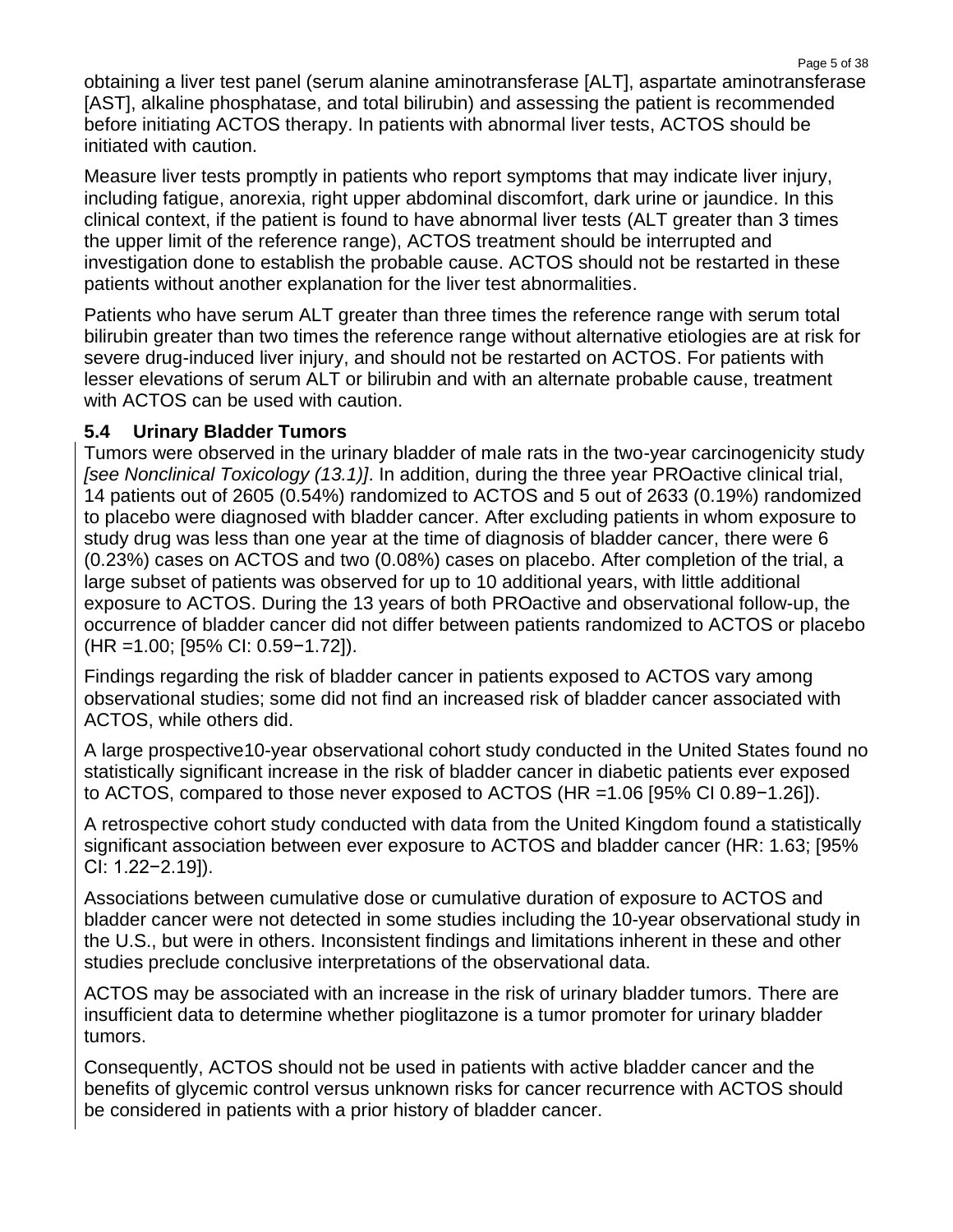# **5.5 Edema**

In controlled clinical trials, edema was reported more frequently in patients treated with ACTOS than in placebo-treated patients and is dose-related *[see Adverse Reactions (6.1)]*. In postmarketing experience, reports of new onset or worsening edema have been received.

ACTOS should be used with caution in patients with edema. Because thiazolidinediones, including ACTOS, can cause fluid retention, which can exacerbate or lead to congestive heart failure, ACTOS should be used with caution in patients at risk for congestive heart failure. Patients treated with ACTOS should be monitored for signs and symptoms of congestive heart failure *[see Boxed Warning*, *Warnings and Precautions (5.1) and Patient Counseling Information (17)]*.

# **5.6 Fractures**

In PROactive (the Prospective Pioglitazone Clinical Trial in Macrovascular Events), 5238 patients with type 2 diabetes and a history of macrovascular disease were randomized to ACTOS (N=2605), force-titrated up to 45 mg daily or placebo (N=2633) in addition to standard of care. During a mean follow-up of 34.5 months, the incidence of bone fracture in females was 5.1% (44/870) for ACTOS versus 2.5% (23/905) for placebo. This difference was noted after the first year of treatment and persisted during the course of the study. The majority of fractures observed in female patients were nonvertebral fractures including lower limb and distal upper limb. No increase in the incidence of fracture was observed in men treated with ACTOS (1.7%) versus placebo (2.1%). The risk of fracture should be considered in the care of patients, especially female patients, treated with ACTOS and attention should be given to assessing and maintaining bone health according to current standards of care.

# **5.7 Macular Edema**

Macular edema has been reported in postmarketing experience in diabetic patients who were taking ACTOS or another thiazolidinedione. Some patients presented with blurred vision or decreased visual acuity, but others were diagnosed on routine ophthalmologic examination.

Most patients had peripheral edema at the time macular edema was diagnosed. Some patients had improvement in their macular edema after discontinuation of the thiazolidinedione.

Patients with diabetes should have regular eye exams by an ophthalmologist according to current standards of care. Patients with diabetes who report any visual symptoms should be promptly referred to an ophthalmologist, regardless of the patient's underlying medications or other physical findings *[see Adverse Reactions (6.1)]*.

# **5.8 Macrovascular Outcomes**

There have been no clinical studies establishing conclusive evidence of macrovascular risk reduction with ACTOS.

# **6 ADVERSE REACTIONS**

The following serious adverse reactions are discussed elsewhere in the labeling:

- Congestive heart failure *[see Boxed Warning and Warnings and Precautions (5.1)]*
- Edema *[see Warnings and Precautions (5.5)]*
- Fractures *[see Warnings and Precautions (5.6)]*

# **6.1 Clinical Trials Experience**

Because clinical trials are conducted under widely varying conditions, adverse reaction rates observed in the clinical trials of a drug cannot be directly compared to rates in the clinical trials of another drug and may not reflect the rates observed in practice.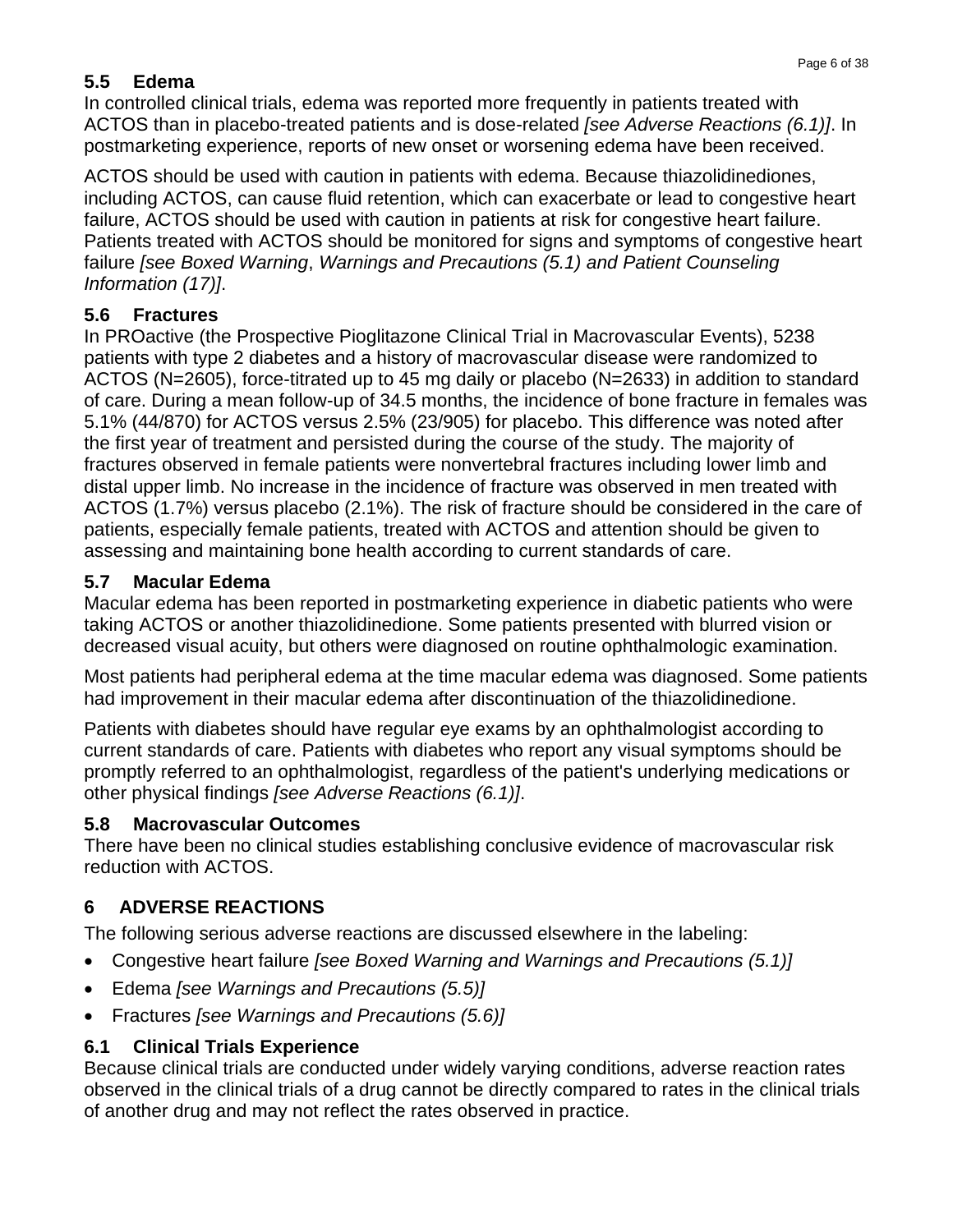Over 8500 patients with type 2 diabetes have been treated with ACTOS in randomized, double-blind, controlled clinical trials, including 2605 patients with type 2 diabetes and macrovascular disease treated with ACTOS in the PROactive clinical trial. In these trials, over 6000 patients have been treated with ACTOS for six months or longer, over 4500 patients have been treated with ACTOS for one year or longer, and over 3000 patients have been treated with ACTOS for at least two years.

In six pooled 16- to 26-week placebo-controlled monotherapy and 16- to 24-week add-on combination therapy trials, the incidence of withdrawals due to adverse events was 4.5% for patients treated with ACTOS and 5.8% for comparator-treated patients. The most common adverse events leading to withdrawal were related to inadequate glycemic control, although the incidence of these events was lower (1.5%) with ACTOS than with placebo (3.0%).

In the PROactive trial, the incidence of withdrawals due to adverse events was 9.0% for patients treated with ACTOS and 7.7% for placebo-treated patients. Congestive heart failure was the most common serious adverse event leading to withdrawal occurring in 1.3% of patients treated with ACTOS and 0.6% of patients treated with placebo.

### **Common Adverse Events: 16- to 26-Week Monotherapy Trials**

A summary of the incidence and type of common adverse events reported in three pooled 16 to 26-week placebo-controlled monotherapy trials of ACTOS is provided in Table 1. Terms that are reported represent those that occurred at an incidence of >5% and more commonly in patients treated with ACTOS than in patients who received placebo. None of these adverse events were related to ACTOS dose.

| Table 1. Three Pooled 16- to 26-Week Placebo-Controlled Clinical Trials of<br><b>ACTOS Monotherapy: Adverse Events Reported at an Incidence</b><br>>5% and More Commonly in Patients Treated with ACTOS than in<br><b>Patients Treated with Placebo</b> |                             |                           |  |  |  |
|---------------------------------------------------------------------------------------------------------------------------------------------------------------------------------------------------------------------------------------------------------|-----------------------------|---------------------------|--|--|--|
| % of Patients                                                                                                                                                                                                                                           |                             |                           |  |  |  |
|                                                                                                                                                                                                                                                         | <b>Placebo</b><br>$N = 259$ | <b>ACTOS</b><br>$N = 606$ |  |  |  |
| <b>Upper Respiratory Tract Infection</b>                                                                                                                                                                                                                | 8.5                         | 13.2                      |  |  |  |
| Headache                                                                                                                                                                                                                                                | 6.9                         | 9.1                       |  |  |  |
| <b>Sinusitis</b>                                                                                                                                                                                                                                        | 4.6                         | 6.3                       |  |  |  |
| 2.7<br>5.4<br>Myalgia                                                                                                                                                                                                                                   |                             |                           |  |  |  |
| Pharyngitis                                                                                                                                                                                                                                             | 0.8                         | 5.1                       |  |  |  |

# **Common Adverse Events: 16- to 24-Week Add-on Combination Therapy Trials**

A summary of the overall incidence and types of common adverse events reported in trials of ACTOS add-on to sulfonylurea is provided in Table 2. Terms that are reported represent those that occurred at an incidence of >5% and more commonly with the highest tested dose of ACTOS.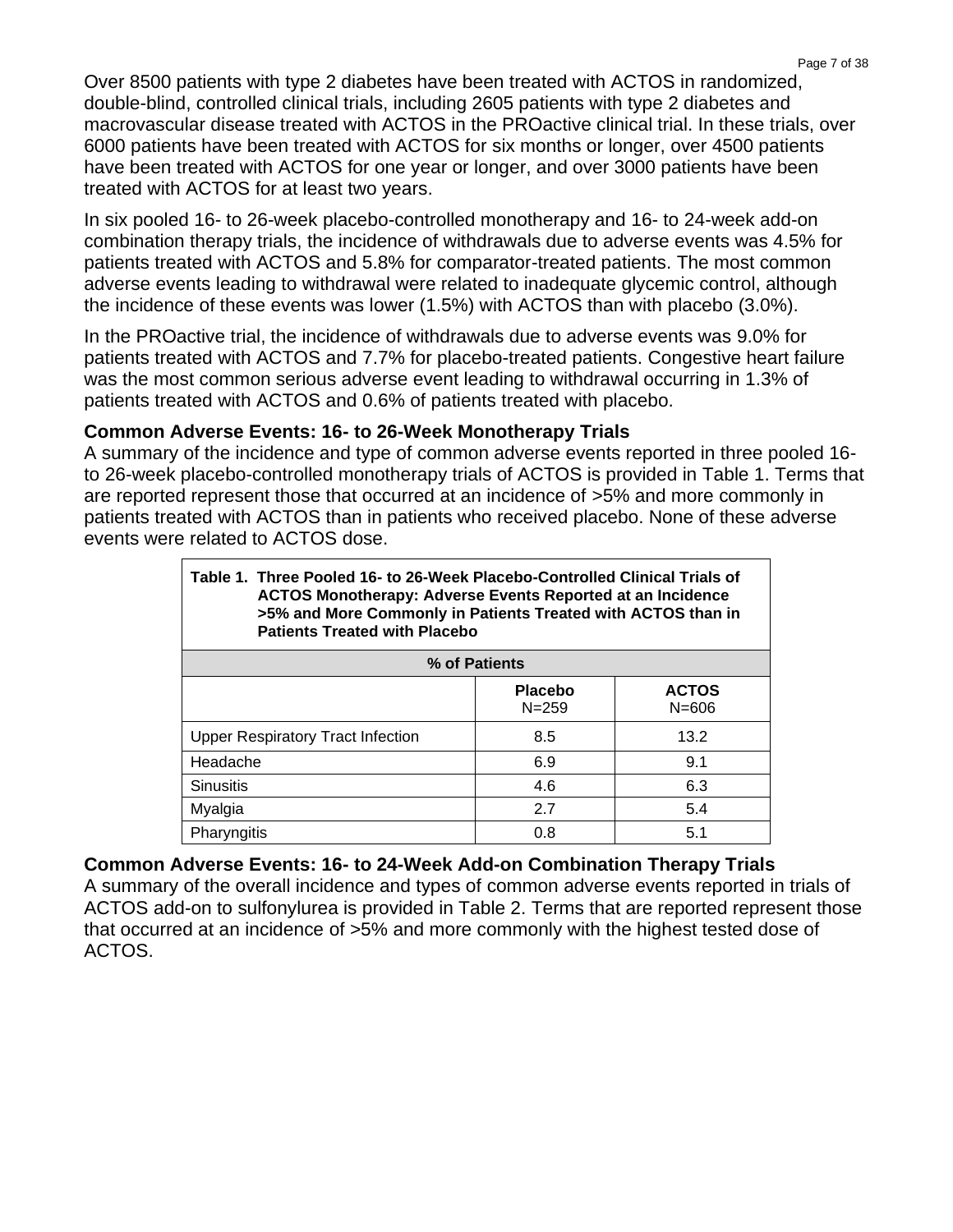| Table 2. 16- to 24-Week Clinical Trials of ACTOS Add-on to Sulfonylurea |                                                                                                                                                                                                                                        |               |                                            |  |  |
|-------------------------------------------------------------------------|----------------------------------------------------------------------------------------------------------------------------------------------------------------------------------------------------------------------------------------|---------------|--------------------------------------------|--|--|
|                                                                         | <b>16-Week Placebo-Controlled Trial</b><br>Adverse Events Reported in >5% of Patients and More<br><b>Commonly in Patients Treated with ACTOS 30 mg</b><br>+ Sulfonylurea than in Patients Treated with Placebo<br>+ Sulfonylurea       |               |                                            |  |  |
|                                                                         | % of Patients                                                                                                                                                                                                                          |               |                                            |  |  |
|                                                                         | <b>Placebo</b><br>ACTOS 15 mg<br>ACTOS 30 mg<br>+ Sulfonylurea<br>+ Sulfonylurea<br>+ Sulfonylurea<br>$N = 187$<br>$N = 184$<br>$N = 189$                                                                                              |               |                                            |  |  |
| Edema                                                                   | 2.1                                                                                                                                                                                                                                    | 1.6           | 12.7                                       |  |  |
| Headache                                                                | 3.7                                                                                                                                                                                                                                    | 4.3           | 5.3                                        |  |  |
| Flatulence                                                              | 0.5                                                                                                                                                                                                                                    | 2.7           | 6.3                                        |  |  |
| Weight Increased                                                        | $\Omega$                                                                                                                                                                                                                               | 2.7           | 5.3                                        |  |  |
|                                                                         | 24-Week Non-Controlled Double-Blind Trial<br>Adverse Events Reported in >5% of Patients and More<br><b>Commonly in Patients Treated with ACTOS 45 mg</b><br>+ Sulfonylurea than in Patients Treated with ACTOS<br>30 mg + Sulfonylurea |               |                                            |  |  |
|                                                                         |                                                                                                                                                                                                                                        | % of Patients |                                            |  |  |
|                                                                         | ACTOS 30 mg<br>+ Sulfonylurea<br>$N = 351$                                                                                                                                                                                             |               | ACTOS 45 mg<br>+ Sulfonylurea<br>$N = 351$ |  |  |
| Hypoglycemia                                                            | 13.4<br>15.7                                                                                                                                                                                                                           |               |                                            |  |  |
| Edema                                                                   | 10.5                                                                                                                                                                                                                                   |               | 23.1                                       |  |  |
| <b>Upper Respiratory</b><br><b>Tract Infection</b>                      | 12.3                                                                                                                                                                                                                                   |               | 14.8                                       |  |  |
| Weight Increased                                                        | 9.1                                                                                                                                                                                                                                    |               | 13.4                                       |  |  |
| <b>Urinary Tract Infection</b>                                          | 5.7<br>6.8                                                                                                                                                                                                                             |               |                                            |  |  |

Note: The preferred terms of edema peripheral, generalized edema, pitting edema and fluid retention were combined to form the aggregate term of "edema."

A summary of the overall incidence and types of common adverse events reported in trials of ACTOS add-on to metformin is provided in Table 3. Terms that are reported represent those that occurred at an incidence of >5% and more commonly with the highest tested dose of ACTOS.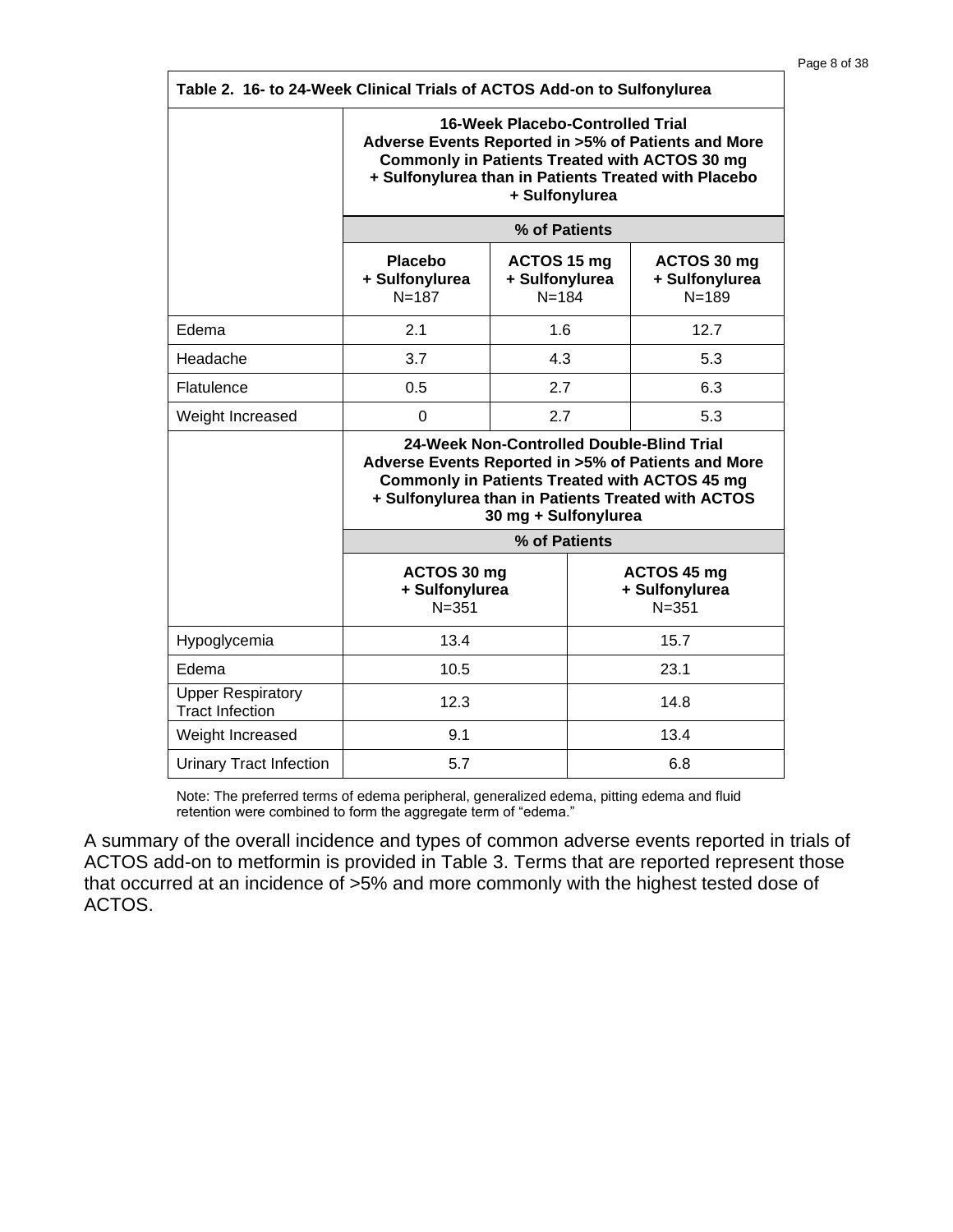| Table 3. 16- to 24-Week Clinical Trials of ACTOS Add-on to Metformin |                                                                                                                                                                                                                           |                                         |  |  |  |
|----------------------------------------------------------------------|---------------------------------------------------------------------------------------------------------------------------------------------------------------------------------------------------------------------------|-----------------------------------------|--|--|--|
|                                                                      | 16-Week Placebo-Controlled Trial<br>Adverse Events Reported in >5% of Patients<br>and More Commonly in Patients Treated with<br><b>ACTOS + Metformin than in Patients Treated</b><br>with Placebo + Metformin             |                                         |  |  |  |
|                                                                      | % of Patients                                                                                                                                                                                                             |                                         |  |  |  |
|                                                                      | Placebo<br>ACTOS 30 mg<br>+ Metformin<br>+ Metformin<br>$N = 160$<br>$N = 168$                                                                                                                                            |                                         |  |  |  |
| Edema                                                                | 2.5<br>6.0                                                                                                                                                                                                                |                                         |  |  |  |
| Headache                                                             | 1.9<br>6.0                                                                                                                                                                                                                |                                         |  |  |  |
|                                                                      | 24-Week Non-Controlled Double-Blind Trial<br>Adverse Events Reported in >5% of Patients<br>and More Commonly in Patients Treated with<br>ACTOS 45 mg + Metformin than in Patients<br>Treated with ACTOS 30 mg + Metformin |                                         |  |  |  |
|                                                                      |                                                                                                                                                                                                                           | % of Patients                           |  |  |  |
|                                                                      | ACTOS 30 mg<br>+ Metformin<br>$N = 411$                                                                                                                                                                                   | ACTOS 45 mg<br>+ Metformin<br>$N = 416$ |  |  |  |
| <b>Upper Respiratory Tract</b><br>Infection                          | 12.4                                                                                                                                                                                                                      | 13.5                                    |  |  |  |
| Edema                                                                | 5.8                                                                                                                                                                                                                       | 13.9                                    |  |  |  |
| Headache                                                             | 5.4                                                                                                                                                                                                                       | 5.8                                     |  |  |  |
| Weight Increased                                                     | 2.9<br>6.7                                                                                                                                                                                                                |                                         |  |  |  |

Note: The preferred terms of edema peripheral, generalized edema, pitting edema and fluid retention were combined to form the aggregate term of "edema."

Table 4 summarizes the incidence and types of common adverse events reported in trials of ACTOS add-on to insulin. Terms that are reported represent those that occurred at an incidence of >5% and more commonly with the highest tested dose of ACTOS.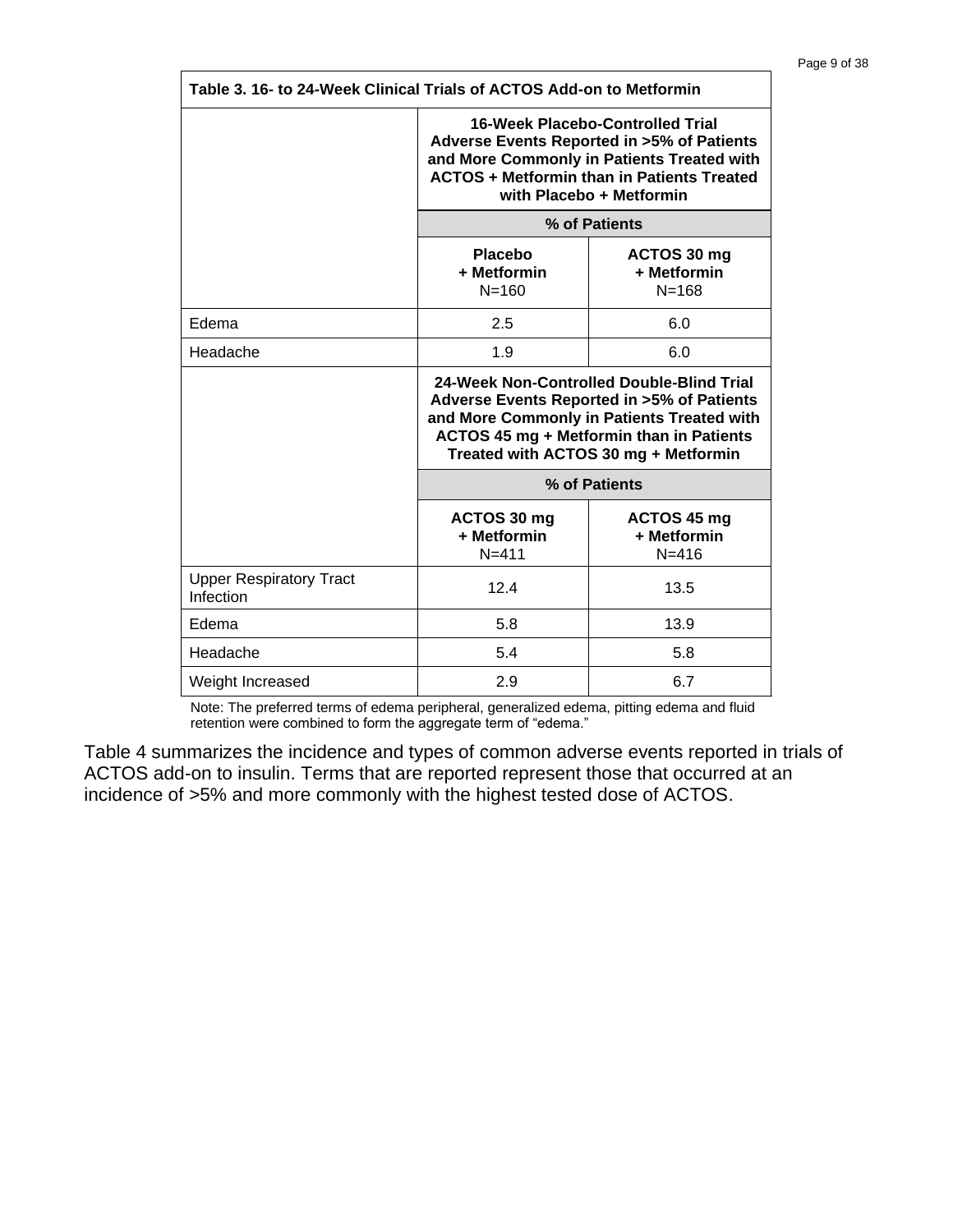| Table 4. 16- to 24-Week Clinical Trials of ACTOS Add-on to Insulin |                                                                                                                                                                                                                       |                                       |  |                                       |  |
|--------------------------------------------------------------------|-----------------------------------------------------------------------------------------------------------------------------------------------------------------------------------------------------------------------|---------------------------------------|--|---------------------------------------|--|
|                                                                    | <b>16-Week Placebo-Controlled Trial</b><br>Adverse Events Reported in >5% of Patients and<br>More Commonly in Patients Treated with ACTOS<br>30 mg + Insulin than in Patients Treated with<br>Placebo + Insulin       |                                       |  |                                       |  |
|                                                                    |                                                                                                                                                                                                                       | % of Patients                         |  |                                       |  |
|                                                                    | Placebo<br>+ Insulin<br>$N = 187$                                                                                                                                                                                     | ACTOS 15 mg<br>+ Insulin<br>$N = 191$ |  | ACTOS 30 mg<br>+ Insulin<br>$N = 188$ |  |
| Hypoglycemia                                                       | 4.8                                                                                                                                                                                                                   | 7.9                                   |  | 15.4                                  |  |
| Edema                                                              | 7.0                                                                                                                                                                                                                   | 12.6                                  |  | 17.6                                  |  |
| <b>Upper Respiratory Tract Infection</b>                           | 9.6                                                                                                                                                                                                                   | 8.4                                   |  | 14.9                                  |  |
| Headache                                                           | 3.2                                                                                                                                                                                                                   | 3.1                                   |  | 6.9                                   |  |
| Weight Increased                                                   | 0.5                                                                                                                                                                                                                   | 5.2                                   |  | 6.4                                   |  |
| <b>Back Pain</b>                                                   | 4.3                                                                                                                                                                                                                   | 2.1                                   |  | 5.3                                   |  |
| <b>Dizziness</b>                                                   | 3.7                                                                                                                                                                                                                   | 2.6                                   |  | 5.3                                   |  |
| Flatulence                                                         | 1.6                                                                                                                                                                                                                   | 3.7                                   |  | 5.3                                   |  |
|                                                                    | 24-Week Non-Controlled Double-Blind Trial<br>Adverse Events Reported in >5% of Patients and<br>More Commonly in Patients Treated with<br>ACTOS 45 mg + Insulin than in Patients Treated<br>with ACTOS 30 mg + Insulin |                                       |  |                                       |  |
|                                                                    |                                                                                                                                                                                                                       | % of Patients                         |  |                                       |  |
|                                                                    | $N = 345$                                                                                                                                                                                                             | ACTOS 30 mg<br>+ Insulin              |  | ACTOS 45 mg<br>+ Insulin<br>$N = 345$ |  |
| Hypoglycemia                                                       | 43.5                                                                                                                                                                                                                  |                                       |  | 47.8                                  |  |
| Edema                                                              | 22.0                                                                                                                                                                                                                  |                                       |  | 26.1                                  |  |
| Weight Increased                                                   | 7.2                                                                                                                                                                                                                   |                                       |  | 13.9                                  |  |
| <b>Urinary Tract Infection</b>                                     | 4.9                                                                                                                                                                                                                   |                                       |  | 8.7                                   |  |
| Diarrhea                                                           | 5.5                                                                                                                                                                                                                   |                                       |  | 5.8                                   |  |
| <b>Back Pain</b>                                                   | 3.8                                                                                                                                                                                                                   |                                       |  | 6.4                                   |  |
| <b>Blood Creatine Phosphokinase</b><br>Increased                   | 4.6                                                                                                                                                                                                                   |                                       |  | 5.5                                   |  |
| <b>Sinusitis</b>                                                   | 4.6                                                                                                                                                                                                                   |                                       |  | 5.5                                   |  |
| Hypertension                                                       | 4.1                                                                                                                                                                                                                   |                                       |  | 5.5                                   |  |

Note: The preferred terms of edema peripheral, generalized edema, pitting edema and fluid retention were combined to form the aggregate term of "edema."

A summary of the overall incidence and types of common adverse events reported in the PROactive trial is provided in Table 5. Terms that are reported represent those that occurred at an incidence of >5% and more commonly in patients treated with ACTOS than in patients who received placebo.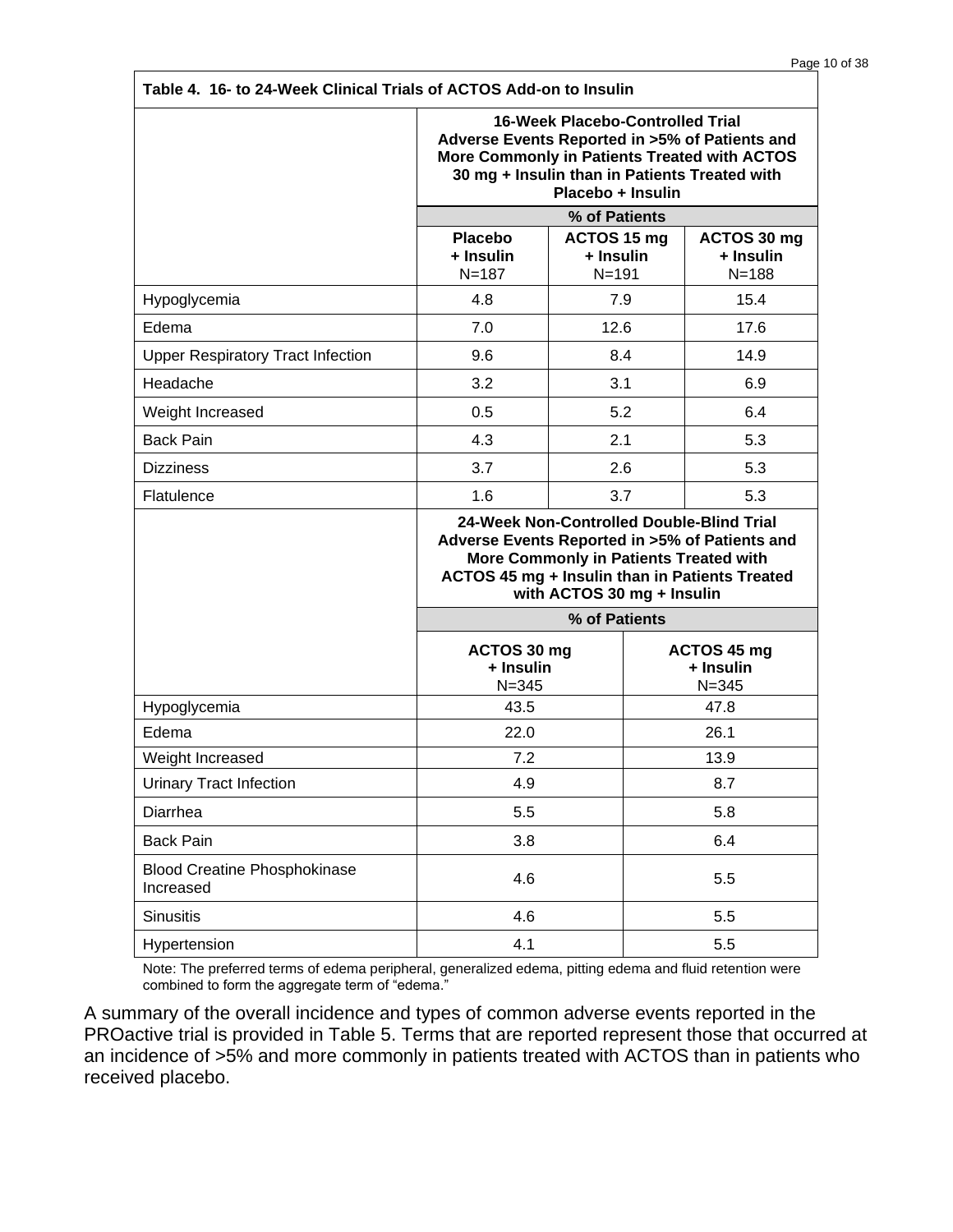| Table 5. PROactive Trial: Incidence and Types of Adverse Events Reported<br>in >5% of Patients Treated with ACTOS and More Commonly than<br><b>Placebo</b> |                       |                            |  |
|------------------------------------------------------------------------------------------------------------------------------------------------------------|-----------------------|----------------------------|--|
|                                                                                                                                                            |                       | % of Patients              |  |
|                                                                                                                                                            | Placebo<br>$N = 2633$ | <b>ACTOS</b><br>$N = 2605$ |  |
| Hypoglycemia                                                                                                                                               | 18.8                  | 27.3                       |  |
| Edema                                                                                                                                                      | 15.3                  | 26.7                       |  |
| Cardiac Failure                                                                                                                                            | 6.1                   | 8.1                        |  |
| Pain in Extremity                                                                                                                                          | 5.7                   | 6.4                        |  |
| <b>Back Pain</b>                                                                                                                                           | 5.1                   | 5.5                        |  |
| <b>Chest Pain</b>                                                                                                                                          | 5.0                   | 5.1                        |  |

Mean duration of patient follow-up was 34.5 months.

#### *Congestive Heart Failure*

A summary of the incidence of adverse events related to congestive heart failure is provided in Table 6 for the 16- to 24-week add-on to sulfonylurea trials, for the 16- to 24-week add-on to insulin trials, and for the 16- to 24-week add-on to metformin trials. None of the events were fatal.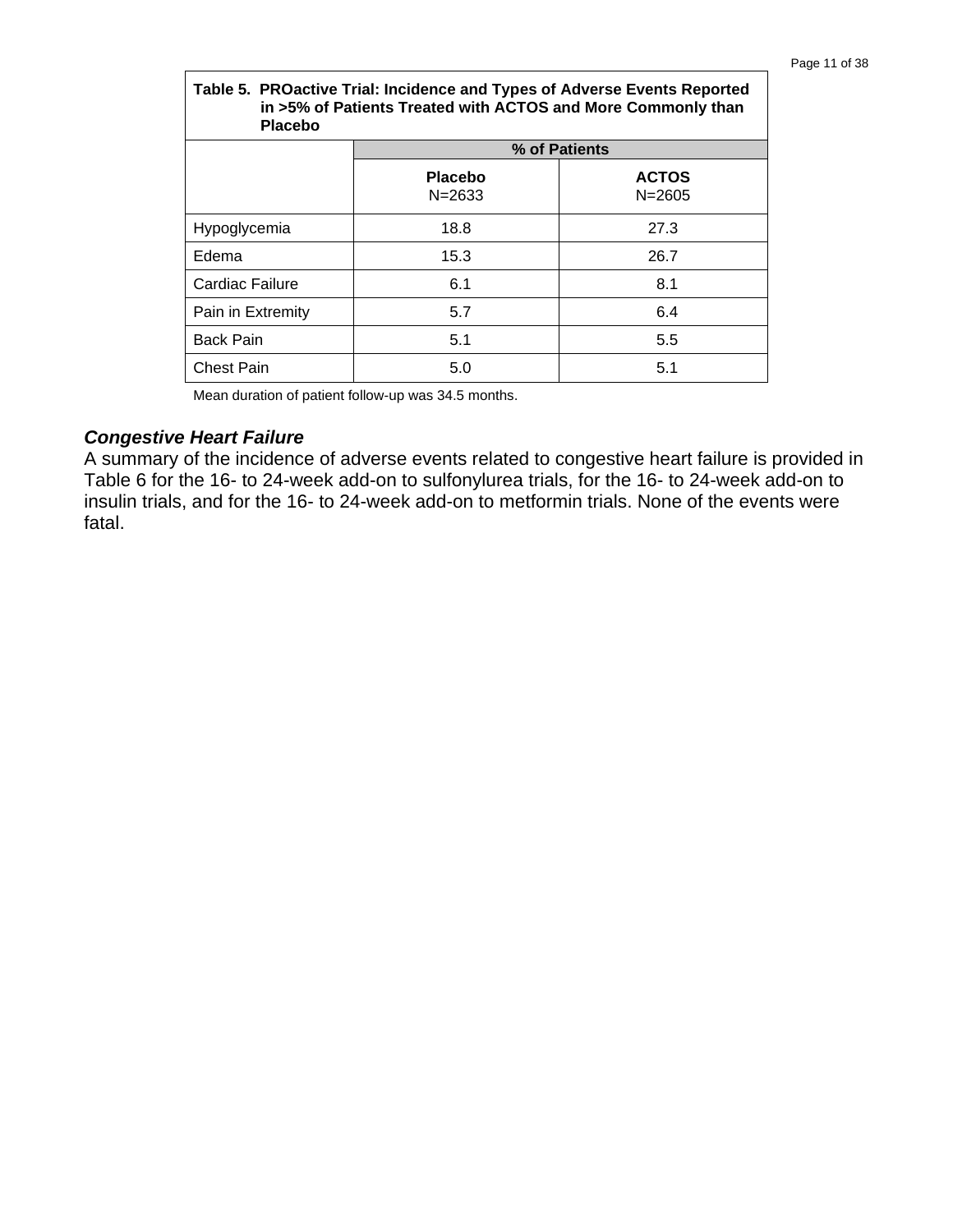|                                                                   |                                                                                                                     |                                            | Table 6. Treatment-Emergent Adverse Events of Congestive Heart Failure (CHF) |                                                                    |                                                                  |
|-------------------------------------------------------------------|---------------------------------------------------------------------------------------------------------------------|--------------------------------------------|------------------------------------------------------------------------------|--------------------------------------------------------------------|------------------------------------------------------------------|
| Patients Treated with ACTOS or Placebo Added on to a Sulfonylurea |                                                                                                                     |                                            |                                                                              |                                                                    |                                                                  |
|                                                                   |                                                                                                                     |                                            | <b>Number (%) of Patients</b>                                                |                                                                    |                                                                  |
|                                                                   | <b>Placebo-Controlled Trial</b><br>$(16$ weeks)                                                                     |                                            |                                                                              | <b>Non-Controlled</b><br><b>Double-Blind Trial</b><br>$(24$ weeks) |                                                                  |
|                                                                   | Placebo<br>+ Sulfonylurea<br>$N = 187$                                                                              | ACTOS 15 mg<br>+ Sulfonylurea<br>$N = 184$ | ACTOS 30 mg<br>+ Sulfonylurea<br>$N = 189$                                   | ACTOS 30 mg<br>+ Sulfonylurea<br>$N = 351$                         | ACTOS 45 mg<br>+ Sulfonylurea<br>$N = 351$                       |
| At least one<br>congestive heart<br>failure event                 | $2(1.1\%)$                                                                                                          | $\mathbf 0$                                | 0                                                                            | $1(0.3\%)$                                                         | 6(1.7%)                                                          |
| Hospitalized                                                      | $2(1.1\%)$                                                                                                          | $\mathbf 0$                                | $\Omega$                                                                     | $\mathbf 0$                                                        | 2(0.6%)                                                          |
| Patients Treated with ACTOS or Placebo Added on to Insulin        |                                                                                                                     |                                            |                                                                              |                                                                    |                                                                  |
|                                                                   |                                                                                                                     |                                            | <b>Number (%) of Patients</b>                                                |                                                                    |                                                                  |
|                                                                   | <b>Placebo-Controlled Trial</b><br>$(16$ weeks)                                                                     |                                            |                                                                              |                                                                    | <b>Non-Controlled</b><br><b>Double-Blind Trial</b><br>(24 weeks) |
|                                                                   | <b>Placebo</b><br>+ Insulin<br>$N = 187$                                                                            | ACTOS 15 mg<br>+ Insulin<br>$N = 191$      | ACTOS 30 mg<br>+ Insulin<br>$N = 188$                                        | ACTOS 30 mg<br>+ Insulin<br>$N = 345$                              | ACTOS 45 mg<br>+ Insulin<br>$N = 345$                            |
| At least one<br>congestive heart<br>failure event                 | 0                                                                                                                   | $2(1.0\%)$                                 | $2(1.1\%)$                                                                   | $3(0.9\%)$                                                         | 5(1.4%)                                                          |
| Hospitalized                                                      | $\mathbf 0$                                                                                                         | $2(1.0\%)$                                 | $1(0.5\%)$                                                                   | $1(0.3\%)$                                                         | $3(0.9\%)$                                                       |
| Patients Treated with ACTOS or Placebo Added on to Metformin      |                                                                                                                     |                                            |                                                                              |                                                                    |                                                                  |
|                                                                   |                                                                                                                     |                                            | <b>Number (%) of Patients</b>                                                |                                                                    |                                                                  |
|                                                                   | <b>Non-Controlled</b><br><b>Placebo-Controlled Trial</b><br><b>Double-Blind Trial</b><br>(16 weeks)<br>$(24$ weeks) |                                            |                                                                              |                                                                    |                                                                  |
|                                                                   | <b>Placebo</b><br>+ Metformin<br>$N = 160$                                                                          |                                            | ACTOS 30 mg<br>+ Metformin<br>$N = 168$                                      | ACTOS 30 mg<br>+ Metformin<br>$N = 411$                            | ACTOS 45 mg<br>+ Metformin<br>$N = 416$                          |
| At least one<br>congestive heart<br>failure event                 | 0                                                                                                                   |                                            | $1(0.6\%)$                                                                   | $\mathbf 0$                                                        | $1(0.2\%)$                                                       |
| Hospitalized                                                      | 0                                                                                                                   |                                            | $1(0.6\%)$                                                                   | $\pmb{0}$                                                          | $1(0.2\%)$                                                       |

Patients with type 2 diabetes and NYHA class II or early class III congestive heart failure were randomized to receive 24 weeks of double-blind treatment with either ACTOS at daily doses of 30 mg to 45 mg (n=262) or glyburide at daily doses of 10 mg to 15 mg (n=256). A summary of the incidence of adverse events related to congestive heart failure reported in this study is provided in Table 7.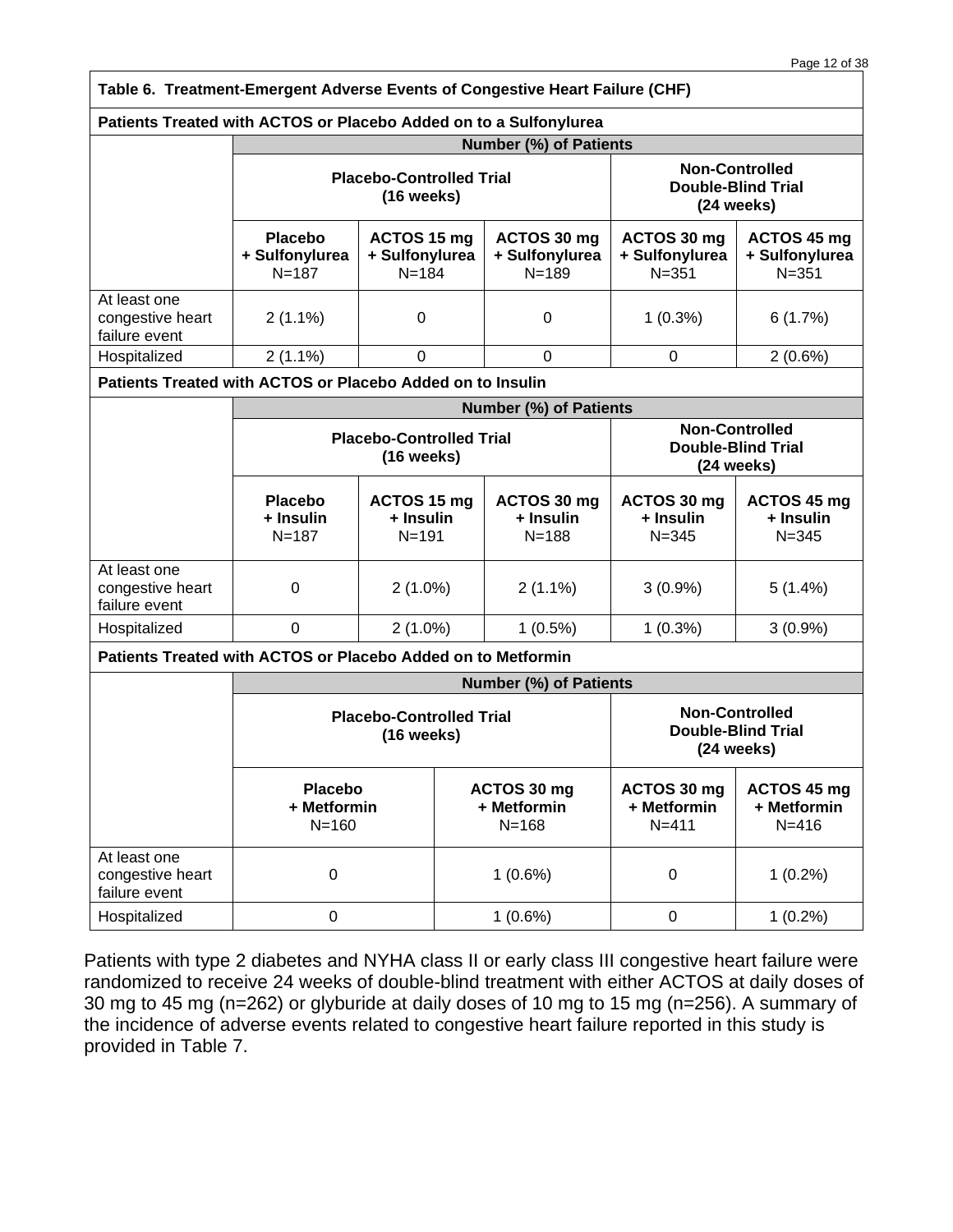#### **Table 7. Treatment-Emergent Adverse Events of Congestive Heart Failure (CHF) in Patients with NYHA Class II or III Congestive Heart Failure Treated with ACTOS or Glyburide**

| <b>WITH ACTOS OF GIVOUTIGE</b>                               |                           |                        |  |  |
|--------------------------------------------------------------|---------------------------|------------------------|--|--|
|                                                              | Number (%) of Subjects    |                        |  |  |
|                                                              | <b>ACTOS</b><br>$N = 262$ | Glyburide<br>$N = 256$ |  |  |
| Death due to cardiovascular causes (adjudicated)             | $5(1.9\%)$                | 6(2.3%)                |  |  |
| Overnight hospitalization for worsening CHF<br>(adjudicated) | 26 (9.9%)                 | 12 (4.7%)              |  |  |
| Emergency room visit for CHF (adjudicated)                   | 4(1.5%)                   | $3(1.2\%)$             |  |  |
| Patients experiencing CHF progression during<br>study        | 35 (13.4%)                | 21 (8.2%)              |  |  |

Congestive heart failure events leading to hospitalization that occurred during the PROactive trial are summarized in Table 8.

| Table 8. Treatment-Emergent Adverse Events of Congestive Heart Failure (CHF) in<br><b>PROactive Trial</b> |                              |                               |  |  |
|-----------------------------------------------------------------------------------------------------------|------------------------------|-------------------------------|--|--|
|                                                                                                           |                              | <b>Number (%) of Patients</b> |  |  |
|                                                                                                           | <b>Placebo</b><br>$N = 2633$ | <b>ACTOS</b><br>$N = 2605$    |  |  |
| At least one hospitalized congestive heart failure event                                                  | 108 (4.1%)                   | 149 (5.7%)                    |  |  |
| Fatal                                                                                                     | 22 (0.8%)                    | 25 (1.0%)                     |  |  |
| Hospitalized, nonfatal                                                                                    | 86 (3.3%)                    | 124 (4.7%)                    |  |  |

### *Cardiovascular Safety*

In the PROactive trial, 5238 patients with type 2 diabetes and a history of macrovascular disease were randomized to ACTOS (N=2605), force-titrated up to 45 mg daily or placebo (N=2633) in addition to standard of care. Almost all patients (95%) were receiving cardiovascular medications (beta blockers, ACE inhibitors, angiotensin II receptor blockers, calcium channel blockers, nitrates, diuretics, aspirin, statins and fibrates). At baseline, patients had a mean age of 62 years, mean duration of diabetes of 9.5 years, and mean HbA1c of 8.1%. Mean duration of follow-up was 34.5 months.

The primary objective of this trial was to examine the effect of ACTOS on mortality and macrovascular morbidity in patients with type 2 diabetes mellitus who were at high risk for macrovascular events. The primary efficacy variable was the time to the first occurrence of any event in a cardiovascular composite endpoint that included all-cause mortality, nonfatal myocardial infarction (MI) including silent MI, stroke, acute coronary syndrome, cardiac intervention including coronary artery bypass grafting or percutaneous intervention, major leg amputation above the ankle, and bypass surgery or revascularization in the leg. A total of 514 (19.7%) patients treated with ACTOS and 572 (21.7%) placebo-treated patients experienced at least one event from the primary composite endpoint (hazard ratio 0.90; 95% Confidence Interval: 0.80, 1.02; p=0.10).

Although there was no statistically significant difference between ACTOS and placebo for the three-year incidence of a first event within this composite, there was no increase in mortality or in total macrovascular events with ACTOS. The number of first occurrences and total individual events contributing to the primary composite endpoint is shown in Table 9.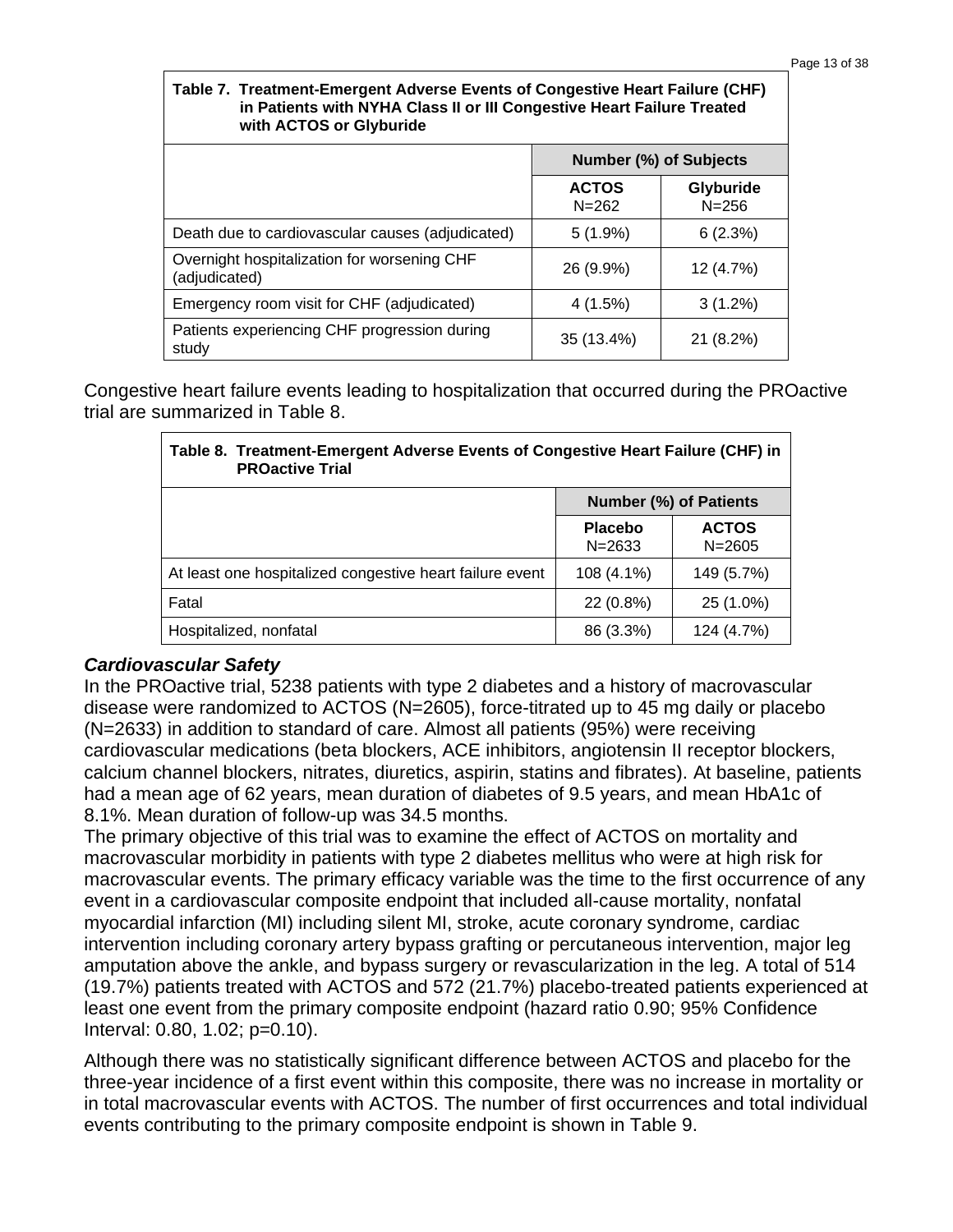| Cardiovascular Composite Endpoint   |                              |                      |                                |                   |  |
|-------------------------------------|------------------------------|----------------------|--------------------------------|-------------------|--|
|                                     | <b>Placebo</b><br>$N = 2633$ |                      | <b>ACTOS</b><br>$N = 2605$     |                   |  |
| <b>Cardiovascular Events</b>        | <b>First Events</b><br>n (%) | Total<br>events<br>n | <b>First Events</b><br>$n$ (%) | Total events<br>n |  |
| Any event                           | 572 (21.7)                   | 900                  | 514 (19.7)                     | 803               |  |
| All-cause mortality                 | 122(4.6)                     | 186                  | 110(4.2)                       | 177               |  |
| Nonfatal myocardial infarction (MI) | 118(4.5)                     | 157                  | 105(4.0)                       | 131               |  |
| <b>Stroke</b>                       | 96(3.6)                      | 119                  | 76 (2.9)                       | 92                |  |
| Acute coronary syndrome             | 63(2.4)                      | 78                   | 42 (1.6)                       | 65                |  |
| Cardiac intervention (CABG/PCI)     | 101(3.8)                     | 240                  | 101(3.9)                       | 195               |  |
| Major leg amputation                | 15(0.6)                      | 28                   | 9(0.3)                         | 28                |  |
| Leg revascularization               | 57(2.2)                      | 92                   | 71(2.7)                        | 115               |  |

#### **Table 9. PROactive: Number of First and Total Events for Each Component within the Cardiovascular Composite Endpoint**

CABG = coronary artery bypass grafting; PCI = percutaneous intervention

#### *Weight Gain*

Dose-related weight gain occurs when ACTOS is used alone or in combination with other antidiabetic medications. The mechanism of weight gain is unclear but probably involves a combination of fluid retention and fat accumulation.

Tables 10 and 11 summarize the changes in body weight with ACTOS and placebo in the 16 to 26-week randomized, double-blind monotherapy and 16- to 24-week combination add-on therapy trials and in the PROactive trial.

| Table 10. Weight Changes (kg) from Baseline During Randomized, Double-Blind Clinical Trials |              |                                     |                                                                |                                     |                                     |
|---------------------------------------------------------------------------------------------|--------------|-------------------------------------|----------------------------------------------------------------|-------------------------------------|-------------------------------------|
|                                                                                             |              | <b>Control Group</b><br>(Placebo)   | <b>ACTOS</b><br>15 <sub>mg</sub>                               | <b>ACTOS</b><br>30 mg               | <b>ACTOS</b><br>45 mg               |
|                                                                                             |              | Median<br>(25th/75th<br>percentile) | Median<br>(25 <sup>th</sup> /75 <sup>th</sup> )<br>percentile) | Median<br>(25th/75th<br>percentile) | Median<br>(25th/75th<br>percentile) |
| Monotherapy<br>(16 to 26 weeks)                                                             |              | $-1.4$ $(-2.7/0.0)$<br>$N = 256$    | $0.9(-0.5/3.4)$<br>$N = 79$                                    | $1.0(-0.9/3.4)$<br>$N = 188$        | 2.6(0.2/5.4)<br>$N = 79$            |
| Combination                                                                                 | Sulfonylurea | $-0.5$ ( $-1.8/0.7$ )<br>$N = 187$  | 2.0(0.2/3.2)<br>$N = 183$                                      | 3.1(1.1/5.4)<br>$N = 528$           | 4.1(1.8/7.3)<br>$N = 333$           |
| <b>Therapy</b><br>(16 to 24 weeks)                                                          | Metformin    | $-1.4$ ( $-3.2/0.3$ )<br>$N = 160$  | N/A                                                            | $0.9$ ( $-1.3/3.2$ )<br>$N = 567$   | $1.8(-0.9/5.0)$<br>$N = 407$        |
|                                                                                             | Insulin      | $0.2$ (-1.4/1.4)<br>$N = 182$       | 2.3(0.5/4.3)<br>$N = 190$                                      | 3.3(0.9/6.3)<br>$N = 522$           | 4.1(1.4/6.8)<br>$N = 338$           |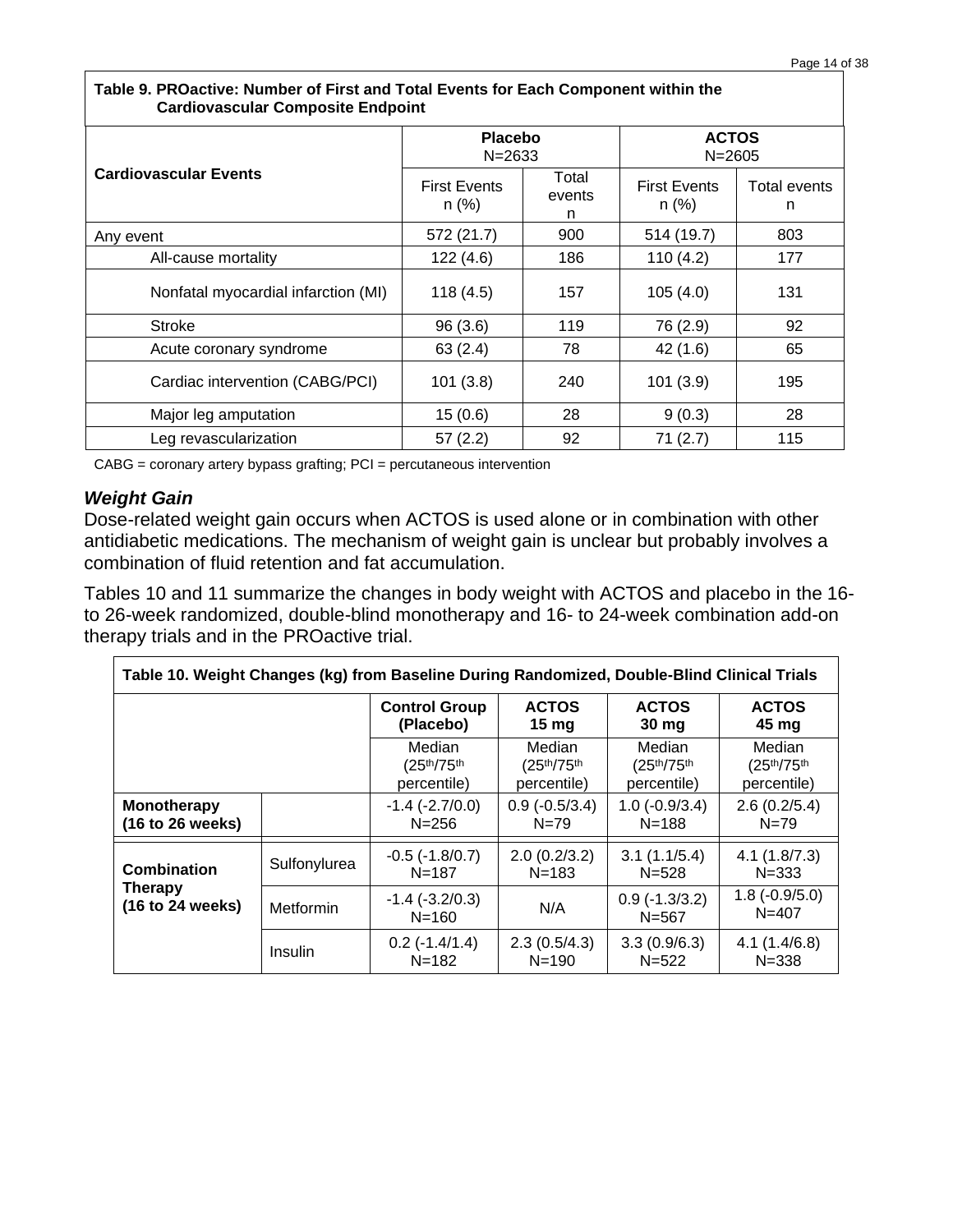| Table 11. Median Change in Body Weight in Patients Treated with ACTOS Versus Patients<br>Treated with Placebo During the Double-Blind Treatment Period in the PROactive Trial |                                               |                                               |
|-------------------------------------------------------------------------------------------------------------------------------------------------------------------------------|-----------------------------------------------|-----------------------------------------------|
|                                                                                                                                                                               | <b>Placebo</b>                                | <b>ACTOS</b>                                  |
|                                                                                                                                                                               | Median<br>$\epsilon = -1$ . $\epsilon = -1$ . | Median<br>$\epsilon = -1$ . $\epsilon = -1$ . |

|                                          | Median<br>$(25^{th}/75^{th})$<br>percentile) | Median<br>$(25^{th}/75^{th})$<br>percentile) |
|------------------------------------------|----------------------------------------------|----------------------------------------------|
| Change from baseline to final visit (kg) | $-0.5$ ( $-3.3, 2.0$ )<br>$N = 2581$         | $+3.6(0.0, 7.5)$<br>$N = 2560$               |

Note: Median exposure for both ACTOS and Placebo was 2.7 years.

#### *Edema*

Edema induced from taking ACTOS is reversible when ACTOS is discontinued. The edema usually does not require hospitalization unless there is coexisting congestive heart failure. A summary of the frequency and types of edema adverse events occurring in clinical investigations of ACTOS is provided in Table 12.

| Table 12. Adverse Events of Edema in Patients Treated with ACTOS |              |                                                                                                 |                         |                          |                         |
|------------------------------------------------------------------|--------------|-------------------------------------------------------------------------------------------------|-------------------------|--------------------------|-------------------------|
|                                                                  |              | <b>Number (%) of Patients</b>                                                                   |                         |                          |                         |
|                                                                  |              | <b>ACTOS</b><br><b>ACTOS</b><br><b>ACTOS</b><br>Placebo<br>$15 \,\mathrm{mg}$<br>30 mg<br>45 mg |                         |                          |                         |
| Monotherapy (16 to 26 weeks)                                     |              | $3(1.2\%)$<br>$N = 259$                                                                         | 2(2.5%)<br>$N = 81$     | 13 (4.7%)<br>$N = 275$   | 11 (6.5%)<br>$N = 169$  |
| <b>Combined Therapy</b><br>(16 to 24 weeks)                      | Sulfonylurea | $4(2.1\%)$<br>$N = 187$                                                                         | 3(1.6%)<br>$N = 184$    | 61 (11.3%)<br>$N = 540$  | 81 (23.1%)<br>$N = 351$ |
|                                                                  | Metformin    | 4(2.5%)<br>$N = 160$                                                                            | N/A                     | 34 (5.9%)<br>$N = 579$   | 58 (13.9%)<br>$N = 416$ |
|                                                                  | Insulin      | 13 (7.0%)<br>$N = 187$                                                                          | 24 (12.6%)<br>$N = 191$ | 109 (20.5%)<br>$N = 533$ | 90 (26.1%)<br>$N = 345$ |

Note: The preferred terms of edema peripheral, generalized edema, pitting edema and fluid retention were combined to form the aggregate term of "edema."

| Table 13. Adverse Events of Edema in Patients in the PROactive Trial |             |  |  |  |
|----------------------------------------------------------------------|-------------|--|--|--|
| <b>Number (%) of Patients</b>                                        |             |  |  |  |
| <b>ACTOS</b><br><b>Placebo</b><br>$N = 2633$<br>$N = 2605$           |             |  |  |  |
| 419 (15.9%)                                                          | 712 (27.3%) |  |  |  |

Note: The preferred terms of edema peripheral, generalized edema, pitting edema and fluid retention were combined to form the aggregate term of "edema."

#### *Hepatic Effects*

There has been no evidence of induced hepatotoxicity with ACTOS in the ACTOS controlled clinical trial database to date. One randomized, double-blind 3-year trial comparing ACTOS to glyburide as add-on to metformin and insulin therapy was specifically designed to evaluate the incidence of serum ALT elevation to greater than three times the upper limit of the reference range, measured every eight weeks for the first 48 weeks of the trial then every 12 weeks thereafter. A total of 3/1051 (0.3%) patients treated with ACTOS and 9/1046 (0.9%) patients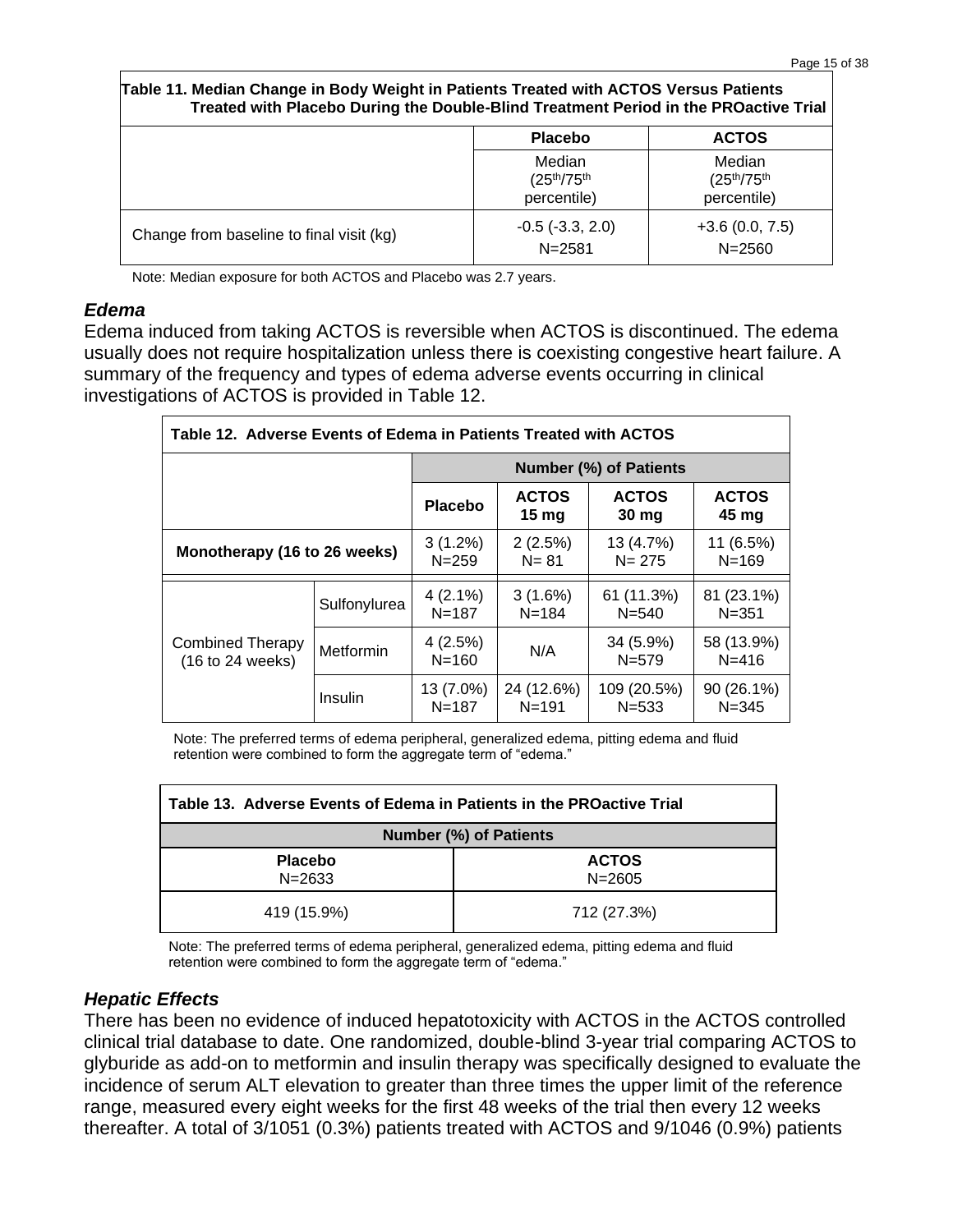treated with glyburide developed ALT values greater than three times the upper limit of the reference range. None of the patients treated with ACTOS in the ACTOS controlled clinical trial database to date have had a serum ALT greater than three times the upper limit of the reference range and a corresponding total bilirubin greater than two times the upper limit of the reference range, a combination predictive of the potential for severe drug-induced liver injury.

# *Hypoglycemia*

In the ACTOS clinical trials, adverse events of hypoglycemia were reported based on clinical judgment of the investigators and did not require confirmation with fingerstick glucose testing.

In the 16-week add-on to sulfonylurea trial, the incidence of reported hypoglycemia was 3.7% with ACTOS 30 mg and 0.5% with placebo. In the 16-week add-on to insulin trial, the incidence of reported hypoglycemia was 7.9% with ACTOS 15 mg, 15.4% with ACTOS 30 mg, and 4.8% with placebo.

The incidence of reported hypoglycemia was higher with ACTOS 45 mg compared to ACTOS 30 mg in both the 24-week add-on to sulfonylurea trial (15.7% vs. 13.4%) and in the 24-week add-on to insulin trial (47.8% vs. 43.5%).

Three patients in these four trials were hospitalized due to hypoglycemia. All three patients were receiving ACTOS 30 mg (0.9%) in the 24-week add-on to insulin trial. An additional 14 patients reported severe hypoglycemia (defined as causing considerable interference with patient's usual activities) that did not require hospitalization. These patients were receiving ACTOS 45 mg in combination with sulfonylurea (n=2) or ACTOS 30 mg or 45 mg in combination with insulin (n=12).

# *Urinary Bladder Tumors*

Tumors were observed in the urinary bladder of male rats in the two-year carcinogenicity study *[see Nonclinical Toxicology (13.1)]*. During the three year PROactive clinical trial, 14 patients out of 2605 (0.54%) randomized to ACTOS and 5 out of 2633 (0.19%) randomized to placebo were diagnosed with bladder cancer. After excluding patients in whom exposure to study drug was less than one year at the time of diagnosis of bladder cancer, there were 6 (0.23%) cases on ACTOS and two (0.08%) cases on placebo. After completion of the trial, a large subset of patients was observed for up to 10 additional years, with little additional exposure to ACTOS. During the 13 years of both PROactive and observational follow-up, the occurrence of bladder cancer did not differ between patients randomized to ACTOS or placebo (HR =1.00; 95% CI: 0.59-1.72) *[see Warnings and Precautions (5.4)]*.

### **Laboratory Abnormalities Hematologic Effects**

ACTOS may cause decreases in hemoglobin and hematocrit. In placebo-controlled monotherapy trials, mean hemoglobin values declined by 2% to 4% in patients treated with ACTOS compared with a mean change in hemoglobin of -1% to +1% in placebo-treated patients. These changes primarily occurred within the first 4 to 12 weeks of therapy and remained relatively constant thereafter. These changes may be related to increased plasma volume associated with ACTOS therapy and are not likely to be associated with any clinically significant hematologic effects.

# **Creatine Phosphokinase**

During protocol-specified measurement of serum creatine phosphokinase (CPK) in ACTOS clinical trials, an isolated elevation in CPK to greater than 10 times the upper limit of the reference range was noted in nine (0.2%) patients treated with ACTOS (values of 2150 to 11400 IU/L) and in no comparator-treated patients. Six of these nine patients continued to receive ACTOS, two patients were noted to have the CPK elevation on the last day of dosing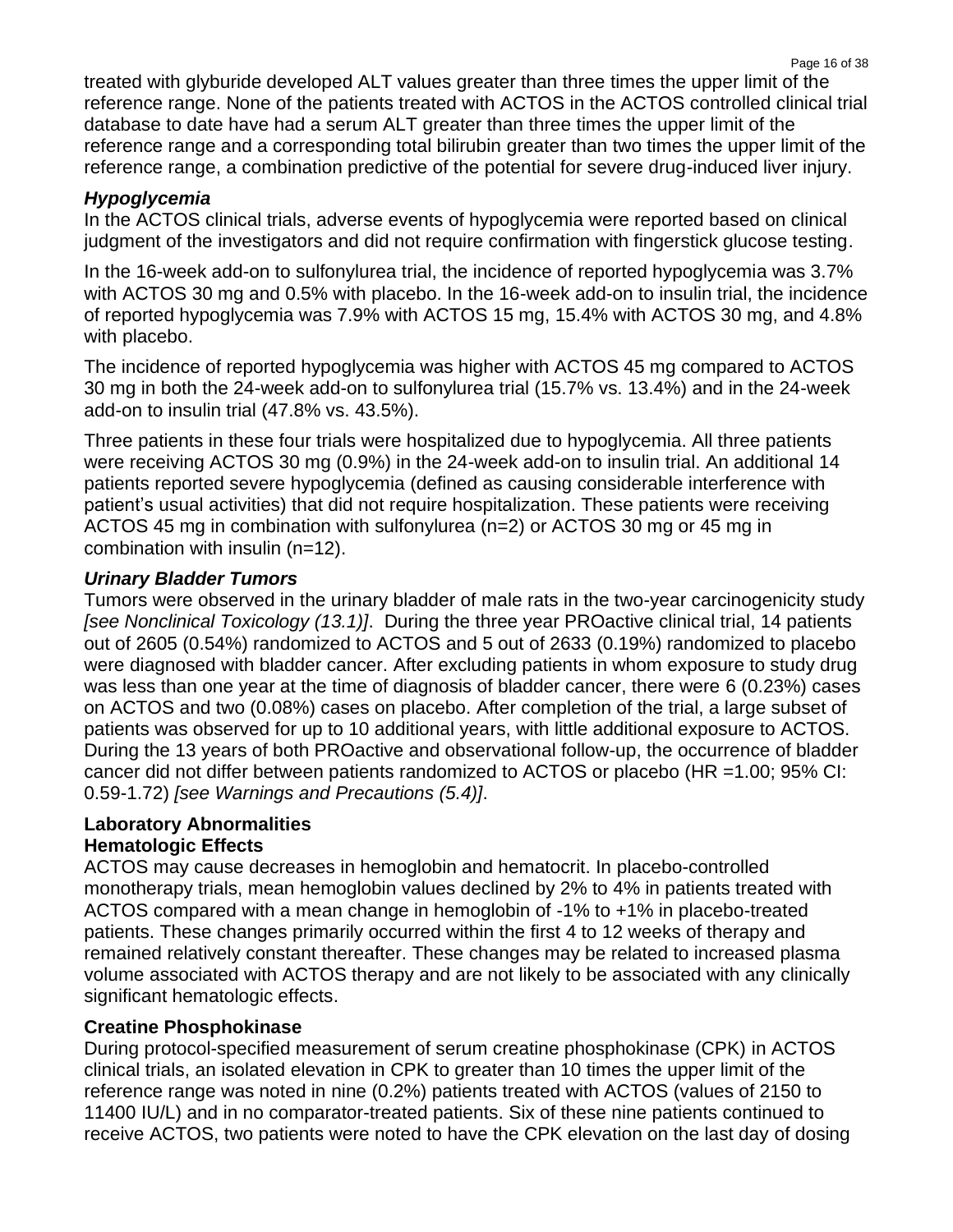and one patient discontinued ACTOS due to the elevation. These elevations resolved without any apparent clinical sequelae. The relationship of these events to ACTOS therapy is unknown.

# **6.2 Postmarketing Experience**

The following adverse reactions have been identified during post-approval use of ACTOS. Because these reactions are reported voluntarily from a population of uncertain size, it is generally not possible to reliably estimate their frequency or establish a causal relationship to drug exposure.

- New onset or worsening diabetic macular edema with decreased visual acuity *[see Warnings and Precautions (5.7)]*.
- Fatal and nonfatal hepatic failure *[see Warnings and Precautions (5.3)]*.

Postmarketing reports of congestive heart failure have been reported in patients treated with ACTOS, both with and without previously known heart disease and both with and without concomitant insulin administration.

In postmarketing experience, there have been reports of unusually rapid increases in weight and increases in excess of that generally observed in clinical trials. Patients who experience such increases should be assessed for fluid accumulation and volume-related events such as excessive edema and congestive heart failure *[see Boxed Warning and Warnings and Precautions (5.1)]*.

# **7 DRUG INTERACTIONS**

# **7.1 Strong CYP2C8 Inhibitors**

An inhibitor of CYP2C8 (e.g., gemfibrozil) significantly increases the exposure (area under the serum concentration-time curve or AUC) and half-life (t½) of pioglitazone. Therefore, the maximum recommended dose of ACTOS is 15 mg daily if used in combination with gemfibrozil or other strong CYP2C8 inhibitors *[see Dosage and Administration (2.3) and Clinical Pharmacology (12.3)].*

# **7.2 CYP2C8 Inducers**

An inducer of CYP2C8 (e.g., rifampin) may significantly decrease the exposure (AUC) of pioglitazone. Therefore, if an inducer of CYP2C8 is started or stopped during treatment with ACTOS, changes in diabetes treatment may be needed based on clinical response without exceeding the maximum recommended daily dose of 45 mg for ACTOS *[see Clinical Pharmacology (12.3)]*.

# **7.3 Topiramate**

A decrease in the exposure of pioglitazone and its active metabolites were noted with concomitant administration of pioglitazone and topiramate *[see Clinical Pharmacology (12.3)]*. The clinical relevance of this decrease is unknown; however, when ACTOS and topiramate are used concomitantly, monitor patients for adequate glycemic control.

# **8 USE IN SPECIFIC POPULATIONS**

# **8.1 Pregnancy**

# **Risk Summary**

Limited data with ACTOS in pregnant women are not sufficient to determine a drug-associated risk for major birth defects or miscarriage. There are risks to the mother and fetus associated with poorly controlled diabetes in pregnancy *[see Clinical Considerations].*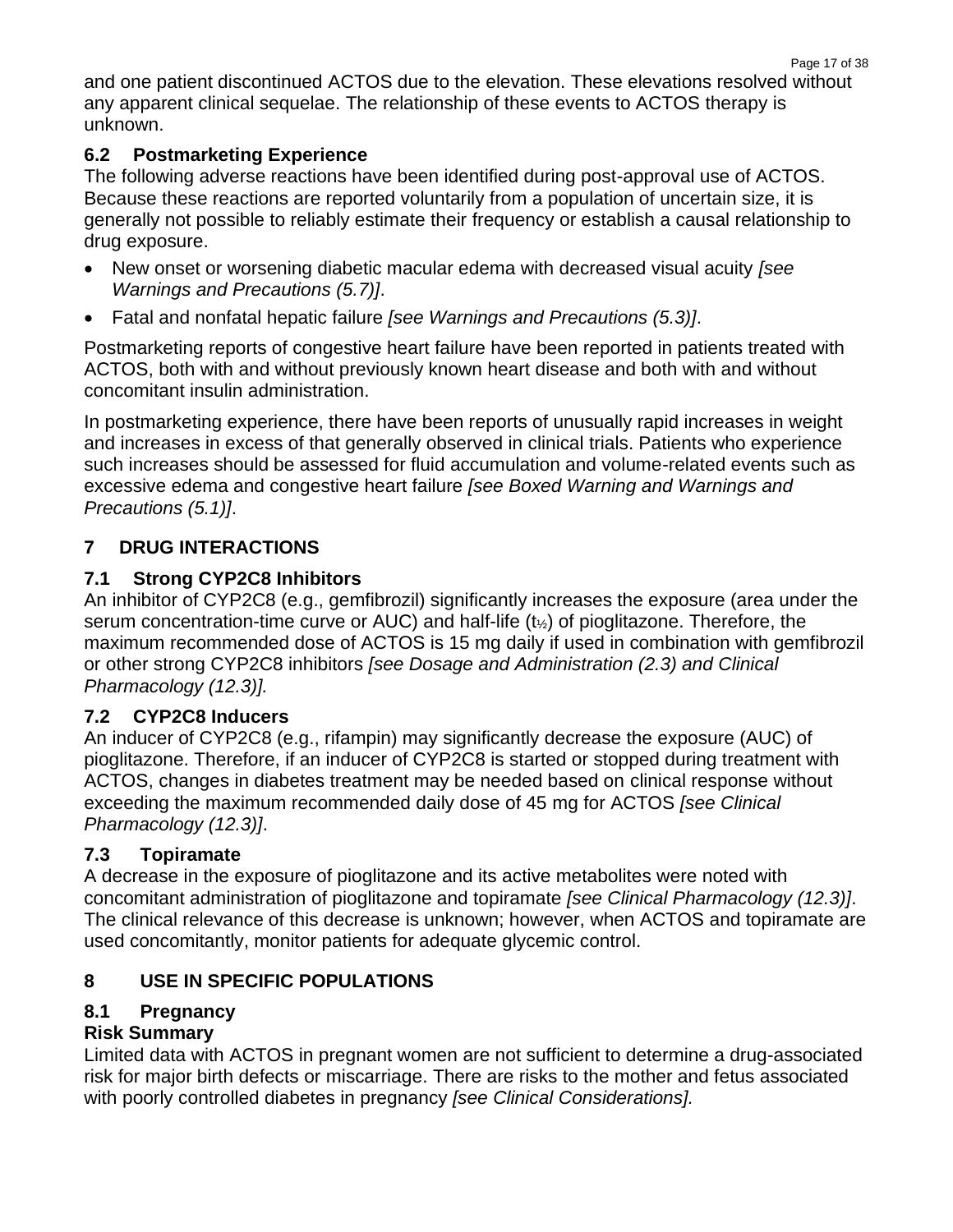In animal reproduction studies, no adverse developmental effects were observed when pioglitazone was administered to pregnant rats and rabbits during organogenesis at exposures up to 5- and 35-times the 45 mg clinical dose, respectively, based on body surface area *[see Data].*

The estimated background risk of major birth defects is 6-10% in women with pre-gestational diabetes with a HbA1c >7 and has been reported to be as high as 20-25% in women with a HbA1c >10. The estimated background risk of miscarriage for the indicated population is unknown. In the U.S. general population, the estimated background risk of major birth defects and miscarriage in clinically recognized pregnancies is 2-4% and 15-20%, respectively.

# **Clinical Considerations**

# *Disease-associated maternal and/or embryo/fetal risk*

Poorly controlled diabetes in pregnancy increases the maternal risk for diabetic ketoacidosis, pre-eclampsia, spontaneous abortions, preterm delivery, still birth and delivery complications. Poorly controlled diabetes increases the fetal risk for major birth defects, still birth, and macrosomia related morbidity.

# **Data**

# **Animal Data**

Pioglitazone administered to pregnant rats during organogenesis did not cause adverse developmental effects at a dose of 20 mg/kg (~5-times the 45 mg clinical dose), but delayed parturition and reduced embryofetal viability at 40 and 80 mg/kg, or ≥9-times the 45 mg clinical dose, by body surface area. In pregnant rabbits administered pioglitazone during organogenesis, no adverse developmental effects were observed at 80 mg/kg (~35-times the 45 mg clinical dose), but reduced embryofetal viability at 160 mg/kg, or ~69-times the 45 mg clinical dose, by body surface area. When pregnant rats received pioglitazone during late gestation and lactation, delayed postnatal development, attributed to decreased body weight, occurred in offspring at maternal doses of 10 mg/kg and above or ≥2 times the 45 mg clinical dose, by body surface area.

# **8.2 Lactation**

# **Risk Summary**

There is no information regarding the presence of pioglitazone in human milk, the effects on the breastfed infant, or the effects on milk production. Pioglitazone is present in rat milk; however due to species-specific differences in lactation physiology, animal data may not reliably predict drug levels in human milk. The developmental and health benefits of breastfeeding should be considered along with the mother's clinical need for ACTOS and any potential adverse effects on the breastfed infant from ACTOS or from the underlying maternal condition.

# **8.3 Females and Males of Reproductive Potential**

Discuss the potential for unintended pregnancy with premenopausal women as therapy with ACTOS, like other thiazolidinediones, may result in ovulation in some anovulatory women.

# **8.4 Pediatric Use**

Safety and effectiveness of ACTOS in pediatric patients have not been established.

ACTOS is not recommended for use in pediatric patients based on adverse effects observed in adults, including fluid retention and congestive heart failure, fractures, and urinary bladder tumors *[see Warnings and Precautions (5.1, 5.4, 5.5 and 5.6)]*.

# **8.5 Geriatric Use**

A total of 92 patients (15.2%) treated with ACTOS in the three pooled 16- to 26-week doubleblind, placebo-controlled, monotherapy trials were ≥65 years old and two patients (0.3%) were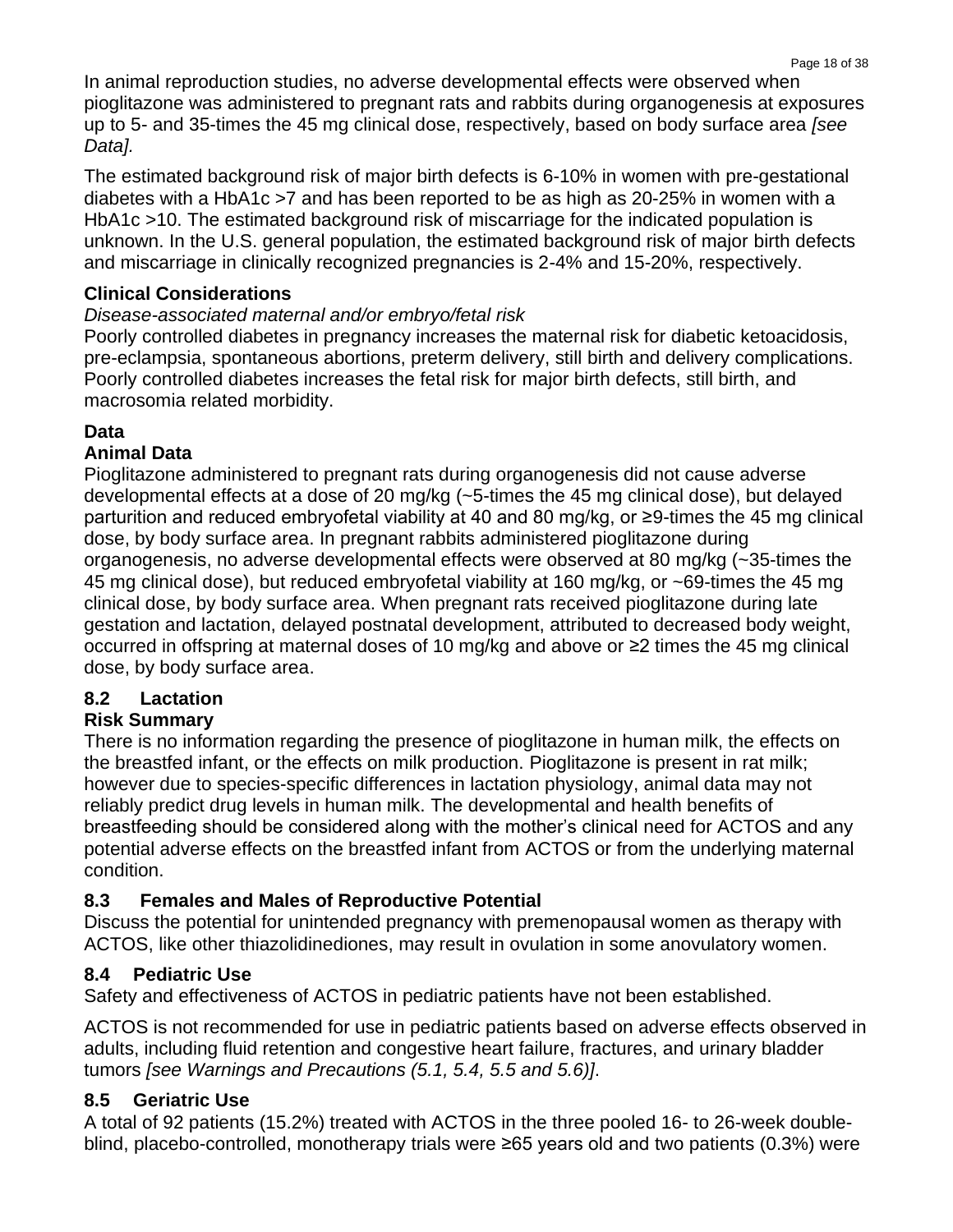Page 19 of 38

≥75 years old. In the two pooled 16- to 24-week add-on to sulfonylurea trials, 201 patients (18.7%) treated with ACTOS were ≥65 years old and 19 (1.8%) were ≥75 years old. In the two pooled 16- to 24-week add-on to metformin trials, 155 patients (15.5%) treated with ACTOS were ≥65 years old and 19 (1.9%) were ≥75 years old. In the two pooled 16- to 24-week addon to insulin trials, 272 patients (25.4%) treated with ACTOS were ≥65 years old and 22 (2.1%) were ≥75 years old.

In PROactive, 1068 patients (41.0%) treated with ACTOS were ≥65 years old and 42 (1.6%) were ≥75 years old.

In pharmacokinetic studies with pioglitazone, no significant differences were observed in pharmacokinetic parameters between elderly and younger patients *[see Clinical Pharmacology (12.3)]*.

Although clinical experiences have not identified differences in effectiveness and safety between the elderly (≥65 years) and younger patients, these conclusions are limited by small sample sizes for patients ≥75 years old.

# **10 OVERDOSAGE**

During controlled clinical trials, one case of overdose with ACTOS was reported. A male patient took 120 mg per day for four days, then 180 mg per day for seven days. The patient denied any clinical symptoms during this period.

In the event of overdosage, appropriate supportive treatment should be initiated according to the patient's clinical signs and symptoms.

# **11 DESCRIPTION**

ACTOS tablets are a thiazolidinedione and an agonist for peroxisome proliferator-activated receptor (PPAR) gamma that contains an oral antidiabetic medication: pioglitazone.

Pioglitazone [(±)-5-[[4-[2-(5-ethyl-2-pyridinyl) ethoxy] phenyl] methyl]-2,4-] thiazolidinedione monohydrochloride contains one asymmetric carbon, and the compound is synthesized and used as the racemic mixture. The two enantiomers of pioglitazone interconvert *in vivo*. No differences were found in the pharmacologic activity between the two enantiomers. The structural formula is as shown:



Pioglitazone hydrochloride is an odorless white crystalline powder that has a molecular formula of C19H20N2O3S•HCl and a molecular weight of 392.90 daltons. It is soluble in *N,N*dimethylformamide, slightly soluble in anhydrous ethanol, very slightly soluble in acetone and acetonitrile, practically insoluble in water, and insoluble in ether.

ACTOS is available as a tablet for oral administration containing 15 mg, 30 mg, or 45 mg of pioglitazone (as the base) formulated with the following excipients: lactose monohydrate NF, hydroxypropylcellulose NF, carboxymethylcellulose calcium NF, and magnesium stearate NF.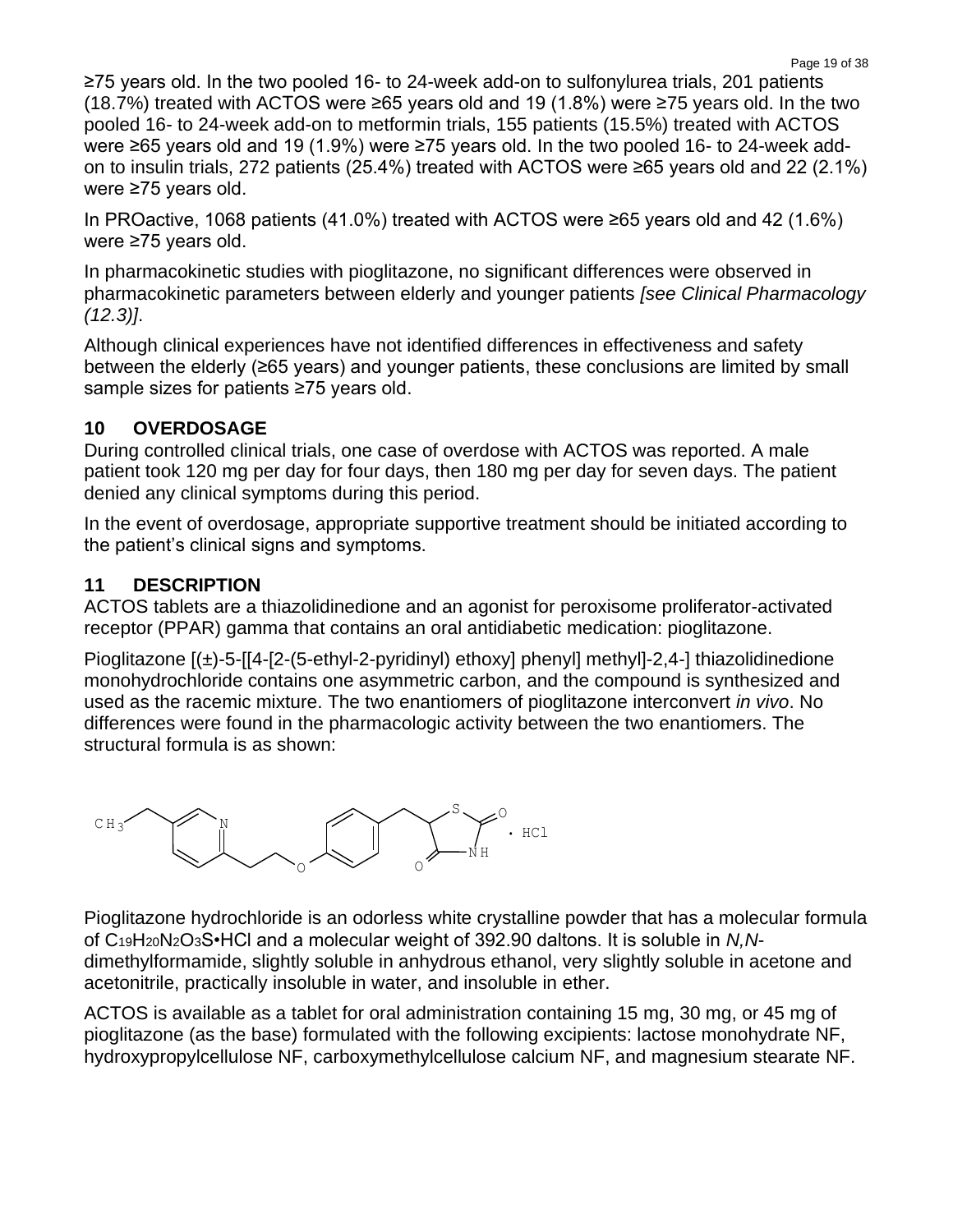# **12 CLINICAL PHARMACOLOGY**

### **12.1 Mechanism of Action**

ACTOS is a thiazolidinedione that depends on the presence of insulin for its mechanism of action. ACTOS decreases insulin resistance in the periphery and in the liver resulting in increased insulin-dependent glucose disposal and decreased hepatic glucose output. Pioglitazone is not an insulin secretagogue. Pioglitazone is an agonist for peroxisome proliferator-activated receptor-gamma (PPARγ). PPAR receptors are found in tissues important for insulin action such as adipose tissue, skeletal muscle, and liver. Activation of PPARγ nuclear receptors modulates the transcription of a number of insulin responsive genes involved in the control of glucose and lipid metabolism.

In animal models of diabetes, pioglitazone reduces the hyperglycemia, hyperinsulinemia, and hypertriglyceridemia characteristic of insulin-resistant states such as type 2 diabetes. The metabolic changes produced by pioglitazone result in increased responsiveness of insulindependent tissues and are observed in numerous animal models of insulin resistance.

Because pioglitazone enhances the effects of circulating insulin (by decreasing insulin resistance), it does not lower blood glucose in animal models that lack endogenous insulin.

### **12.2 Pharmacodynamics**

Clinical studies demonstrate that ACTOS improves insulin sensitivity in insulin-resistant patients. ACTOS enhances cellular responsiveness to insulin, increases insulin-dependent glucose disposal and improves hepatic sensitivity to insulin. In patients with type 2 diabetes, the decreased insulin resistance produced by ACTOS results in lower plasma glucose concentrations, lower plasma insulin concentrations, and lower HbA1c values. In controlled clinical trials, ACTOS had an additive effect on glycemic control when used in combination with a sulfonylurea, metformin, or insulin *[see Clinical Studies (14.2)]*.

Patients with lipid abnormalities were included in clinical trials with ACTOS. Overall, patients treated with ACTOS had mean decreases in serum triglycerides, mean increases in HDL cholesterol, and no consistent mean changes in LDL and total cholesterol. There is no conclusive evidence of macrovascular benefit with ACTOS *[see Warnings and Precautions (5.8) and Adverse Reactions (6.1)]*.

In a 26-week, placebo-controlled, dose-ranging monotherapy study, mean serum triglycerides decreased in the 15 mg, 30 mg, and 45 mg ACTOS dose groups compared to a mean increase in the placebo group. Mean HDL cholesterol increased to a greater extent in patients treated with ACTOS than in the placebo-treated patients. There were no consistent differences for LDL and total cholesterol in patients treated with ACTOS compared to placebo *(see Table 14)*.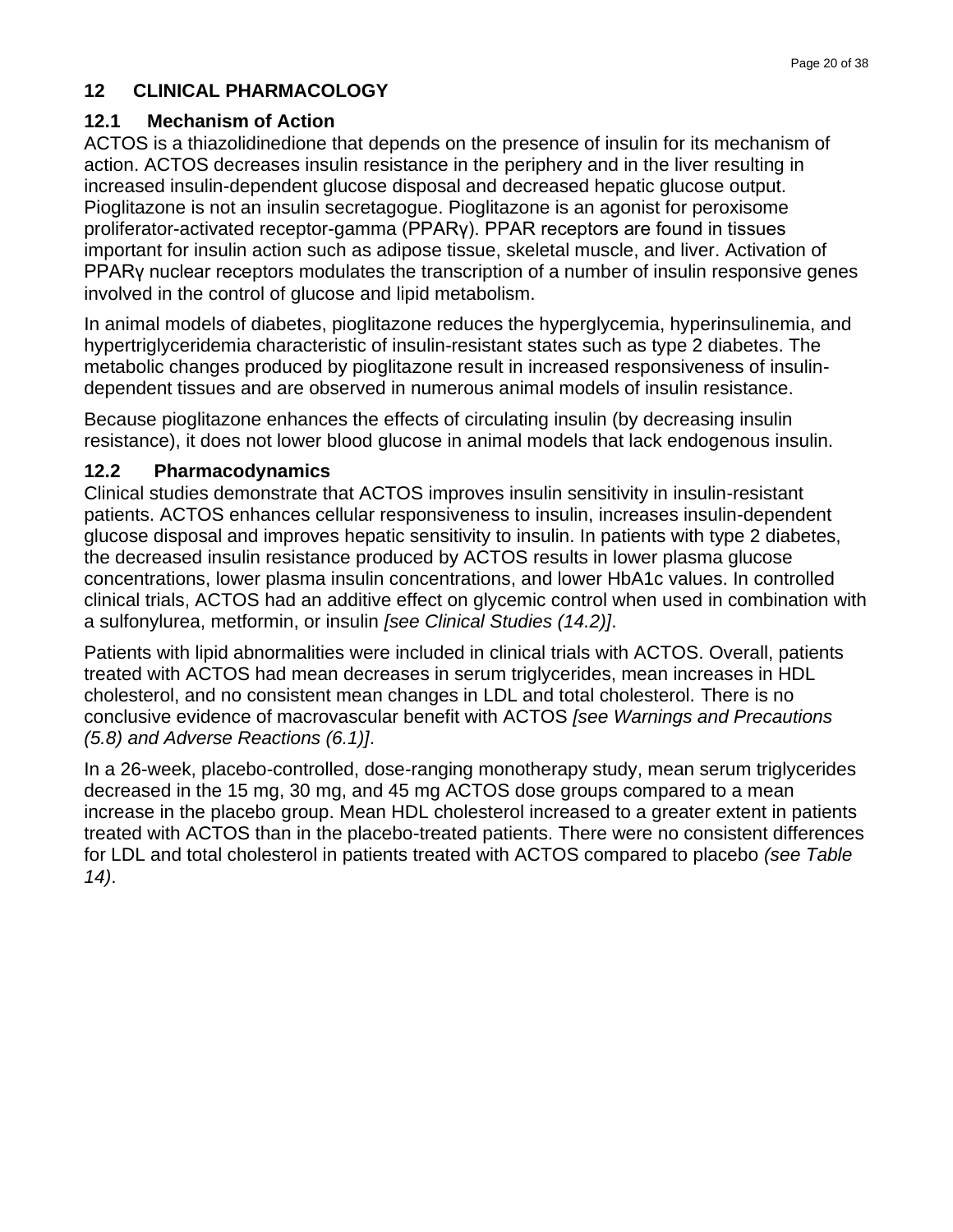| Table 14. Lipids in a 26-Week Placebo-Controlled Monotherapy Dose-Ranging Study |                |                                                          |                                               |                                               |  |
|---------------------------------------------------------------------------------|----------------|----------------------------------------------------------|-----------------------------------------------|-----------------------------------------------|--|
|                                                                                 | <b>Placebo</b> | <b>ACTOS</b><br>15 <sub>mg</sub><br>Once<br><b>Daily</b> | <b>ACTOS</b><br>30 mg<br>Once<br><b>Daily</b> | <b>ACTOS</b><br>45 mg<br>Once<br><b>Daily</b> |  |
| Triglycerides (mg/dL)                                                           | $N = 79$       | $N = 79$                                                 | $N = 84$                                      | $N = 77$                                      |  |
| Baseline (mean)                                                                 | 263            | 284                                                      | 261                                           | 260                                           |  |
| Percent change from baseline (adjusted mean*)                                   | 4.8%           | $-9.0\%$ <sup>†</sup>                                    | $-9.6\%$ <sup>†</sup>                         | $-9.3\%$ <sup>†</sup>                         |  |
| <b>HDL Cholesterol (mg/dL)</b>                                                  | $N = 79$       | $N = 79$                                                 | $N = 83$                                      | $N=77$                                        |  |
| Baseline (mean)                                                                 | 42             | 40                                                       | 41                                            | 41                                            |  |
| Percent change from baseline (adjusted mean*)                                   | 8.1%           | $14.1\%$ <sup>†</sup>                                    | 12.2%                                         | $19.1\%$ <sup>†</sup>                         |  |
| LDL Cholesterol (mg/dL)                                                         | $N = 65$       | $N = 63$                                                 | $N = 74$                                      | $N = 62$                                      |  |
| Baseline (mean)                                                                 | 139            | 132                                                      | 136                                           | 127                                           |  |
| Percent change from baseline (adjusted mean*)                                   | 4.8%           | 7.2%                                                     | 5.2%                                          | 6.0%                                          |  |
| <b>Total Cholesterol (mg/dL)</b>                                                | $N = 79$       | $N = 79$                                                 | $N = 84$                                      | $N = 77$                                      |  |
| Baseline (mean)                                                                 | 225            | 220                                                      | 223                                           | 214                                           |  |
| Percent change from baseline (adjusted mean*)                                   | 4.4%           | 4.6%                                                     | 3.3%                                          | 6.4%                                          |  |

\*Adjusted for baseline, pooled center, and pooled center by treatment interaction †p<0.05 versus placebo

In the two other monotherapy studies (16 weeks and 24 weeks) and in combination therapy studies with sulfonylurea (16 weeks and 24 weeks), metformin (16 weeks and 24 weeks) or insulin (16 weeks and 24 weeks), the results were generally consistent with the data above.

### **12.3 Pharmacokinetics**

Following once-daily administration of ACTOS, steady-state serum concentrations of both pioglitazone and its major active metabolites, M-III (keto derivative of pioglitazone) and M-IV (hydroxyl derivative of pioglitazone), are achieved within seven days. At steady-state, M-III and M-IV reach serum concentrations equal to or greater than that of pioglitazone. At steady-state, in both healthy volunteers and patients with type 2 diabetes, pioglitazone comprises approximately 30% to 50% of the peak total pioglitazone serum concentrations (pioglitazone plus active metabolites) and 20% to 25% of the total AUC.

Cmax, AUC, and trough serum concentrations (Cmin) for pioglitazone and M-III and M-IV, increased proportionally with administered doses of 15 mg and 30 mg per day.

### **Absorption**

Following oral administration of pioglitazone, T<sub>max</sub> of pioglitazone was within two hours. Food delays the Tmax to three to four hours but does not alter the extent of absorption (AUC).

# **Distribution**

The mean apparent volume of distribution (Vd/F) of pioglitazone following single-dose administration is  $0.63 \pm 0.41$  (mean  $\pm$  SD) L/kg of body weight. Pioglitazone is extensively protein bound (>99%) in human serum, principally to serum albumin. Pioglitazone also binds to other serum proteins, but with lower affinity. M-III and M-IV are also extensively bound (>98%) to serum albumin.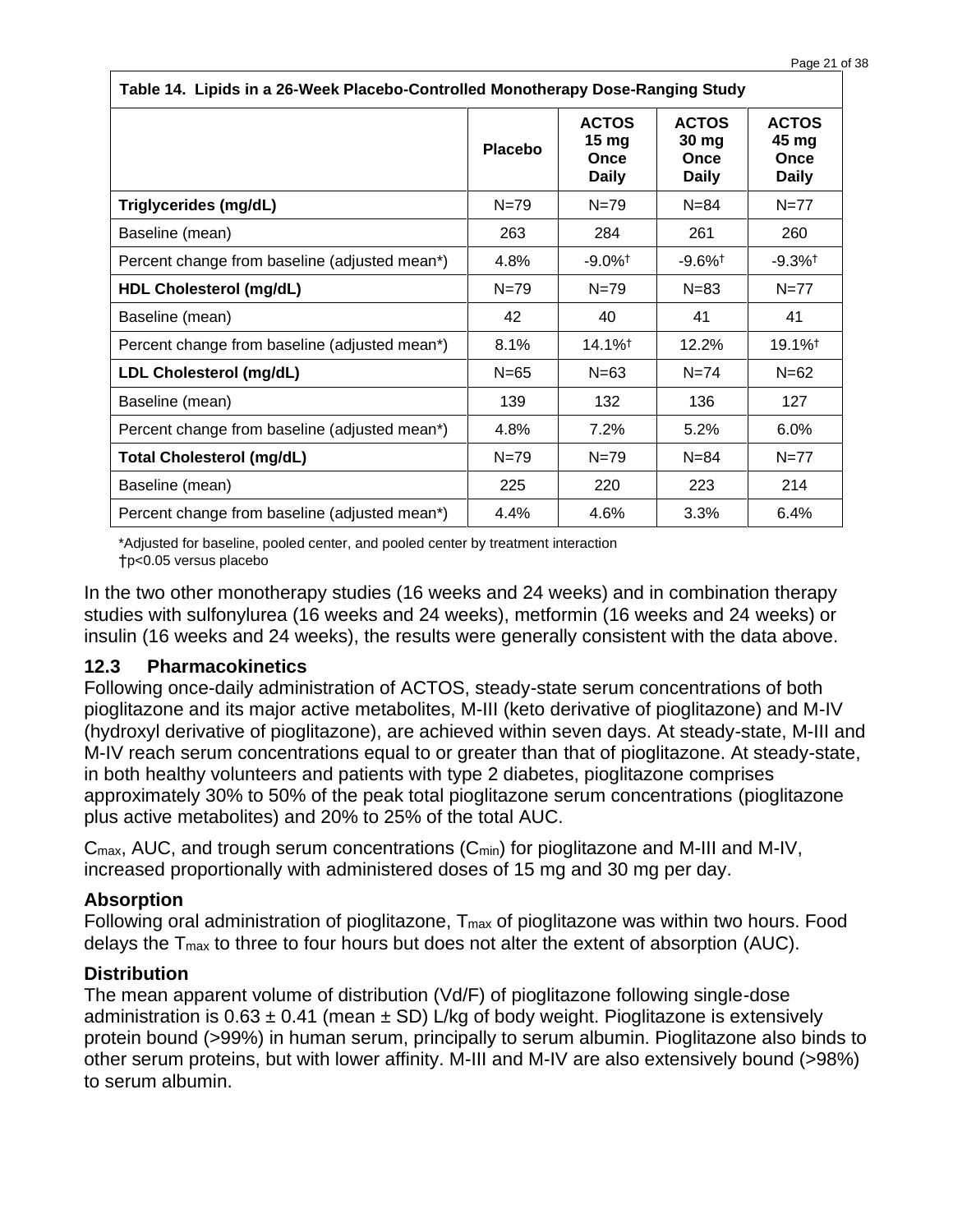# **Metabolism**

Pioglitazone is extensively metabolized by hydroxylation and oxidation; the metabolites also partly convert to glucuronide or sulfate conjugates. Metabolites M-III and M-IV are the major circulating active metabolites in humans.

*In vitro* data demonstrate that multiple CYP isoforms are involved in the metabolism of pioglitazone, which include CYP2C8 and, to a lesser degree, CYP3A4 with additional contributions from a variety of other isoforms including the mainly extrahepatic CYP1A1. *In vivo* study of pioglitazone in combination with gemfibrozil, a strong CYP2C8 inhibitor, showed that pioglitazone is a CYP2C8 substrate *[see Dosage and Administration (2.3) and Drug Interactions (7)]*. Urinary 6ß-hydroxycortisol/cortisol ratios measured in patients treated with ACTOS showed that pioglitazone is not a strong CYP3A4 enzyme inducer.

### **Excretion and Elimination**

Following oral administration, approximately 15% to 30% of the pioglitazone dose is recovered in the urine. Renal elimination of pioglitazone is negligible, and the drug is excreted primarily as metabolites and their conjugates. It is presumed that most of the oral dose is excreted into the bile either unchanged or as metabolites and eliminated in the feces.

The mean serum half-life  $(t_{1/2})$  of pioglitazone and its metabolites (M-III and M-IV) range from three to seven hours and 16 to 24 hours, respectively. Pioglitazone has an apparent clearance, CL/F, calculated to be five to seven L/hr.

### **Renal Impairment**

The serum elimination half-life of pioglitazone, M-III, and M-IV remains unchanged in patients with moderate (creatinine clearance [CLcr] 30 to 50 mL/min) and severe (CLcr <30 mL/min) renal impairment when compared to subjects with normal renal function. Therefore, no dose adjustment in patients with renal impairment is required.

### **Hepatic Impairment**

Compared with healthy controls, subjects with impaired hepatic function (Child-Turcotte-Pugh Grade B/C) have an approximate 45% reduction in pioglitazone and total pioglitazone (pioglitazone, M-III, and M-IV) mean Cmax but no change in the mean AUC values. Therefore, no dose adjustment in patients with hepatic impairment is required.

There are postmarketing reports of liver failure with ACTOS and clinical trials have generally excluded patients with serum ALT >2.5 times the upper limit of the reference range. Use caution in patients with liver disease *[see Warnings and Precautions (5.3)]*.

### **Geriatric Patients**

In healthy elderly subjects, C<sub>max</sub> of pioglitazone was not significantly different, but AUC values were approximately 21% higher than those achieved in younger subjects. The mean  $t_{1/2}$  of pioglitazone was also prolonged in elderly subjects (about ten hours) as compared to younger subjects (about seven hours). These changes were not of a magnitude that would be considered clinically relevant.

### **Pediatric Patients**

Safety and efficacy of pioglitazone in pediatric patients have not been established. ACTOS is not recommended for use in pediatric patients *[see Use in Specific Populations (8.4)]*.

# **Gender**

The mean  $C_{\text{max}}$  and AUC values of pioglitazone were increased 20% to 60% in women compared to men. In controlled clinical trials, HbA1c decreases from baseline were generally greater for females than for males (average mean difference in HbA1c 0.5%). Because therapy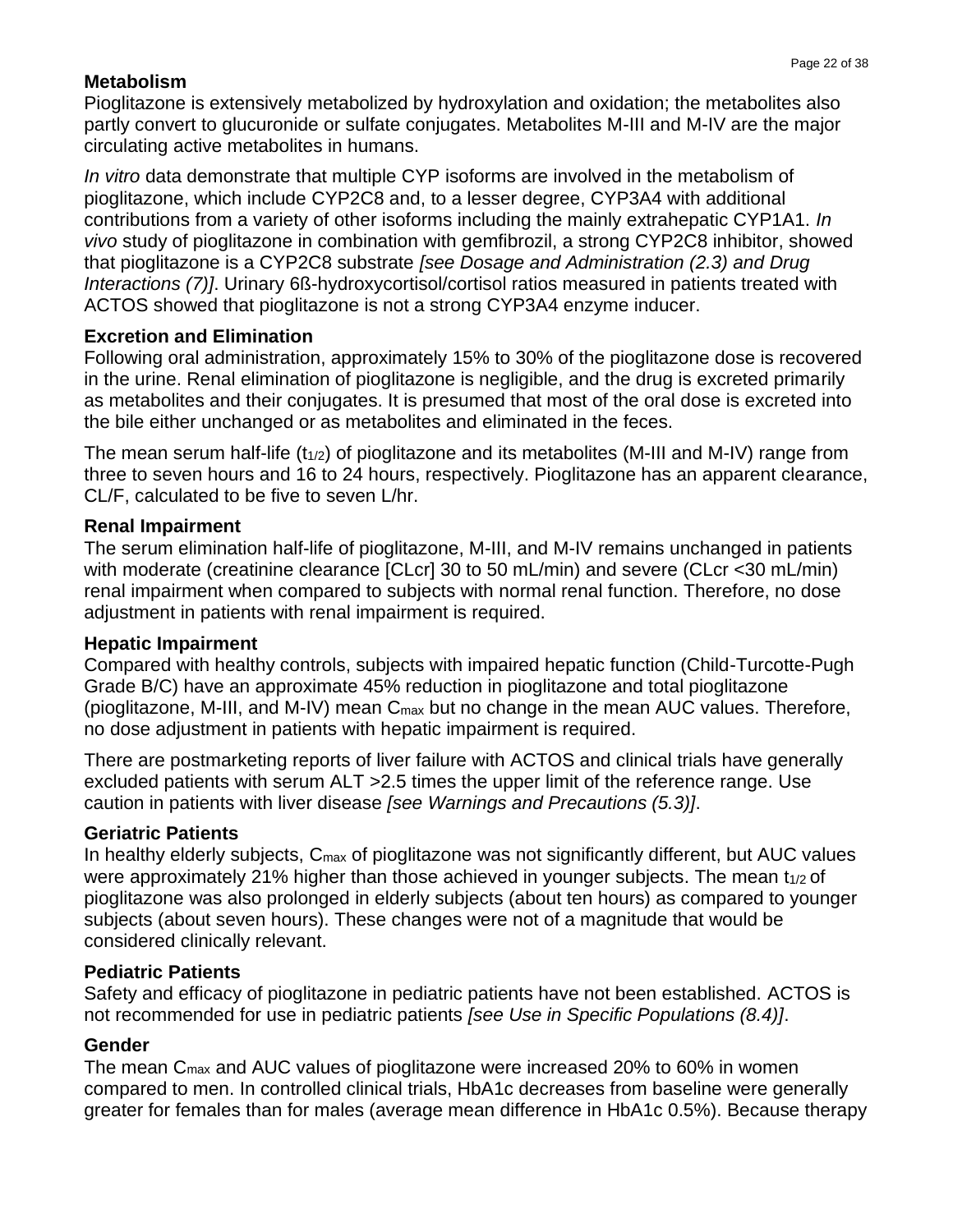should be individualized for each patient to achieve glycemic control, no dose adjustment is recommended based on gender alone.

# **Ethnicity**

Pharmacokinetic data among various ethnic groups are not available.

# **Drug-Drug Interactions**

| Table 15. Effect of Pioglitazone Coadministration on Systemic Exposure of Other Drugs |                                                                                                 |                          |                          |                                     |                         |  |
|---------------------------------------------------------------------------------------|-------------------------------------------------------------------------------------------------|--------------------------|--------------------------|-------------------------------------|-------------------------|--|
|                                                                                       | <b>Coadministered Drug</b>                                                                      |                          |                          |                                     |                         |  |
| Pioglitazone<br><b>Dosage</b><br>Regimen<br>$(mg)^*$                                  | Change<br><b>Name and Dose Regimens</b><br>in AUC <sup>+</sup>                                  |                          |                          | Change<br>in $C_{max}$ <sup>†</sup> |                         |  |
|                                                                                       | Warfarin#                                                                                       |                          |                          |                                     |                         |  |
| 45 mg<br>$(N = 12)$                                                                   | Daily loading then maintenance doses<br>based PT and INR values<br>Quick's Value = $35 \pm 5\%$ | R-Warfarin<br>S-Warfarin | $\downarrow$ 3%<br>$1\%$ | R-Warfarin<br>S-Warfarin            | 12%<br><b>11%</b>       |  |
|                                                                                       | <b>Digoxin</b>                                                                                  |                          |                          |                                     |                         |  |
| 45 mg<br>$(N = 12)$                                                                   | 0.200 mg twice daily (loading dose) then<br>0.250 mg daily (maintenance dose, 7 days)           | ↑15%                     |                          | ↑17%                                |                         |  |
| 45 mg daily                                                                           | <b>Oral Contraceptive</b>                                                                       |                          |                          |                                     |                         |  |
| for 21 days<br>$(N = 35)$                                                             | [Ethinyl Estradiol (EE) 0.035 mg plus<br>Norethindrone (NE) 1 mg] for 21 days                   | EE<br><b>NE</b>          | $\downarrow$ 11%<br>↑3%  | EE<br><b>NE</b>                     | $\downarrow$ 13%<br>↓7% |  |
| 45 mg                                                                                 | Fexofenadine                                                                                    |                          |                          |                                     |                         |  |
| $(N = 23)$                                                                            | 60 mg twice daily for 7 days                                                                    | ↑30%                     |                          | ↑37%                                |                         |  |
| 45 mg                                                                                 | Glipizide                                                                                       |                          |                          |                                     |                         |  |
| $(N = 14)$                                                                            | 5 mg daily for 7 days                                                                           | $\downarrow$ 3%          |                          | $\downarrow$ 8%                     |                         |  |
| 45 mg daily                                                                           | <b>Metformin</b>                                                                                |                          |                          |                                     |                         |  |
| for 8 days<br>$(N = 16)$                                                              | 1000 mg single dose on Day 8                                                                    | $\downarrow$ 3%          |                          | $\downarrow$ 5%                     |                         |  |
| 45 mg                                                                                 | <b>Midazolam</b>                                                                                |                          |                          |                                     |                         |  |
| $(N = 21)$                                                                            | 7.5 mg single dose on Day 15                                                                    | $\downarrow$ 26%         |                          | $\downarrow$ 26%                    |                         |  |
| 45 mg                                                                                 | <b>Ranitidine</b>                                                                               |                          |                          |                                     |                         |  |
| $(N = 24)$                                                                            | 150 mg twice daily for 7 days                                                                   | <b>11%</b>               |                          |                                     | $1\%$                   |  |
| 45 mg daily<br>for 4 days                                                             | <b>Nifedipine ER</b>                                                                            |                          |                          |                                     |                         |  |
| $(N = 24)$                                                                            | 30 mg daily for 4 days                                                                          | $\downarrow$ 13%         |                          | $\downarrow$ 17%                    |                         |  |
| 45 mg                                                                                 | <b>Atorvastatin Ca</b>                                                                          |                          |                          |                                     |                         |  |
| $(N = 25)$                                                                            | 80 mg daily for 7 days                                                                          | $\downarrow$ 14%         |                          | $\downarrow$ 23%                    |                         |  |
| 45 mg                                                                                 | <b>Theophylline</b>                                                                             |                          |                          |                                     |                         |  |
| $(N = 22)$                                                                            | 400 mg twice daily for 7 days                                                                   | ↑2%                      |                          | ↑5%                                 |                         |  |

\*Daily for 7 days unless otherwise noted

†% change (with/without coadministered drug and no change = 0%); symbols of ↑ and ↓ indicate the exposure increase and decrease, respectively

‡Pioglitazone had no clinically significant effect on prothrombin time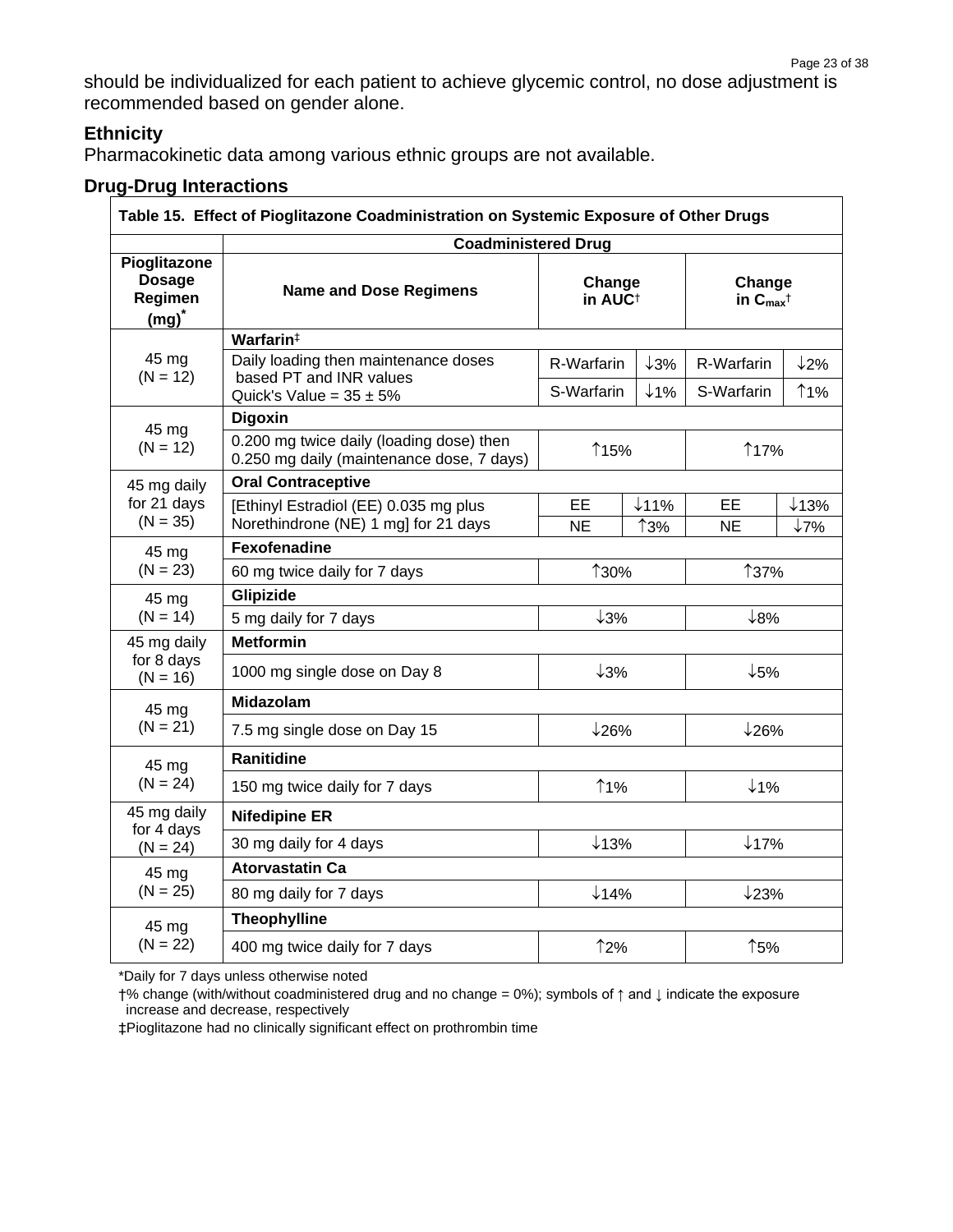| <b>Exposure</b>                                                       |                                    |                                  |                                     |  |
|-----------------------------------------------------------------------|------------------------------------|----------------------------------|-------------------------------------|--|
|                                                                       |                                    | Pioglitazone                     |                                     |  |
| <b>Coadministered Drug and</b><br><b>Dosage Regimen</b>               | <b>Dose</b><br>Regimen<br>$(mg)^*$ | Change<br>in AUC <sup>t</sup>    | Change<br>in $C_{max}$ <sup>†</sup> |  |
| Gemfibrozil 600 mg<br>twice daily for 2 days<br>$(N = 12)$            | 15 <sub>mg</sub><br>single dose    | $\uparrow$ 3.2-fold $\downarrow$ | ↑6%                                 |  |
| Ketoconazole 200 mg<br>twice daily for 7 days<br>$(N = 28)$           | 45 mg                              | ↑34%                             | <b>14%</b>                          |  |
| Rifampin 600 mg<br>daily for 5 days<br>$(N = 10)$                     | 30 mg<br>single dose               | $\downarrow$ 54%                 | $\downarrow$ 5%                     |  |
| Fexofenadine 60 mg<br>twice daily for 7 days<br>$(N = 23)$            | 45 mg                              | ↑1%                              | 0%                                  |  |
| Ranitidine 150 mg<br>twice daily for 4 days<br>$(N = 23)$             | 45 mg                              | $\downarrow$ 13%                 | $\downarrow$ 16%                    |  |
| Nifedipine ER 30 mg<br>daily for 7 days<br>$(N = 23)$                 | 45 mg                              | ↑5%                              | <b>14%</b>                          |  |
| Atorvastatin Ca 80 mg<br>daily for 7 days<br>$(N = 24)$               | 45 mg                              | $\downarrow$ 24%                 | $\downarrow$ 31%                    |  |
| Theophylline 400 mg<br>twice daily for 7 days<br>$(N = 22)$           | 45 mg                              | 4%                               | 12%                                 |  |
| Topiramate 96 mg<br>twice daily for 7 days <sup>§</sup><br>$(N = 26)$ | $30 \text{ mg}$                    | $\downarrow$ 15%                 | 0%                                  |  |

# **Table 16. Effect of Coadministered Drugs on Pioglitazone Systemic**

\*Daily for 7 days unless otherwise noted

†Mean ratio (with/without coadministered drug and no change = 1-fold) % change (with/without coadministered drug and no change = 0%); symbols of ↑ and ↓ indicate the exposure increase and decrease, respectively

‡The half-life of pioglitazone increased from 8.3 hours to 22.7 hours in the presence of gemfibrozil *[see Dosage and Administration (2.3) and Drug Interactions (7.1)]* § Indicates duration of concomitant administration with highest twice-daily dose of topiramate from Day 14 onwards over the 22 days of study

¶Additional decrease in active metabolites; 60% for M-III and 16% for M-IV

# **13 NONCLINICAL TOXICOLOGY**

### **13.1 Carcinogenesis, Mutagenesis, Impairment of Fertility**

A two-year carcinogenicity study was conducted in male and female rats at oral doses up to 63 mg/kg (approximately 14 times the maximum recommended human oral dose of 45 mg based on mg/m<sup>2</sup>). Drug-induced tumors were not observed in any organ except for the urinary bladder of male rats. Benign and/or malignant transitional cell neoplasms were observed in male rats at 4 mg/kg/day and above (approximately equal to the maximum recommended human oral dose based on mg/m<sup>2</sup>). Urinary calculi with subsequent irritation and hyperplasia were postulated as the mechanism for bladder tumors observed in male rats. A two-year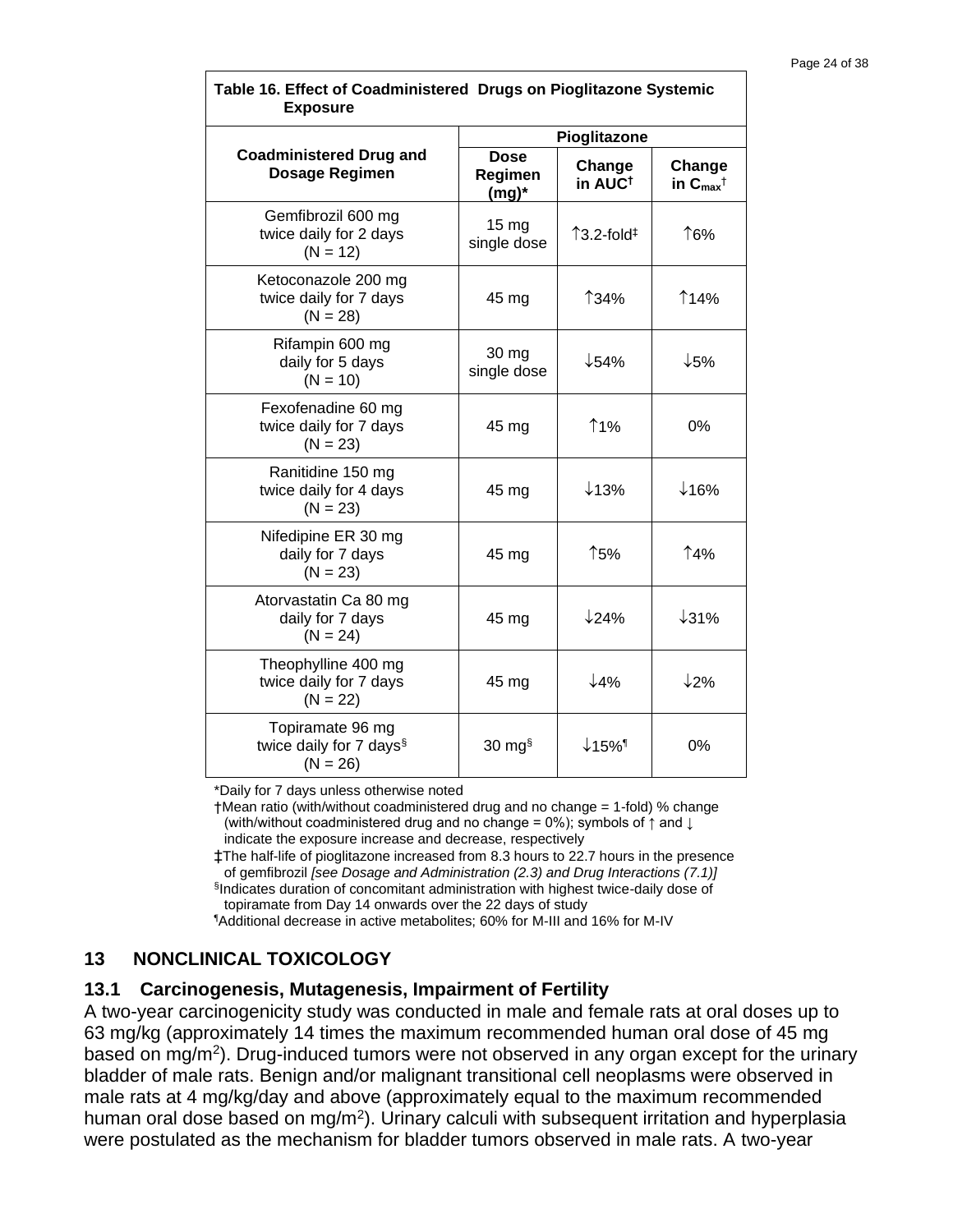mechanistic study in male rats utilizing dietary acidification to reduce calculi formation was completed in 2009. Dietary acidification decreased but did not abolish the hyperplastic changes in the bladder. The presence of calculi exacerbated the hyperplastic response to pioglitazone but was not considered the primary cause of the hyperplastic changes.

The relevance to humans of the bladder findings in the male rat cannot be excluded.

A two-year carcinogenicity study was also conducted in male and female mice at oral doses up to 100 mg/kg/day (approximately 11 times the maximum recommended human oral dose based on mg/m<sup>2</sup> ). No drug-induced tumors were observed in any organ.

Pioglitazone hydrochloride was not mutagenic in a battery of genetic toxicology studies, including the Ames bacterial assay, a mammalian cell forward gene mutation assay (CHO/HPRT and AS52/XPRT), an *in vitro* cytogenetics assay using CHL cells, an unscheduled DNA synthesis assay, and an *in vivo* micronucleus assay.

No adverse effects upon fertility were observed in male and female rats at oral doses up to 40 mg/kg pioglitazone hydrochloride daily prior to and throughout mating and gestation (approximately nine times the maximum recommended human oral dose based on mg/m<sup>2</sup>).

# **13.2 Animal Toxicology and/or Pharmacology**

Heart enlargement has been observed in mice (100 mg/kg), rats (4 mg/kg and above) and dogs (3 mg/kg) treated orally with pioglitazone hydrochloride (approximately 11, 1, and 2 times the maximum recommended human oral dose for mice, rats, and dogs, respectively, based on mg/m<sup>2</sup>). In a one-year rat study, drug-related early death due to apparent heart dysfunction occurred at an oral dose of 160 mg/kg/day (approximately 35 times the maximum recommended human oral dose based on mg/m<sup>2</sup>). Heart enlargement was seen in a 13-week study in monkeys at oral doses of 8.9 mg/kg and above (approximately four times the maximum recommended human oral dose based on mg/m<sup>2</sup>), but not in a 52-week study at oral doses up to 32 mg/kg (approximately 13 times the maximum recommended human oral dose based on mg/m<sup>2</sup>).

# **14 CLINICAL STUDIES**

# **14.1 Monotherapy**

Three randomized, double-blind, placebo-controlled trials with durations from 16 to 26 weeks were conducted to evaluate the use of ACTOS as monotherapy in patients with type 2 diabetes. These trials examined ACTOS at doses up to 45 mg or placebo once daily in a total of 865 patients.

In a 26-week dose-ranging monotherapy trial, 408 patients with type 2 diabetes were randomized to receive 7.5 mg, 15 mg, 30 mg, or 45 mg of ACTOS, or placebo once daily. Therapy with any previous antidiabetic agent was discontinued eight weeks prior to the doubleblind period. Treatment with 15 mg, 30 mg, and 45 mg of ACTOS produced statistically significant improvements in HbA1c and fasting plasma glucose (FPG) at endpoint compared to placebo *(see Figure 1, Table 17)*.

Figure 1 shows the time course for changes in HbA1c in this 26-week study.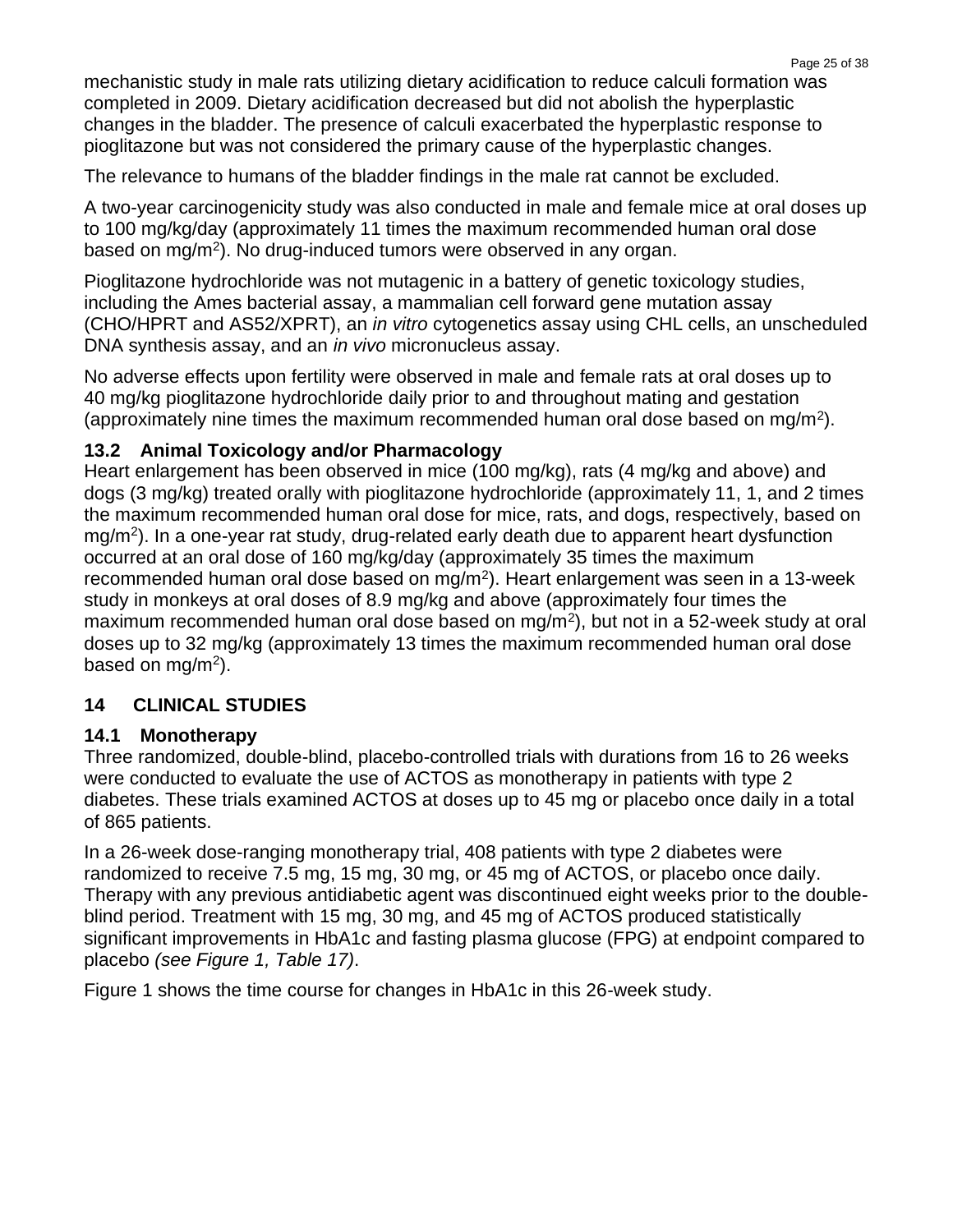

| Glycemic Parameters in a 26-Week Placebo-Controlled Dose-Ranging<br>Table 17.<br><b>Monotherapy Trial</b> |                |                                               |                                                          |                                               |  |
|-----------------------------------------------------------------------------------------------------------|----------------|-----------------------------------------------|----------------------------------------------------------|-----------------------------------------------|--|
|                                                                                                           | <b>Placebo</b> | <b>ACTOS</b><br>15 mg<br>Once<br><b>Daily</b> | <b>ACTOS</b><br>30 <sub>mg</sub><br>Once<br><b>Daily</b> | <b>ACTOS</b><br>45 mg<br>Once<br><b>Daily</b> |  |
| <b>Total Population</b>                                                                                   |                |                                               |                                                          |                                               |  |
| $HbA1c$ (%)                                                                                               | $N = 79$       | $N = 79$                                      | $N = 85$                                                 | $N = 76$                                      |  |
| Baseline (mean)                                                                                           | 10.4           | 10.2                                          | 10.2                                                     | 10.3                                          |  |
| Change from baseline (adjusted mean*)                                                                     | 0.7            | $-0.3$                                        | $-0.3$                                                   | $-0.9$                                        |  |
| Difference from placebo (adjusted mean*)<br>95% Confidence Interval                                       |                | $-1.0^+$<br>$(-1.6, -0.4)$                    | $-1.0^{+}$<br>(-1.6, -0.4)                               | $-1.6$ <sup>t</sup><br>$(-2.2, -1.0)$         |  |
| <b>Fasting Plasma Glucose (mg/dL)</b>                                                                     | $N = 79$       | $N = 79$                                      | $N = 84$                                                 | $N = 77$                                      |  |
| Baseline (mean)                                                                                           | 268            | 267                                           | 269                                                      | 276                                           |  |
| Change from baseline (adjusted mean*)                                                                     | 9              | $-30$                                         | $-32$                                                    | -56                                           |  |
| Difference from placebo (adjusted mean*)<br>95% Confidence Interval                                       |                | $-39†$<br>$(-63, -16)$                        | $-41$ <sup>+</sup><br>$(-64, -18)$                       | $-65^+$<br>$(-89, -42)$                       |  |

\*Adjusted for baseline, pooled center, and pooled center by treatment interaction †p≤0.05 vs. placebo

In a 24-week placebo-controlled monotherapy trial, 260 patients with type 2 diabetes were randomized to one of two forced-titration ACTOS treatment groups or a mock-titration placebo group. Therapy with any previous antidiabetic agent was discontinued six weeks prior to the double-blind period. In one ACTOS treatment group, patients received an initial dose of 7.5 mg once daily. After four weeks, the dose was increased to 15 mg once daily and after another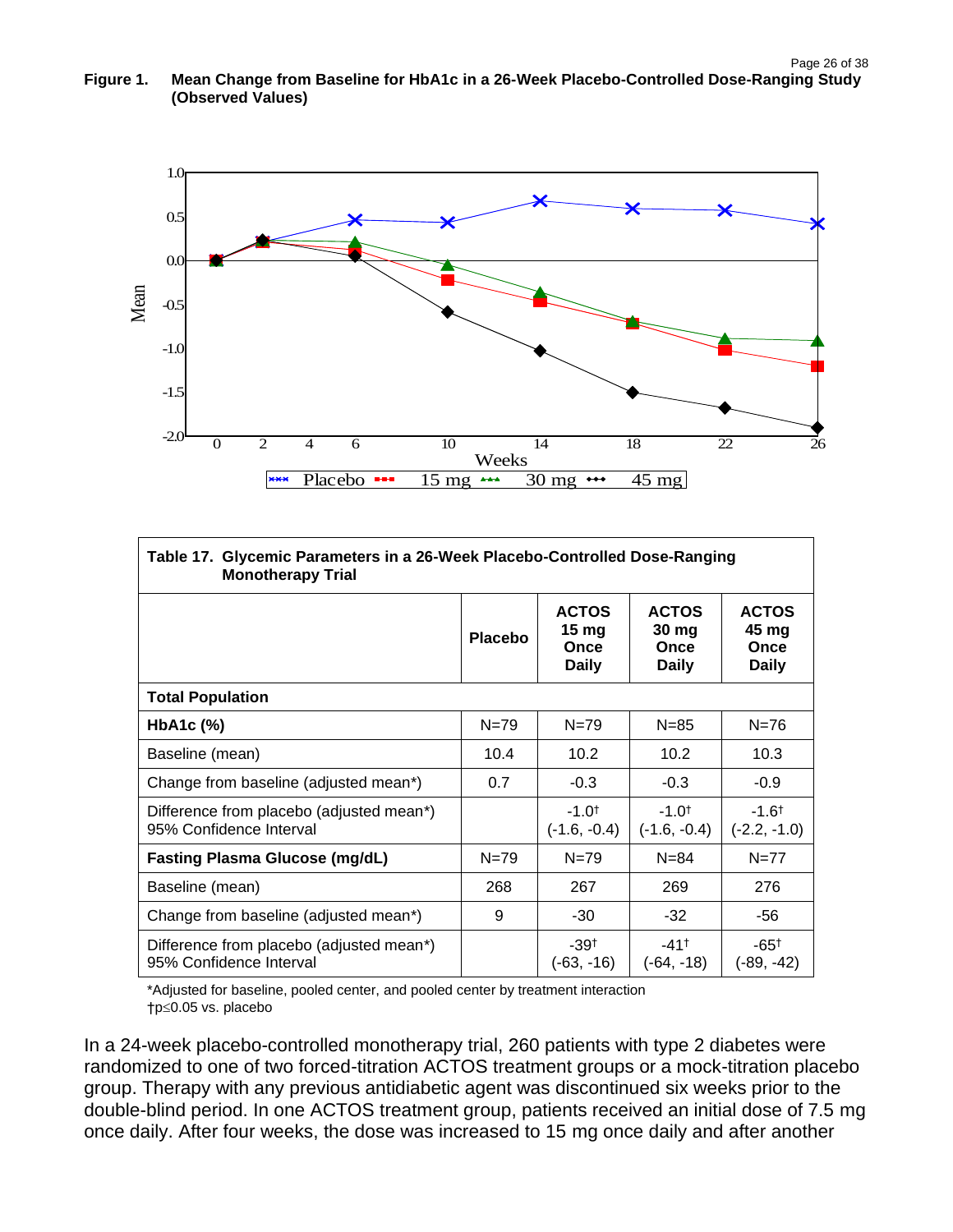four weeks, the dose was increased to 30 mg once daily for the remainder of the trial (16 weeks). In the second ACTOS treatment group, patients received an initial dose of 15 mg once daily and were titrated to 30 mg once daily and 45 mg once daily in a similar manner. Treatment with ACTOS, as described, produced statistically significant improvements in HbA1c and FPG at endpoint compared to placebo *(see Table 18)*.

| Table 18. Glycemic Parameters in a 24-Week Placebo-Controlled Forced-Titration<br><b>Monotherapy Trial</b> |                |                                                        |                                             |  |
|------------------------------------------------------------------------------------------------------------|----------------|--------------------------------------------------------|---------------------------------------------|--|
|                                                                                                            | <b>Placebo</b> | <b>ACTOS</b><br>$30 \text{ mg}^*$<br><b>Once Daily</b> | <b>ACTOS</b><br>45 mg*<br><b>Once Daily</b> |  |
| <b>Total Population</b>                                                                                    |                |                                                        |                                             |  |
| HbA <sub>1</sub> c $(\%)$                                                                                  | $N = 83$       | $N = 85$                                               | $N = 85$                                    |  |
| Baseline (mean)                                                                                            | 10.8           | 10.3                                                   | 10.8                                        |  |
| Change from baseline (adjusted mean <sup>t</sup> )                                                         | 0.9            | $-0.6$                                                 | $-0.6$                                      |  |
| Difference from placebo (adjusted mean <sup>†</sup> )<br>95% Confidence Interval                           |                | $-1.5^{\ddagger}$<br>$(-2.0, -1.0)$                    | $-1.5^{\ddagger}$<br>$(-2.0, -1.0)$         |  |
| <b>Fasting Plasma Glucose (mg/dL)</b>                                                                      | $N = 78$       | $N = 82$                                               | $N = 85$                                    |  |
| Baseline (mean)                                                                                            | 279            | 268                                                    | 281                                         |  |
| Change from baseline (adjusted mean <sup>t</sup> )                                                         | 18             | -44                                                    | -50                                         |  |
| Difference from placebo (adjusted mean <sup>†</sup> )<br>95% Confidence Interval                           |                | $-62^{\ddagger}$<br>$(-82, -0.41)$                     | $-68^{\ddagger}$<br>(-88, -0.48)            |  |

\*Final dose in forced titration

†Adjusted for baseline, pooled center, and pooled center by treatment interaction  $tp \leq 0.05$  vs. placebo

In a 16-week monotherapy trial, 197 patients with type 2 diabetes were randomized to treatment with 30 mg of ACTOS or placebo once daily. Therapy with any previous antidiabetic agent was discontinued six weeks prior to the double-blind period. Treatment with 30 mg of ACTOS produced statistically significant improvements in HbA1c and FPG at endpoint compared to placebo *(see Table 19)*.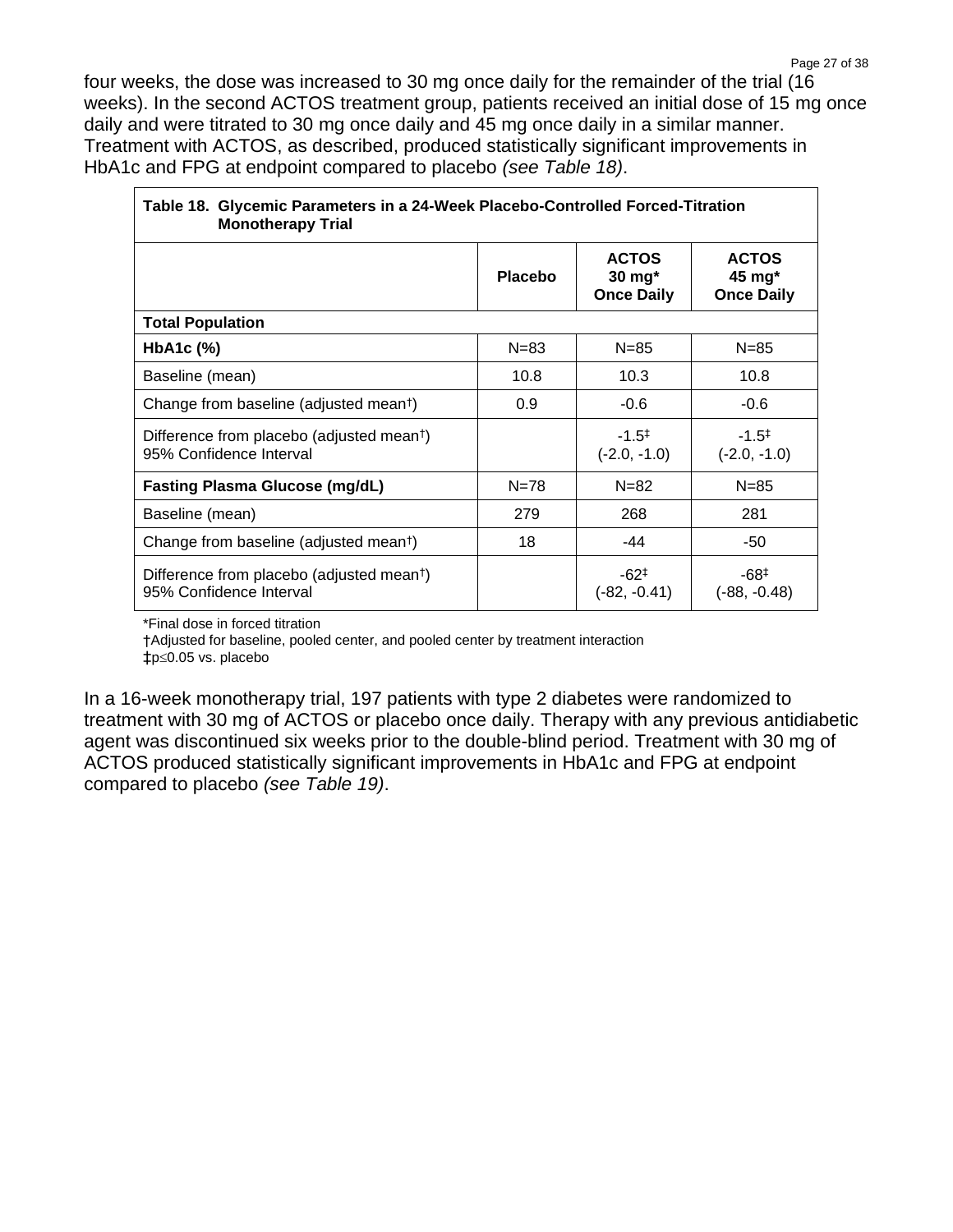| Table 19. Glycemic Parameters in a 16-Week Placebo-Controlled Monotherapy Trial |                |                                    |  |
|---------------------------------------------------------------------------------|----------------|------------------------------------|--|
|                                                                                 | <b>Placebo</b> | ACTOS 30 mg<br><b>Once Daily</b>   |  |
| <b>Total Population</b>                                                         |                |                                    |  |
| HbA <sub>1</sub> c $(%)$                                                        | $N = 93$       | $N = 100$                          |  |
| Baseline (mean)                                                                 | 10.3           | 10.5                               |  |
| Change from baseline (adjusted mean*)                                           | 0.8            | $-0.6$                             |  |
| Difference from placebo (adjusted mean*)<br>95% Confidence Interval             |                | $-1.4^{\dagger}$<br>$(-1.8, -0.9)$ |  |
| <b>Fasting Plasma Glucose (mg/dL)</b>                                           | $N = 91$       | $N = 99$                           |  |
| Baseline (mean)                                                                 | 270            | 273                                |  |
| Change from baseline (adjusted mean*)                                           | 8              | -50                                |  |
| Difference from placebo (adjusted mean*)<br>95% Confidence Interval             |                | $-58^{\dagger}$<br>(-77, -38)      |  |

\*Adjusted for baseline, pooled center, and pooled center by treatment interaction †p≤0.050 vs. placebo

### **14.2 Combination Therapy**

Three 16-week, randomized, double-blind, placebo-controlled clinical trials were conducted to evaluate the effects of ACTOS (15 mg and/or 30 mg) on glycemic control in patients with type 2 diabetes who were inadequately controlled (HbA1c  $\geq$ 8%) despite current therapy with a sulfonylurea, metformin, or insulin. In addition, three 24-week randomized, double-blind clinical trials were conducted to evaluate the effects of ACTOS 30 mg vs. ACTOS 45 mg on glycemic control in patients with type 2 diabetes who were inadequately controlled (HbA1c  $\geq$ 8%) despite current therapy with a sulfonylurea, metformin, or insulin. Previous diabetes treatment may have been monotherapy or combination therapy.

### **Add-on to Sulfonylurea Trials**

Two clinical trials were conducted with ACTOS in combination with a sulfonylurea. Both studies included patients with type 2 diabetes on any dose of a sulfonylurea, either alone or in combination with another antidiabetic agent. All other antidiabetic agents were withdrawn at least three weeks prior to starting study treatment.

In the first study, 560 patients were randomized to receive 15 mg or 30 mg of ACTOS or placebo once daily for 16 weeks in addition to their current sulfonylurea regimen. Treatment with ACTOS as add-on to sulfonylurea produced statistically significant improvements in HbA1c and FPG at endpoint compared to placebo add-on to sulfonylurea *(see Table 20)*.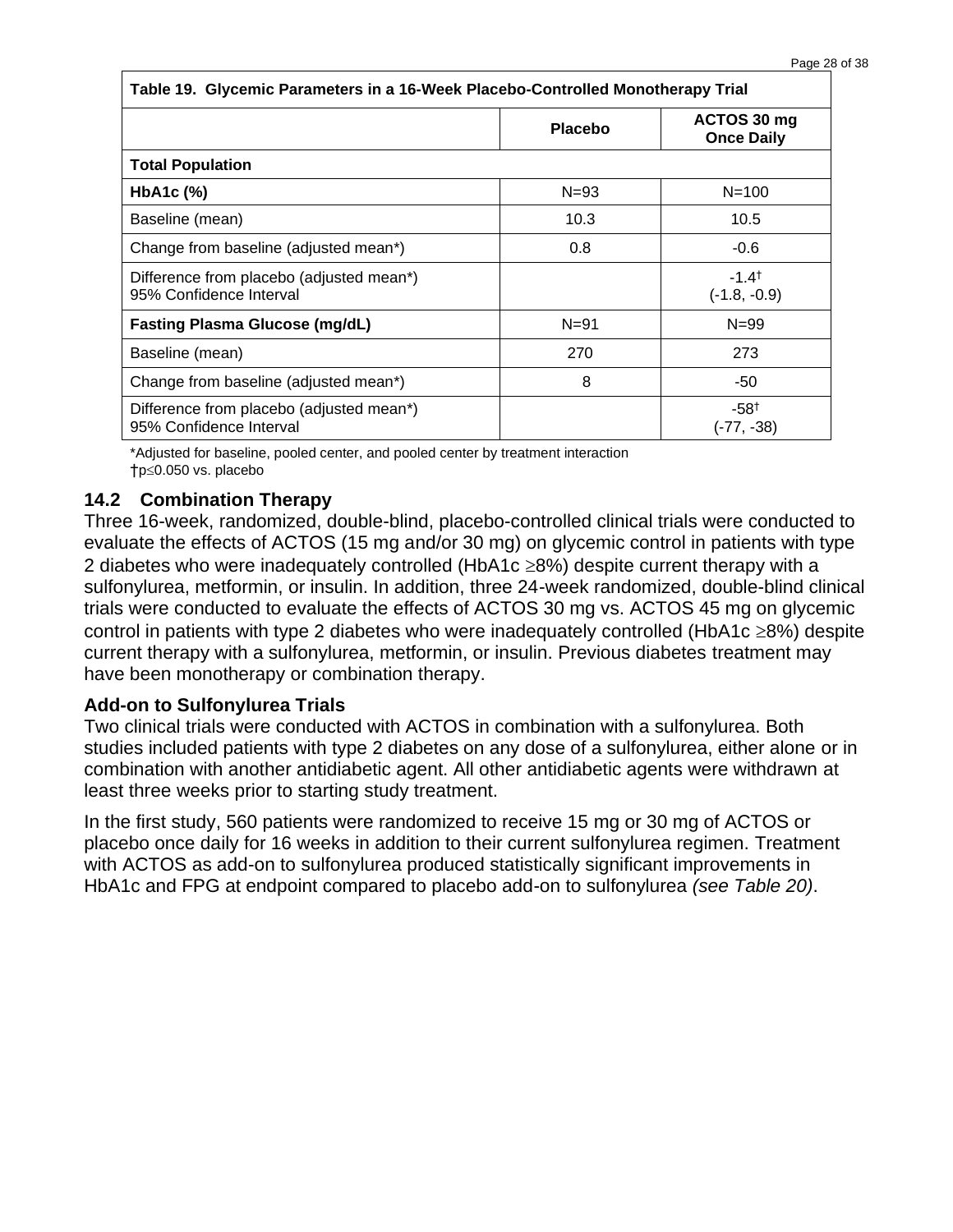| <b>Sulfonylurea Trial</b>                                                             |                                  |                               |                               |
|---------------------------------------------------------------------------------------|----------------------------------|-------------------------------|-------------------------------|
|                                                                                       | <b>Placebo</b><br>+ Sulfonylurea | ACTOS 15 mg<br>+ Sulfonylurea | ACTOS 30 mg<br>+ Sulfonylurea |
| <b>Total Population</b>                                                               |                                  |                               |                               |
| HbA <sub>1</sub> c $(\%)$                                                             | $N = 181$                        | $N = 176$                     | $N = 182$                     |
| Baseline (mean)                                                                       | 9.9                              | 10.0                          | 9.9                           |
| Change from baseline (adjusted mean*)                                                 | 0.1                              | $-0.8$                        | $-1.2$                        |
| Difference from placebo + sulfonylurea<br>(adjusted mean*)<br>95% Confidence Interval |                                  | $-0.9†$<br>$(-1.2, -0.6)$     | $-1.3^+$<br>$(-1.6, -1.0)$    |
| <b>Fasting Plasma Glucose (mg/dL)</b>                                                 | $N = 182$                        | $N = 179$                     | $N = 186$                     |
| Baseline (mean)                                                                       | 236                              | 247                           | 239                           |
| Change from baseline (adjusted mean*)                                                 | 6                                | $-34$                         | -52                           |
| Difference from placebo +sulfonylurea<br>(adjusted mean*)<br>95% Confidence Interval  |                                  | $-39^{+}$<br>(-52, -27)       | $-58†$<br>(-70, -46)          |

#### **Table 20. Glycemic Parameters in a 16-Week Placebo-Controlled, Add-on to Sulfonylurea Trial**

\*Adjusted for baseline, pooled center, and pooled center by treatment interaction  $\uparrow$ p $\leq$ 0.05 vs. placebo + sulfonylurea

In the second trial, 702 patients were randomized to receive 30 mg or 45 mg of ACTOS once daily for 24 weeks in addition to their current sulfonylurea regimen. The mean reduction from baseline at Week 24 in HbA1c was 1.6% for the 30 mg dose and 1.7% for the 45 mg dose *(see Table 21)*. The mean reduction from baseline at Week 24 in FPG was 52 mg/dL for the 30 mg dose and 56 mg/dL for the 45 mg dose.

The therapeutic effect of ACTOS in combination with sulfonylurea was observed in patients regardless of the sulfonylurea dose.

| Table 21. Glycemic Parameters in a 24-Week Add-on to Sulfonylurea Trial       |                               |                               |  |  |  |
|-------------------------------------------------------------------------------|-------------------------------|-------------------------------|--|--|--|
|                                                                               | ACTOS 30 mg<br>+ Sulfonylurea | ACTOS 45 mg<br>+ Sulfonylurea |  |  |  |
| <b>Total Population</b>                                                       |                               |                               |  |  |  |
| $HbA1c$ $%$                                                                   | $N = 340$                     | $N = 332$                     |  |  |  |
| Baseline (mean)                                                               | 9.8                           | 9.9                           |  |  |  |
| Change from baseline (adjusted mean*)                                         | -1.6                          | $-1.7$                        |  |  |  |
| Difference from 30 mg daily ACTOS<br>+ sulfonylurea (adjusted mean*) (95% CI) |                               | $-0.1$<br>$(-0.4, 0.1)$       |  |  |  |
| <b>Fasting Plasma Glucose (mg/dL)</b>                                         | $N = 338$                     | $N = 329$                     |  |  |  |
| Baseline (mean)                                                               | 214                           | 217                           |  |  |  |
| Change from baseline (adjusted mean*)                                         | -52                           | -56                           |  |  |  |
| Difference from 30 mg daily ACTOS<br>+ sulfonylurea (adjusted mean*) (95% CI) |                               | $-5$<br>$(-12, 3)$            |  |  |  |

95% CI = 95% confidence interval

\*Adjusted for baseline, pooled center, and pooled center by treatment interaction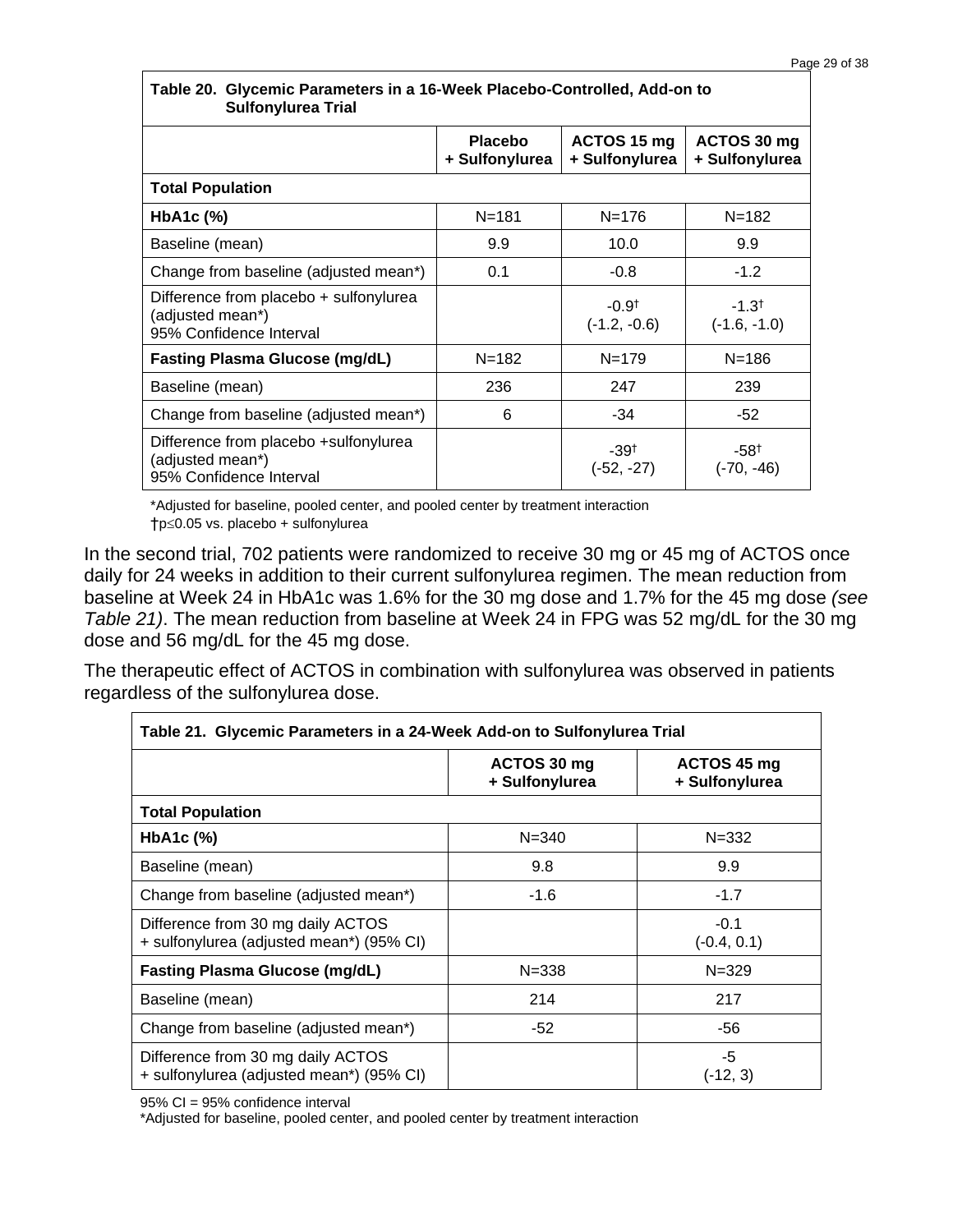### **Add-on to Metformin Trials**

Two clinical trials were conducted with ACTOS in combination with metformin. Both trials included patients with type 2 diabetes on any dose of metformin, either alone or in combination with another antidiabetic agent. All other antidiabetic agents were withdrawn at least three weeks prior to starting study treatment.

In the first trial, 328 patients were randomized to receive either 30 mg of ACTOS or placebo once daily for 16 weeks in addition to their current metformin regimen. Treatment with ACTOS as add-on to metformin produced statistically significant improvements in HbA1c and FPG at endpoint compared to placebo add-on to metformin *(see Table 22)*.

| Table 22. Glycemic Parameters in a 16-Week Placebo-Controlled, Add-on to<br><b>Metformin Trial</b> |                               |                            |  |  |
|----------------------------------------------------------------------------------------------------|-------------------------------|----------------------------|--|--|
|                                                                                                    | <b>Placebo</b><br>+ Metformin | ACTOS 30 mg<br>+ Metformin |  |  |
| <b>Total Population</b>                                                                            |                               |                            |  |  |
| $HbA1c$ (%)                                                                                        | $N = 153$                     | $N = 161$                  |  |  |
| Baseline (mean)                                                                                    | 9.8                           | 9.9                        |  |  |
| Change from baseline (adjusted mean*)                                                              | 0.2                           | $-0.6$                     |  |  |
| Difference from placebo + metformin (adjusted<br>mean*) 95% Confidence Interval                    |                               | $-0.8^+$<br>$(-1.2, -0.5)$ |  |  |
| <b>Fasting Plasma Glucose (mg/dL)</b>                                                              | $N = 157$                     | $N = 165$                  |  |  |
| Baseline (mean)                                                                                    | 260                           | 254                        |  |  |
| Change from baseline (adjusted mean*)                                                              | -5                            | -43                        |  |  |
| Difference from placebo + metformin (adjusted<br>mean*) 95% Confidence Interval                    |                               | $-38^+$<br>(-49, -26)      |  |  |

\*Adjusted for baseline, pooled center, and pooled center by treatment interaction  $\uparrow$ p $\leq$ 0.05 vs. placebo + metformin

In the second trial, 827 patients were randomized to receive either 30 mg or 45 mg of ACTOS once daily for 24 weeks in addition to their current metformin regimen. The mean reduction from baseline at Week 24 in HbA1c was 0.8% for the 30 mg dose and 1.0% for the 45 mg dose *(see Table 23)*. The mean reduction from baseline at Week 24 in FPG was 38 mg/dL for the 30 mg dose and 51 mg/dL for the 45 mg dose.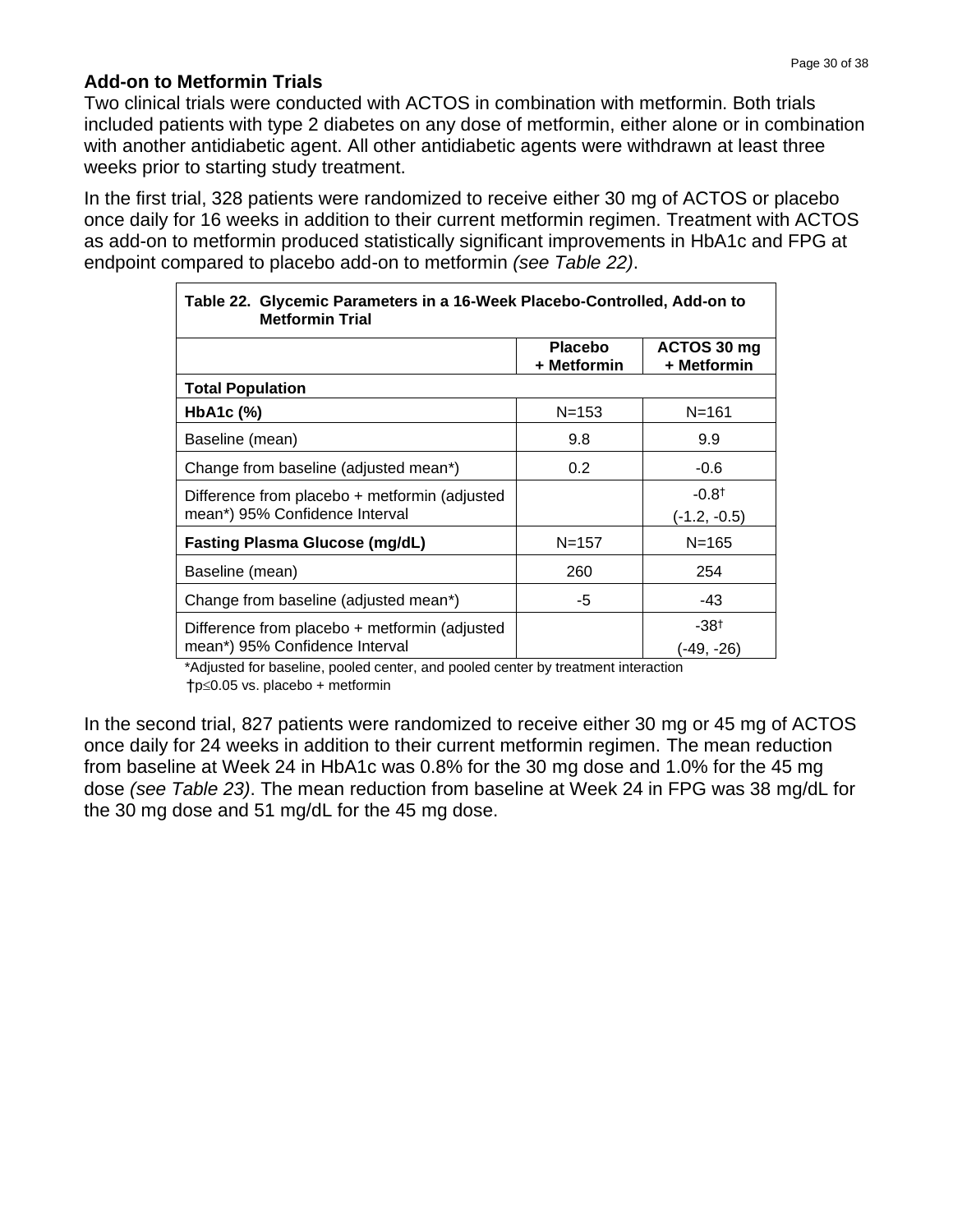| Table 23. Glycemic Parameters in a 24-Week Add-on to Metformin Study       |                            |                            |  |  |
|----------------------------------------------------------------------------|----------------------------|----------------------------|--|--|
|                                                                            | ACTOS 30 mg<br>+ Metformin | ACTOS 45 mg<br>+ Metformin |  |  |
| <b>Total Population</b>                                                    |                            |                            |  |  |
| $HbA1c$ (%)                                                                | $N = 400$                  | $N = 398$                  |  |  |
| Baseline (mean)                                                            | 9.9                        | 9.8                        |  |  |
| Change from baseline (adjusted mean*)                                      | $-0.8$                     | $-1.0$                     |  |  |
| Difference from 30 mg daily ACTOS<br>+ Metformin (adjusted mean*) (95% CI) |                            | $-0.2$<br>$(-0.5, 0.1)$    |  |  |
| <b>Fasting Plasma Glucose (mg/dL)</b>                                      | $N = 398$                  | $N = 399$                  |  |  |
| Baseline (mean)                                                            | 233                        | 232                        |  |  |
| Change from baseline (adjusted mean*)                                      | -38                        | -51                        |  |  |
| Difference from 30 mg daily ACTOS<br>+ Metformin (adjusted mean*) (95% CI) |                            | $-12^{+}$<br>(-21, -4)     |  |  |

95% CI = 95% confidence interval

\*Adjusted for baseline, pooled center, and pooled center by treatment interaction  $\uparrow$ p $\leq$ 0.05 vs. 30 mg daily ACTOS + metformin

The therapeutic effect of ACTOS in combination with metformin was observed in patients regardless of the metformin dose.

#### **Add-on to Insulin Trials**

Two clinical trials were conducted with ACTOS in combination with insulin. Both trials included patients with type 2 diabetes on insulin, either alone or in combination with another antidiabetic agent. All other antidiabetic agents were withdrawn prior to starting study treatment. In the first trial, 566 patients were randomized to receive either 15 mg or 30 mg of ACTOS or placebo once daily for 16 weeks in addition to their insulin regimen. Treatment with ACTOS as add-on to insulin produced statistically significant improvements in HbA1c and FPG at endpoint compared to placebo add-on to insulin *(see Table 24)*. The mean daily insulin dose at baseline in each treatment group was approximately 70 units. The majority of patients (75% overall, 86% treated with placebo, 77% treated with ACTOS 15 mg, and 61% treated with ACTOS 30 mg) had no change in their daily insulin dose from baseline to the final study visit. The mean change from baseline in daily dose of insulin (including patients with no insulin dose modifications) was -3 units in the patients treated with ACTOS 15 mg, -8 units in the patients treated with ACTOS 30 mg, and -1 unit in patients treated with placebo.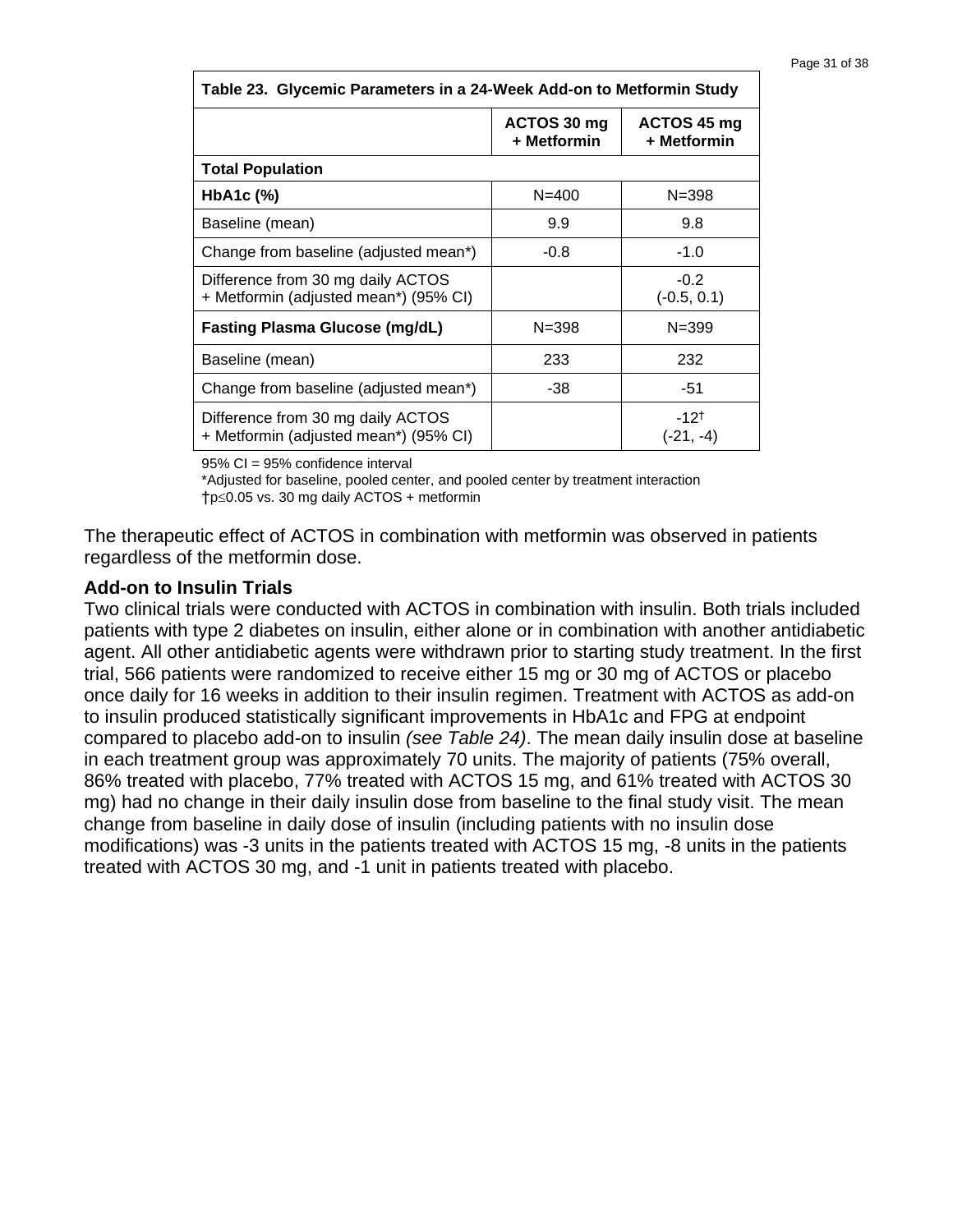| Table 24. Glycemic Parameters in a 16-Week Placebo-Controlled, Add-on to Insulin Trial |                             |                           |                              |  |
|----------------------------------------------------------------------------------------|-----------------------------|---------------------------|------------------------------|--|
|                                                                                        | <b>Placebo</b><br>+ Insulin | ACTOS 15 mg<br>+ Insulin  | ACTOS 30 mg<br>+ Insulin     |  |
| <b>Total Population</b>                                                                |                             |                           |                              |  |
| HbA1c (%)                                                                              | $N = 177$                   | $N = 177$                 | $N = 185$                    |  |
| Baseline (mean)                                                                        | 9.8                         | 9.8                       | 9.8                          |  |
| Change from baseline (adjusted mean*)                                                  | $-0.3$                      | $-1.0$                    | $-1.3$                       |  |
| Difference from placebo + Insulin (adjusted<br>mean*) 95% Confidence Interval          |                             | $-0.7†$<br>$(-1.0, -0.5)$ | $-1.0^{+}$<br>$(-1.3, -0.7)$ |  |
| <b>Fasting Plasma Glucose (mg/dL)</b>                                                  | $N = 179$                   | $N = 183$                 | $N = 184$                    |  |
| Baseline (mean)                                                                        | 221                         | 222                       | 229                          |  |
| Change from baseline (adjusted mean*)                                                  | 1                           | -35                       | -48                          |  |
| Difference from placebo + Insulin (adjusted<br>mean*) 95% Confidence Interval          |                             | $-35^{+}$<br>$(-51, -19)$ | -49†<br>(-65, -33)           |  |

\*Adjusted for baseline, pooled center, and pooled center by treatment interaction

 $\uparrow$ p $\leq$ 0.05 vs. placebo + insulin

In the second trial, 690 patients receiving a median of 60 units per day of insulin were randomized to receive either 30 mg or 45 mg of ACTOS once daily for 24 weeks in addition to their current insulin regimen. The mean reduction from baseline at Week 24 in HbA1c was 1.2% for the 30 mg dose and 1.5% for the 45 mg dose. The mean reduction from baseline at Week 24 in FPG was 32 mg/dL for the 30 mg dose and 46 mg/dL for the 45 mg dose *(see Table 25)*. The mean daily insulin dose at baseline in both treatment groups was approximately 70 units. The majority of patients (55% overall, 58% treated with ACTOS 30 mg, and 52% treated with ACTOS 45 mg) had no change in their daily insulin dose from baseline to the final study visit. The mean change from baseline in daily dose of insulin (including patients with no insulin dose modifications) was -5 units in the patients treated with ACTOS 30 mg and -8 units in the patients treated with ACTOS 45 mg.

The therapeutic effect of ACTOS in combination with insulin was observed in patients regardless of the insulin dose.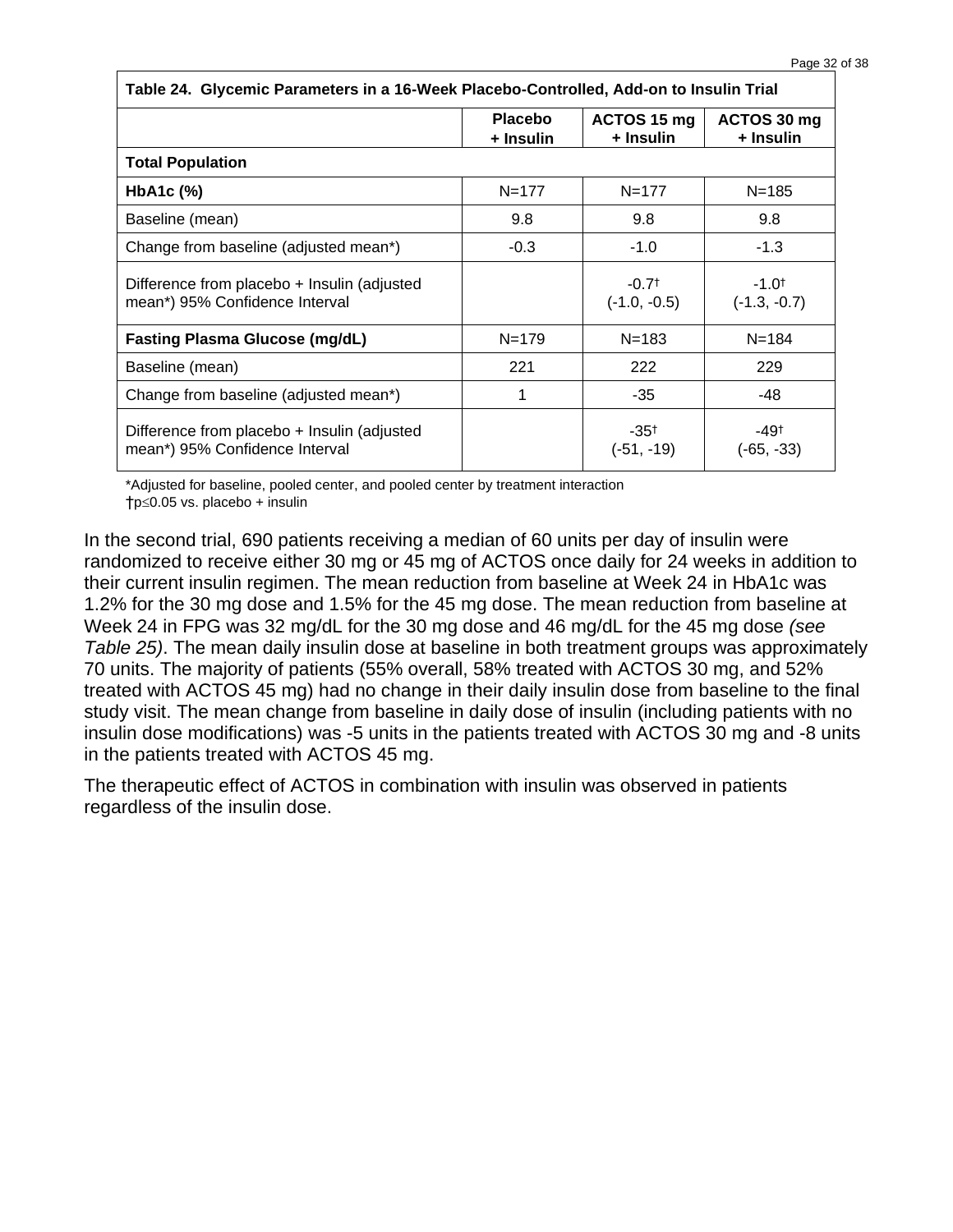| Table 25. Glycemic Parameters in a 24-Week Add-on to Insulin Trial       |                          |                                   |  |  |
|--------------------------------------------------------------------------|--------------------------|-----------------------------------|--|--|
|                                                                          | ACTOS 30 mg<br>+ Insulin | ACTOS 45 mg<br>+ Insulin          |  |  |
| <b>Total Population</b>                                                  |                          |                                   |  |  |
| $HbA1c$ $%$                                                              | $N = 328$                | $N = 328$                         |  |  |
| Baseline (mean)                                                          | 9.9                      | 9.7                               |  |  |
| Change from baseline (adjusted mean*)                                    | $-1.2$                   | $-1.5$                            |  |  |
| Difference from 30 mg daily ACTOS<br>+ Insulin (adjusted mean*) (95% CI) |                          | $-0.3†$<br>$(-0.5, -0.1)$         |  |  |
| <b>Fasting Plasma Glucose (mg/dL)</b>                                    | $N = 325$                | $N = 327$                         |  |  |
| Baseline (mean)                                                          | 202                      | 199                               |  |  |
| Change from baseline (adjusted mean*)                                    | $-32$                    | -46                               |  |  |
| Difference from 30 mg daily ACTOS<br>+ Insulin (adjusted mean*) (95% CI) |                          | $-14$ <sup>t</sup><br>$(-25, -3)$ |  |  |

95% CI = 95% confidence interval

\*Adjusted for baseline, pooled center, and pooled center by treatment interaction  $\uparrow$ p $\leq$ 0.05 vs. 30 mg daily ACTOS + insulin

### **16 HOW SUPPLIED/STORAGE AND HANDLING**

ACTOS is available in 15 mg, 30 mg, and 45 mg tablets as follows:

15 mg tablet: White to off-white, round, convex, nonscored tablet with "ACTOS" on one side, and "15" on the other, available in:

| NDC 64764-151-04 | Bottles of 30  |
|------------------|----------------|
| NDC 64764-151-05 | Bottles of 90  |
| NDC 64764-151-06 | Bottles of 500 |

30 mg tablet: White to off-white, round, flat, nonscored tablet with "ACTOS" on one side, and "30" on the other, available in:

| NDC 64764-301-14 | Bottles of 30  |
|------------------|----------------|
| NDC 64764-301-15 | Bottles of 90  |
| NDC 64764-301-16 | Bottles of 500 |

45 mg tablet: White to off-white, round, flat, nonscored tablet with "ACTOS" on one side, and "45" on the other, available in:

| NDC 64764-451-24 | Bottles of 30  |
|------------------|----------------|
| NDC 64764-451-25 | Bottles of 90  |
| NDC 64764-451-26 | Bottles of 500 |

#### **Storage**

Store at 25°C (77°F); excursions permitted to 15-30°C (59-86°F) [see USP Controlled Room Temperature]. Keep container tightly closed, and protect from light, moisture and humidity.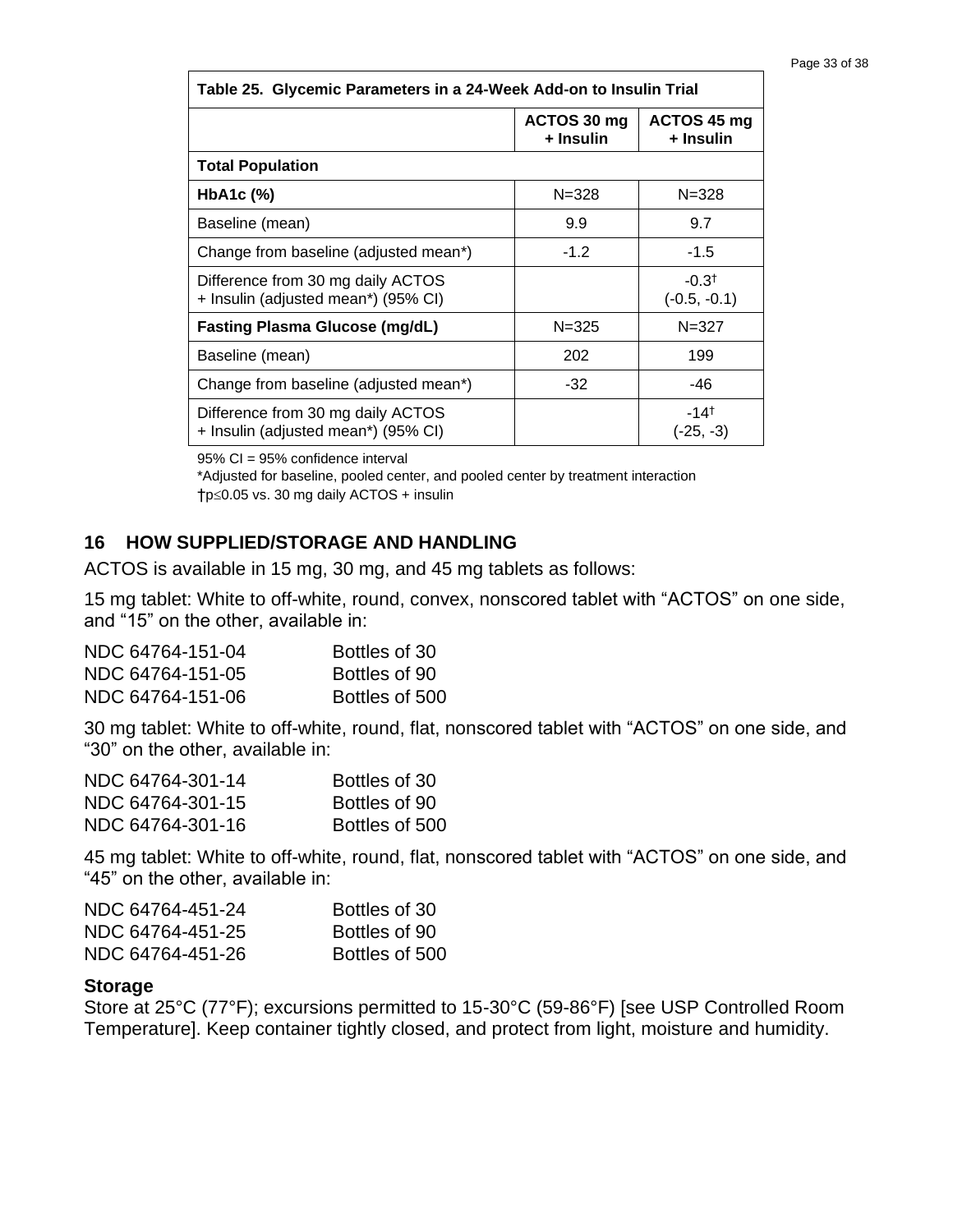# **17 PATIENT COUNSELING INFORMATION**

See FDA-Approved Patient Labeling (Medication Guide).

- It is important to instruct patients to adhere to dietary instructions and to have blood glucose and glycosylated hemoglobin tested regularly. During periods of stress such as fever, trauma, infection, or surgery, medication requirements may change and patients should be reminded to seek medical advice promptly.
- Patients who experience an unusually rapid increase in weight or edema or who develop shortness of breath or other symptoms of heart failure while on ACTOS should immediately report these symptoms to a physician.
- Tell patients to promptly stop taking ACTOS and seek immediate medical advice if there is unexplained nausea, vomiting, abdominal pain, fatigue, anorexia, or dark urine as these symptoms may be due to hepatotoxicity.
- Tell patients to promptly report any sign of macroscopic hematuria or other symptoms such as dysuria or urinary urgency that develop or increase during treatment as these may be due to bladder cancer.
- Tell patients to take ACTOS once daily. ACTOS can be taken with or without meals. If a dose is missed on one day, the dose should not be doubled the following day.
- When using combination therapy with insulin or other antidiabetic medications, the risks of hypoglycemia, its symptoms and treatment, and conditions that predispose to its development should be explained to patients and their family members.
- Inform female patients that treatment with ACTOS, like other thiazolidinediones, may result in an unintended pregnancy in some premenopausal anovulatory females due to its effect on ovulation *[see Use in Specific Populations (8.3)]*.

Distributed by: **Takeda Pharmaceuticals America, Inc.**  Lexington, MA 02421

ACTOS is a trademark of Takeda Pharmaceutical Company Limited registered with the U.S. Patent and Trademark Office and used under license by Takeda Pharmaceuticals America, Inc.

©1999 - 2020 Takeda Pharmaceuticals America, Inc.

ACT003 R23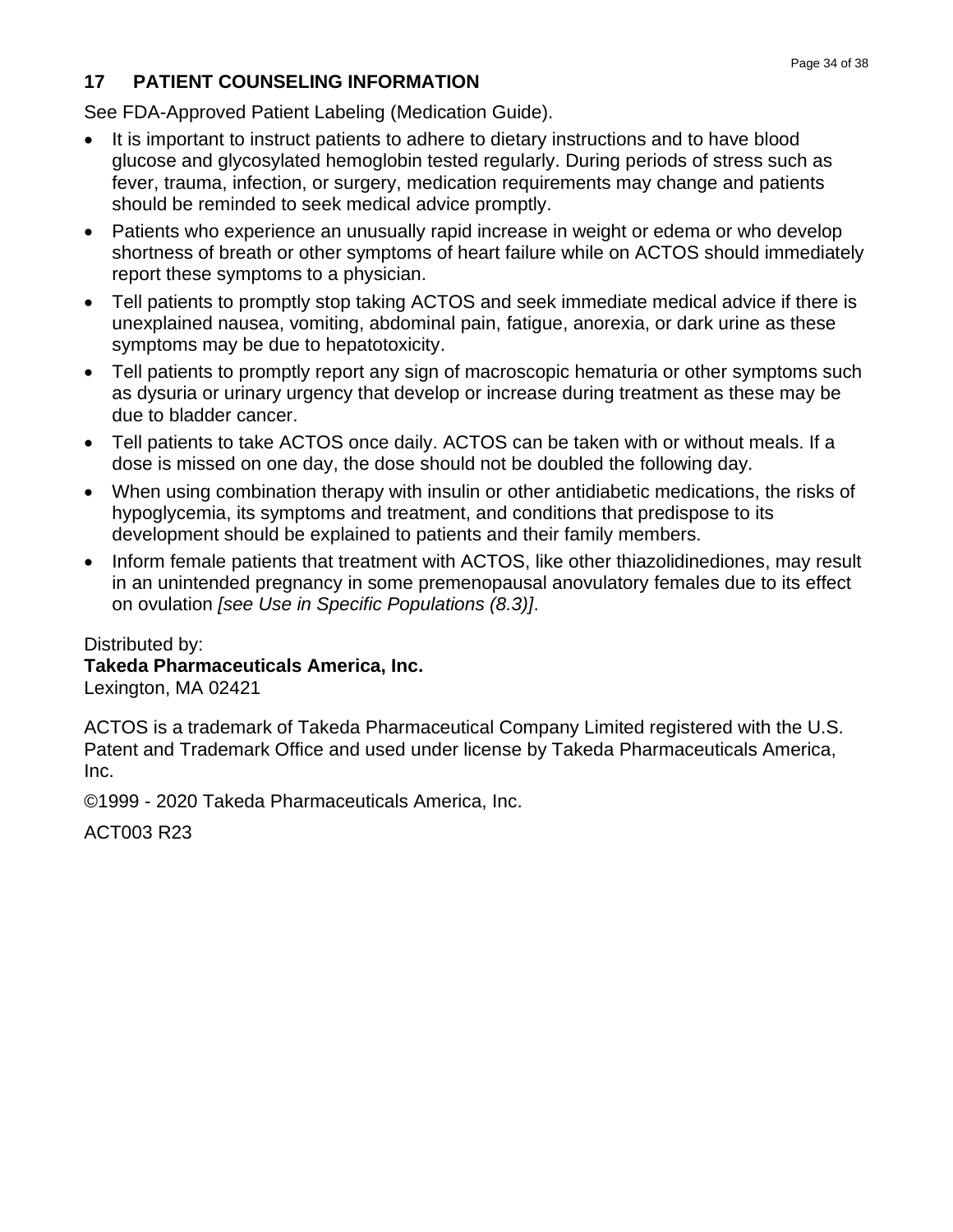#### **MEDICATION GUIDE ACTOS (ak-TŌS) (pioglitazone) tablets**

Read this Medication Guide carefully before you start taking ACTOS and each time you get a refill. There may be new information. This information does not take the place of talking with your doctor about your medical condition or your treatment. If you have any questions about ACTOS, ask your doctor or pharmacist.

### **What is the most important information I should know about ACTOS?**

#### **ACTOS can cause serious side effects, including new or worse heart failure.**

- ACTOS can cause your body to keep extra fluid (fluid retention), which leads to swelling (edema) and weight gain. Extra body fluid can make some heart problems worse or lead to heart failure. Heart failure means your heart does not pump blood well enough
- Do not take ACTOS if you have severe heart failure
- If you have heart failure with symptoms (such as shortness of breath or swelling), even if these symptoms are not severe, ACTOS may not be right for you

#### **Call your doctor right away if you have any of the following:**

- swelling or fluid retention, especially in the ankles or legs
- shortness of breath or trouble breathing, especially when you lie down
- an unusually fast increase in weight
- unusual tiredness

ACTOS can have other serious side effects. See "What are the possible side effects of ACTOS?"

#### **What is ACTOS?**

ACTOS is a prescription medicine used with diet and exercise to improve blood sugar (glucose) control in adults with type 2 diabetes. ACTOS is a diabetes medicine called pioglitazone that may be taken alone or with other diabetes medicines.

It is not known if ACTOS is safe and effective in children under the age of 18. ACTOS is not recommended for use in children.

ACTOS is not for people with type 1 diabetes.

ACTOS is not for people with diabetic ketoacidosis (increased ketones in your blood or urine).

#### **Who should not take ACTOS?**

See "What is the most important information I should know about ACTOS?"

#### **Do not take ACTOS if you:**

- have severe heart failure
- are allergic to any of the ingredients in ACTOS. See the end of this Medication Guide for a complete list of ingredients in ACTOS

Talk to your doctor before taking ACTOS if you have either of these conditions.

### **What should I tell my doctor before taking ACTOS?**

Before you take ACTOS, tell your doctor if you:

• **have heart failure**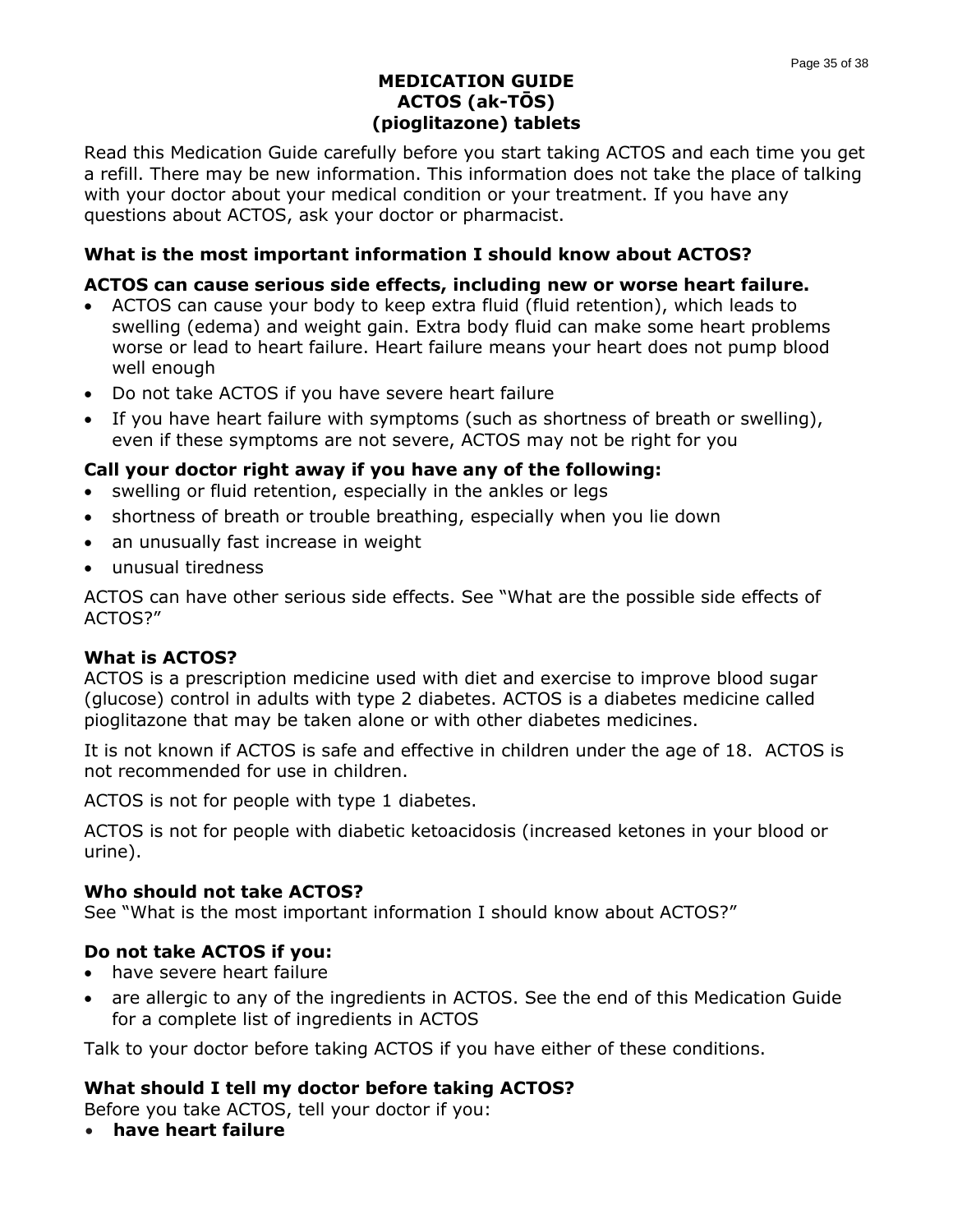- **have type 1 ("juvenile") diabetes or had diabetic ketoacidosis**
- **have a type of diabetic eye disease that causes swelling in the back of the eye (macular edema)**
- **have liver problems**
- **have or have had cancer of the bladder**
- **are pregnant or plan to become pregnant.** It is not known if ACTOS can harm your unborn baby. Talk to your doctor if you are pregnant or plan to become pregnant about the best way to control your blood glucose levels while pregnant
- **are a premenopausal woman (before the "change of life") who does not have periods regularly or at all.** ACTOS may increase your chance of becoming pregnant. Talk to your doctor about birth control choices while taking ACTOS. Tell your doctor right away if you become pregnant while taking ACTOS
- **are breastfeeding or plan to breastfeed.** It is not known if ACTOS passes into your milk and if it can harm your baby. Talk to your doctor about the best way to control your blood glucose levels while breastfeeding

**Tell your doctor about all the medicines you take** including prescription and over the counter medicines, vitamins, and herbal supplements.

ACTOS and some of your other medicines can affect each other. You may need to have your dose of ACTOS or certain other medicines changed.

Know the medicines you take. Keep a list of your medicines and show it to your doctor and pharmacist before you start a new medicine. They will tell you if it is okay to take ACTOS with other medicines.

### **How should I take ACTOS?**

- Take ACTOS exactly as your doctor tells you to take it
- Your doctor may change your dose of ACTOS. Do not change your ACTOS dose unless your doctor tells you to
- ACTOS may be prescribed alone or with other diabetes medicines. This will depend on how well your blood sugar is controlled
- Take ACTOS one time each day, with or without food
- If you miss a dose of ACTOS, take your next dose as prescribed unless your doctor tells you differently. Do not take two doses at one time the next day
- If you take too much ACTOS, call your doctor or go to the nearest hospital emergency room right away
- If your body is under stress such as from a fever, infection, accident, or surgery the dose of your diabetes medicines may need to be changed. Call your doctor right away
- Stay on your diet and exercise programs and test your blood sugar regularly while taking ACTOS
- Your doctor should do certain blood tests before you start and while you take ACTOS
- Your doctor should also do hemoglobin A1C testing to check how well your blood sugar is controlled with ACTOS
- Your doctor should check your eyes regularly while you take ACTOS

# **What are the possible side effects of ACTOS?**

**ACTOS may cause serious side effects including:**

• **See "What is the most important information I should know about ACTOS?"**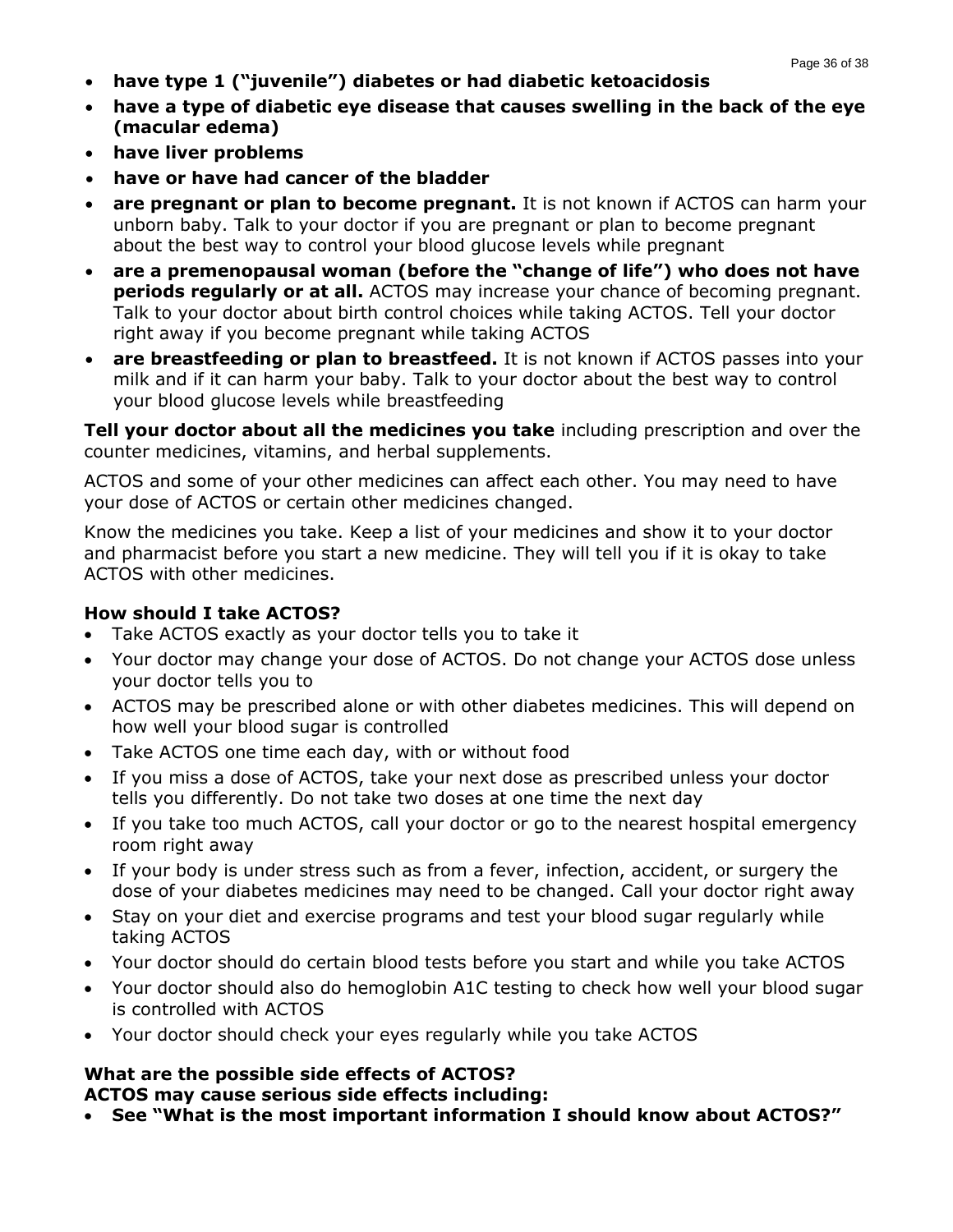**low blood sugar (hypoglycemia).** This can happen if you skip meals, if you also use another medicine that lowers blood sugar, or if you have certain medical problems. Lightheadedness, dizziness, shakiness, or hunger may happen if your blood sugar is too low. Call your doctor if low blood sugar levels are a problem for you

Page 37 of 38

- **liver problems.** Call your doctor right away if you have:
	- o nausea or vomiting
	- o stomach pain
	- o unusual or unexplained tiredness
	- o loss of appetite
	- o dark urine
	- o yellowing of your skin or the whites of your eyes
- **bladder cancer.** There may be an increased chance of having bladder cancer when you take ACTOS. You should not take ACTOS if you are receiving treatment for bladder cancer. Tell your doctor right away if you have any of the following symptoms of bladder cancer:
	- o blood or a red color in your urine
	- o an increased need to urinate
	- $\circ$  pain while you urinate
- **broken bones (fractures).** Usually in the hand, upper arm, or foot in women. Talk to your doctor for advice on how to keep your bones healthy.
- **diabetic eye disease with swelling in the back of the eye (macular edema).** Tell your doctor right away if you have any changes in your vision. Your doctor should check your eyes regularly
- **release of an egg from an ovary in a woman (ovulation) leading to pregnancy.**  Ovulation may happen when premenopausal women who do not have regular monthly periods take ACTOS. This can increase your chance of getting pregnant

The most common side effects of ACTOS include:

- o cold-like symptoms (upper respiratory tract infection)
- o headache
- o sinus infection
- o muscle pain
- o sore throat

Tell your doctor if you have any side effect that bothers you or that does not go away. These are not all the side effects of ACTOS. For more information, ask your doctor or pharmacist.

Call your doctor for medical advice about side effects. You may report side effects to FDA at 1-800-FDA-1088.

### **How should I store ACTOS?**

- Store ACTOS at 68°F to 77°F (20°C to 25°C). Keep ACTOS in the original container and protect from light
- Keep the ACTOS bottle tightly closed and keep tablets dry
- Keep ACTOS and all medicines out of the reach of children